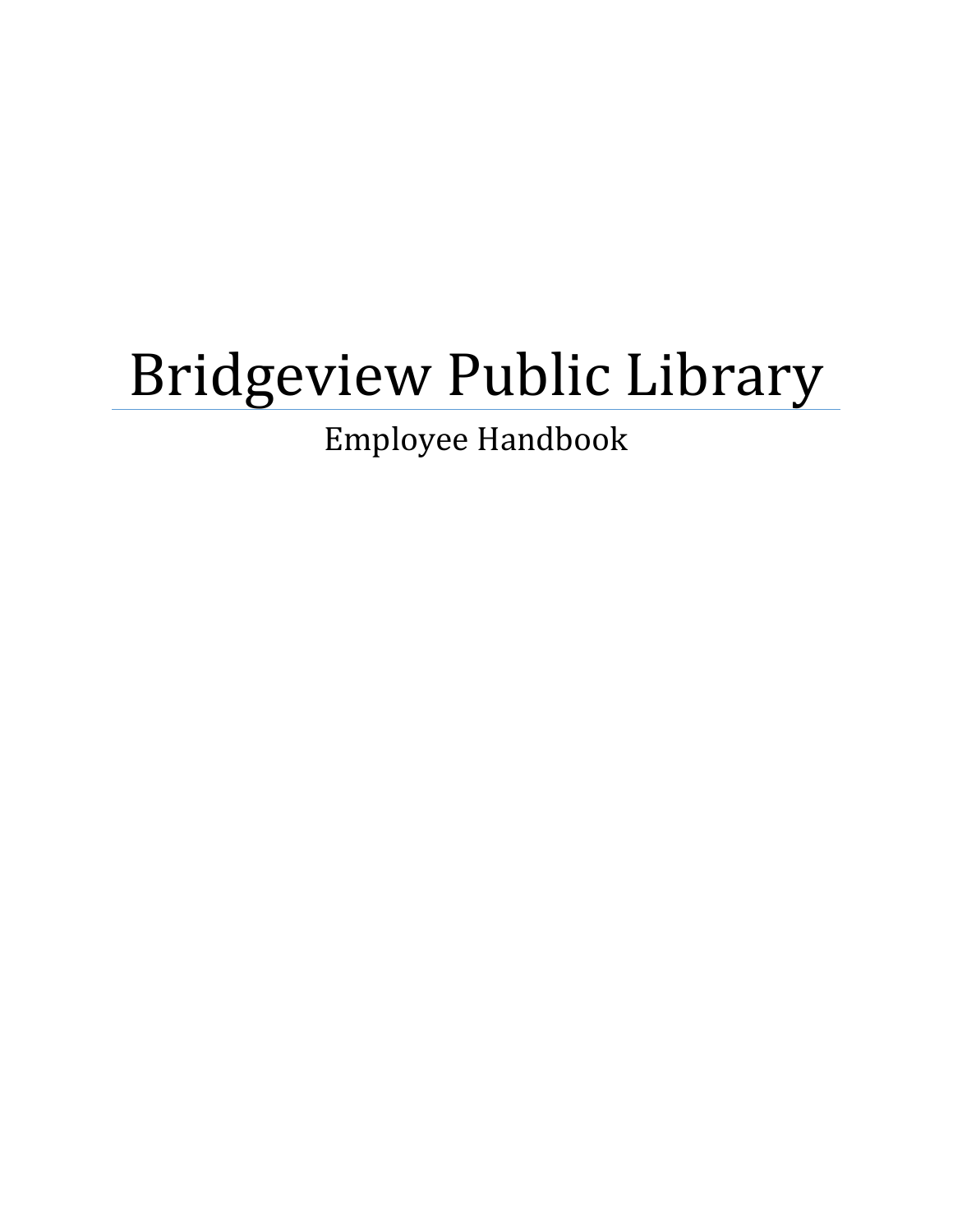# Table of Contents

 $\mathbf{1}$ 

| Bridgeview Public Library<br>Employee Handbook |  |
|------------------------------------------------|--|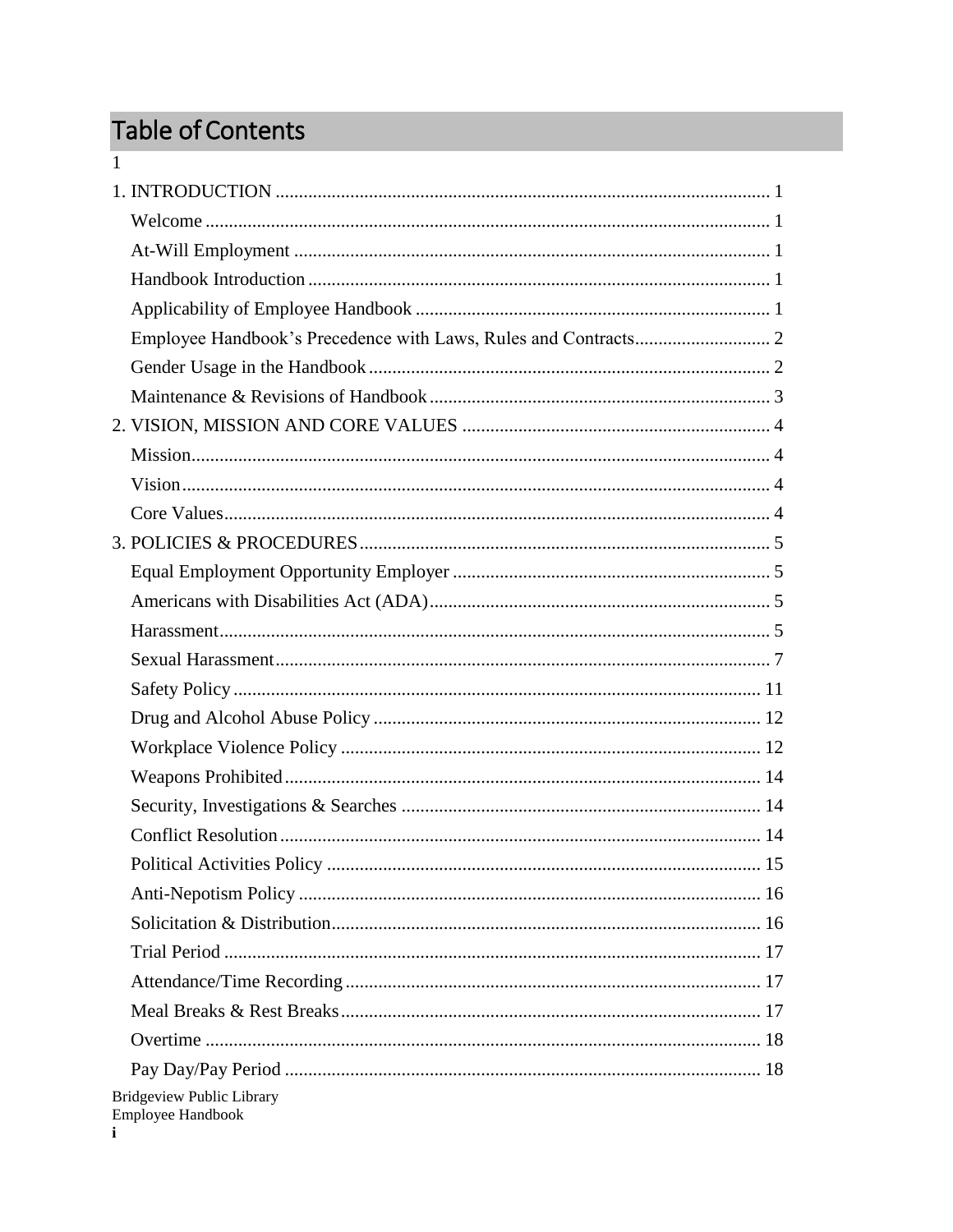| <b>5 BENEFITS</b><br>40 |  |
|-------------------------|--|
|                         |  |
|                         |  |
|                         |  |
|                         |  |
|                         |  |
|                         |  |

Bridgeview Public Library<br>Employee Handbook  $\mathbf{ii}$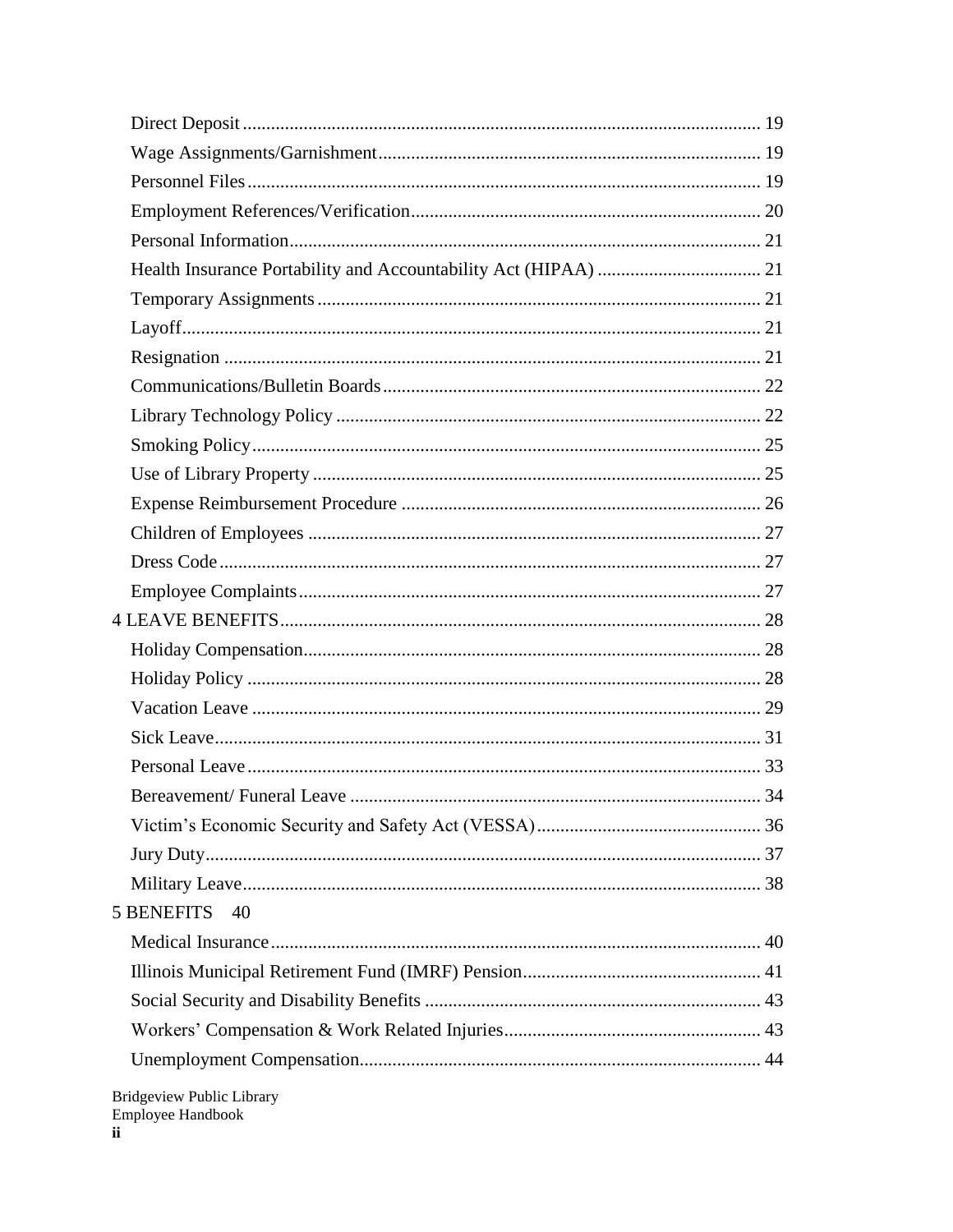| Consolidated Omnibus Reconciliation Act (COBRA) & Mini-COBRA  44 |  |
|------------------------------------------------------------------|--|
|                                                                  |  |
|                                                                  |  |
|                                                                  |  |
|                                                                  |  |
|                                                                  |  |
|                                                                  |  |
|                                                                  |  |
|                                                                  |  |
|                                                                  |  |
|                                                                  |  |
|                                                                  |  |
|                                                                  |  |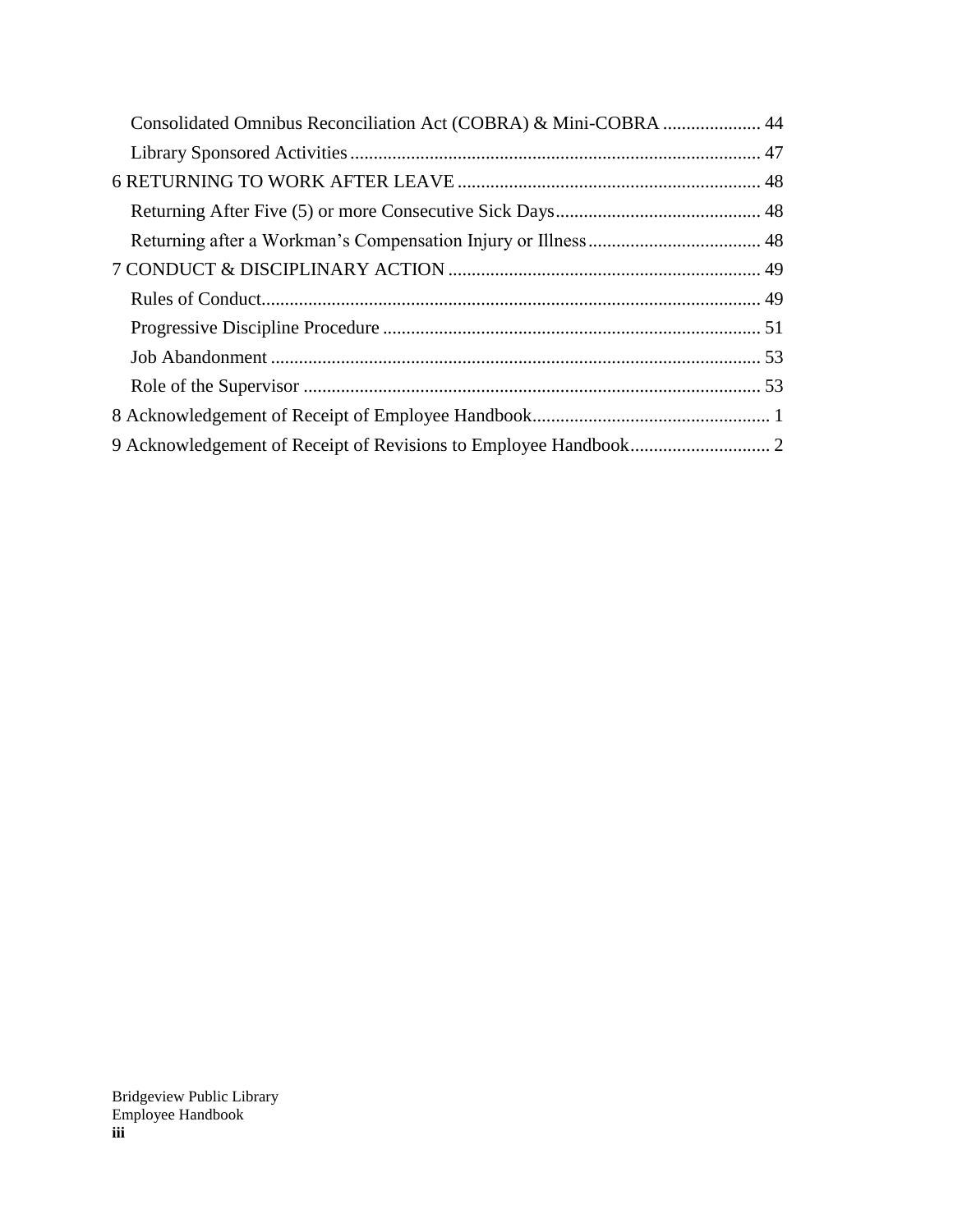# <span id="page-4-0"></span>1. INTRODUCTION

### <span id="page-4-1"></span>Welcome

On behalf of your colleagues, I want to welcome you to the Bridgeview Public Library and wish you every success here.

We believe that every staff member contributes directly to the success of the Library, and we hope you take pride in being a member of our team.

This Employee Handbook describes some of the Library's expectations of you and outlines the policies, programs, and benefits available to eligible employees. Take time to familiarize yourself with the contents of this Handbook because it will answer many questions about your employment with the Library.

### <span id="page-4-2"></span>At-Will Employment

All employees are considered to be "employees at will." That means that your employment has no definite term. Either you or the Bridgeview Public Library may terminate your employment at any time, with or without cause and with or without notice. This policy supersedes any representation, assurance, or promise which may have been made to you at any time, whether written or oral, by any official or employee. Furthermore, no other chapter, section, subsection, provision, benefit or procedure set forth in this Employee Handbook implies, or may be construed to imply, that it or any portion thereof, is an employment contract or alters the at-will employment relationship between the Library and its at-will employees*. This Employee Handbook is subject to revision at any time.* 

### <span id="page-4-3"></span>Handbook Introduction

The Bridgeview Public Library has prepared this Handbook to provide employees with an overview of the policies, procedures and benefits that apply to their employment with the Library. It is intended to familiarize employees with pertinent information about employment with the Library as well as information regarding their own responsibilities. This Employee Handbook is not an employee contract. However, it is important that all employees read, understand, and follow provisions of the Handbook. All employees working for the Library are expected to adhere to the policies, procedures, and practices outlined in this Handbook. Employees are required to equally adhere to department-specific policies and procedures, which may vary between departments within the Library.

### <span id="page-4-4"></span>Applicability of Employee Handbook

The provisions of this Handbook apply to all Library employees, except where specifically stated otherwise. The purpose of the Handbook is to provide a better understanding of the role employees hold as members of the Library's workforce. It is the responsibility of all employees to follow the policies and procedures related to employment with the Library and those of the department in which each respective employee is assigned.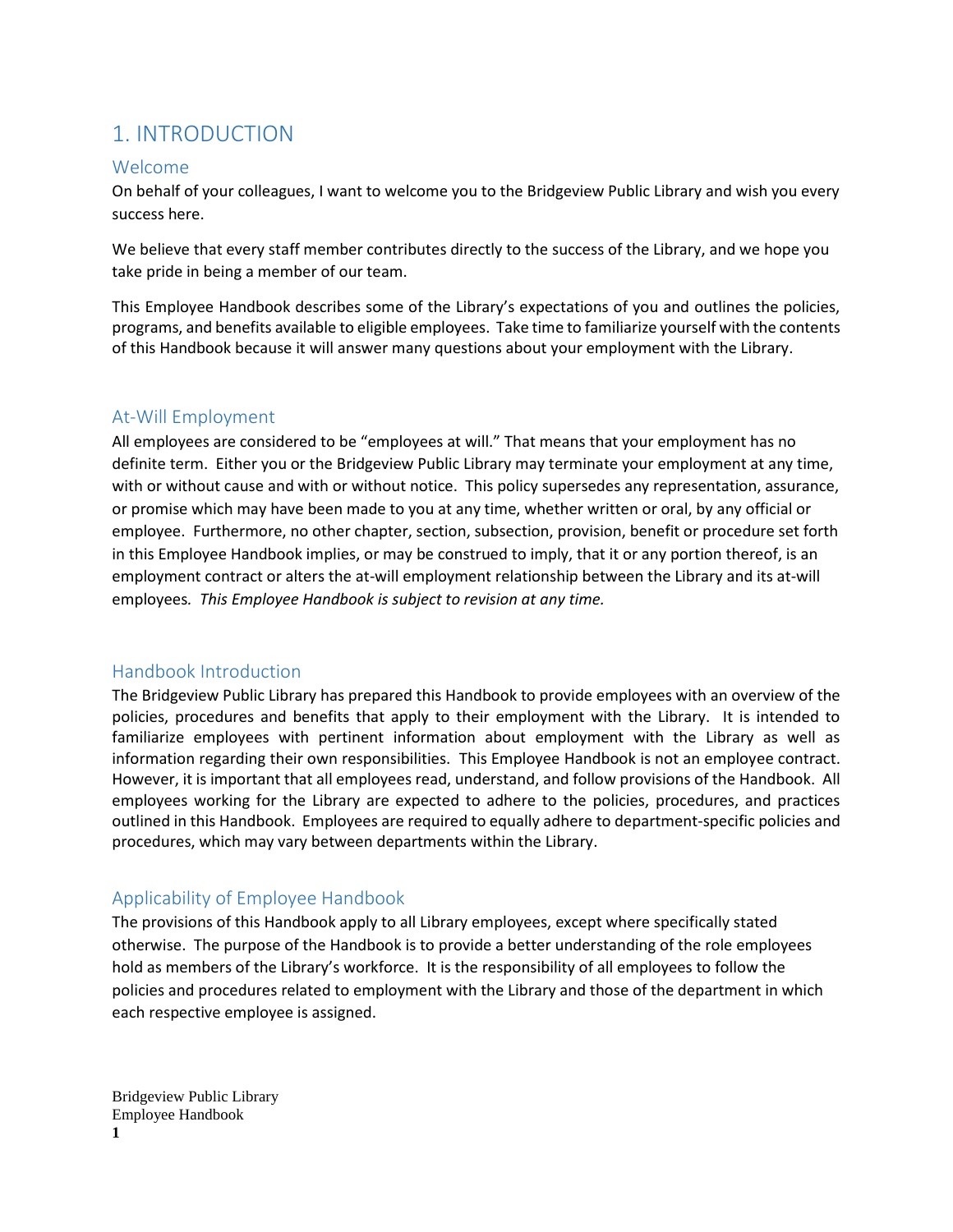This handbook does not apply to independent contractors who perform services for the Bridgeview Public Library because they are not employees of the Library of Bridgeview. As used throughout this Handbook, the following terms shall be defined as follows:

**Director:** the term Director refers to anyone given the authority from the Board of Trustees to act as the Director of the Library, including but not limited to the Acting Director.

**Employee:** a person directly employed by the Bridgeview Public Library.

**Full-time employee**: an employee who is regularly scheduled to work thirty five (35) hours or more per week.

**Part-time employee**: An employee who is typically scheduled to work twenty (20) hours per week but, less than thirty five (35) per week

**Temporary employee**: an employee hired on a temporary basis to address an increased demand.

### <span id="page-5-0"></span>Employee Handbook's Precedence with Laws, Rules and Contracts

The employment laws, rules, regulations and agreements of other agencies may from time to time come into conflict with provisions of the Handbook. In such instances the following order of authority shall be used to reconcile such conflicts as they arise:

- 1. In the event of a conflict between any provisions of this Handbook and any federal, state, or local law, act, or ordinance, the latter shall control. If any provision of this Handbook is held to be void by federal, state or local law, the remaining chapters, sections, sub-section, and provisions shall remain in full force and effect.
- 2. In the event there is a conflict between this Handbook and Department rules, this Handbook will control.

### <span id="page-5-1"></span>Gender Usage in the Handbook

Whenever a singular/plural pronoun is used in this Handbook, it is intended to refer to all employees, male and female.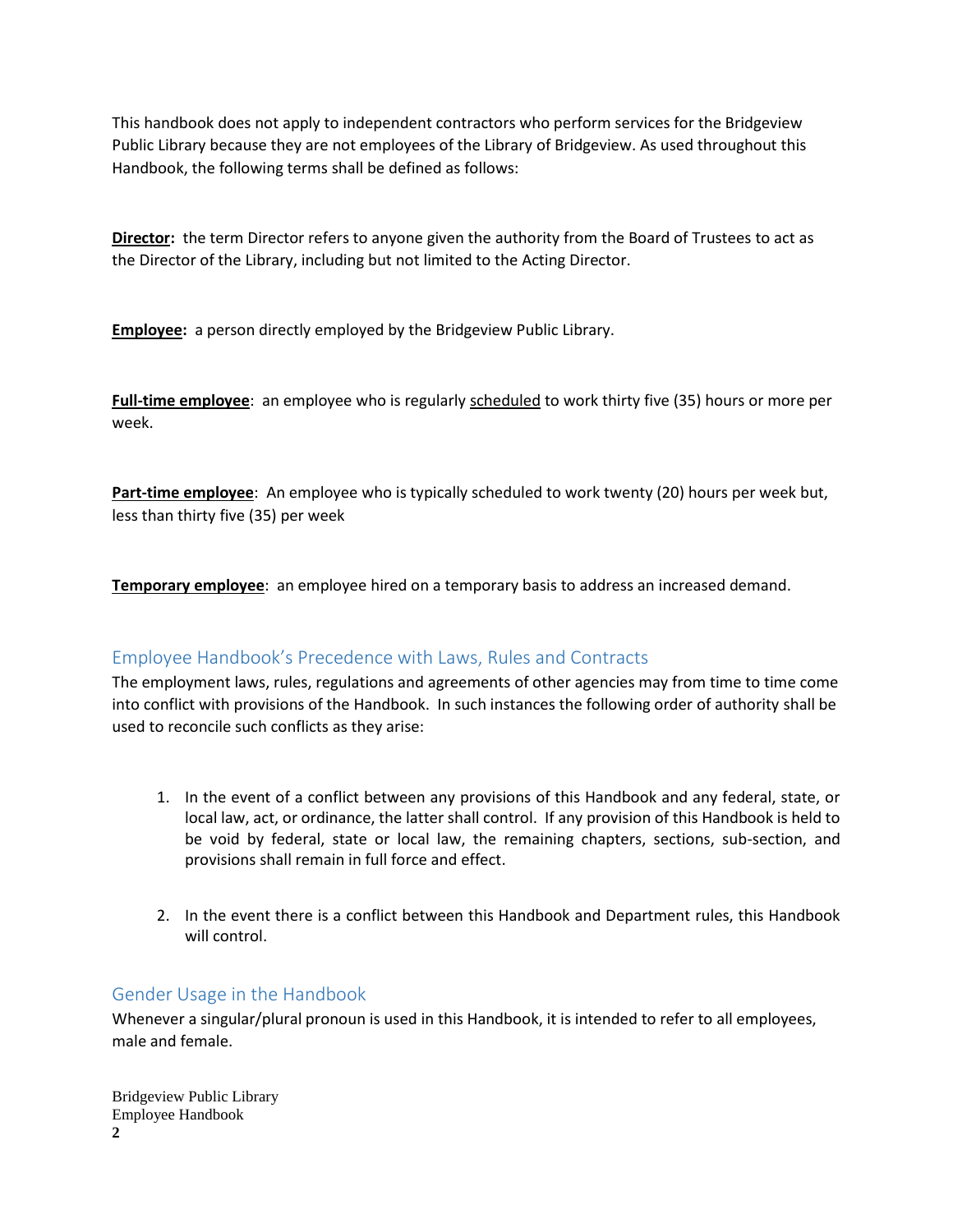### <span id="page-6-0"></span>Maintenance & Revisions of Handbook

It is not possible for this Handbook to anticipate every situation or answer every question about your employment. From time to time it will be necessary for the Library to make revisions and amendments to the Handbook. Accordingly, the Bridgeview Public Library reserves the right to revise, amend, or rescind any portion of this Handbook, other than those required by federal, state, or local law, as the Bridgeview Public Library deems necessary. Employees will be notified of these changes through written memos. These memos become part of this Handbook. It is the responsibility of each employee to familiarize herself with the material in this Handbook as well as any subsequent additions or changes that are made.

This Handbook supersedes all previous Employee Handbooks or employee manuals. The Handbook identifies the benefits, policies, and procedures that govern employment with the Bridgeview Public Library. This Handbook supersedes all previous staff or personnel policy manuals, general orders, administrative procedures, handbooks, past practices and customs.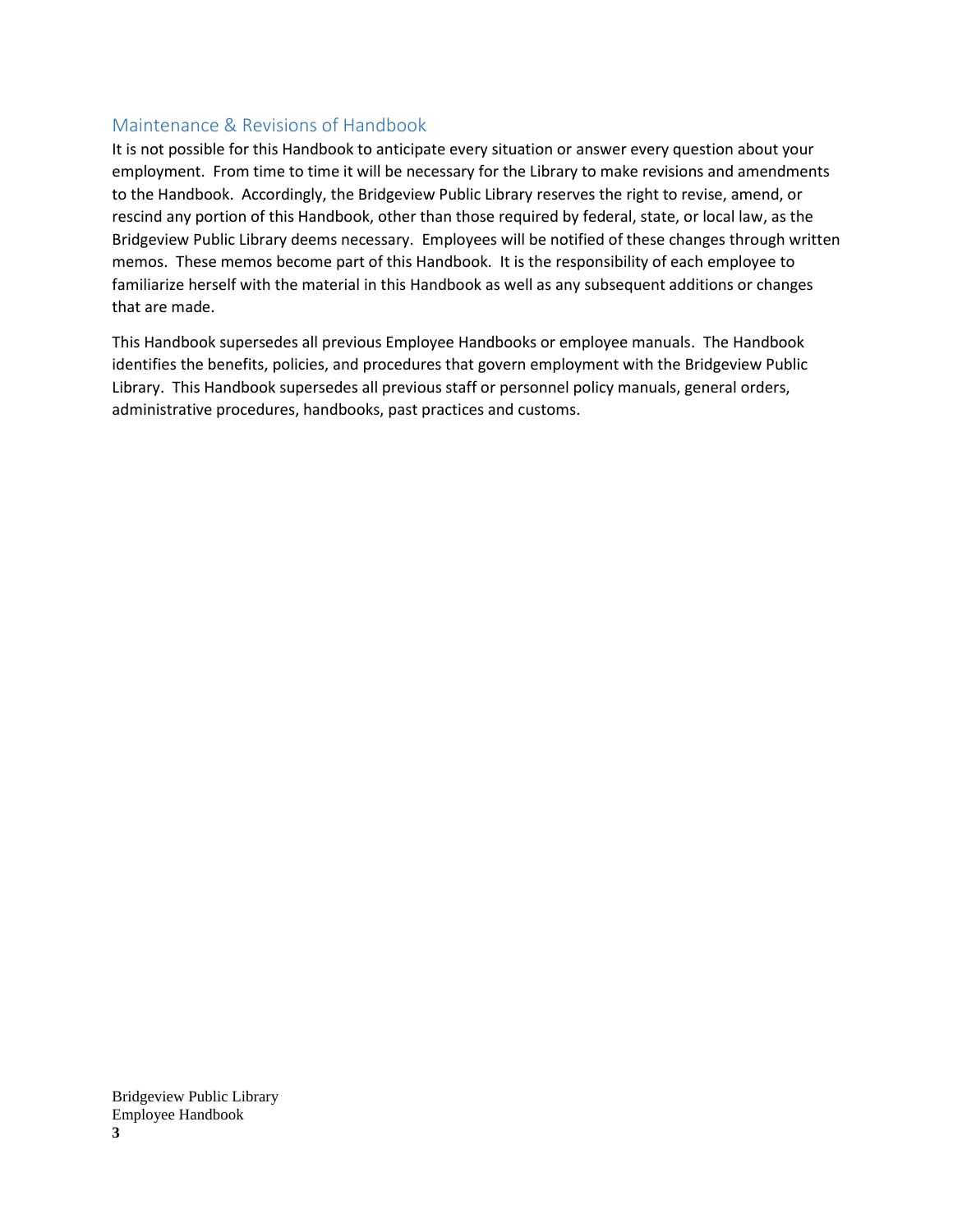# <span id="page-7-0"></span>2. VISION, MISSION AND CORE VALUES

### <span id="page-7-1"></span>Mission

The mission of the Bridgeview Public Library is to provide educational, informational, cultural and recreational resources to all the people of the Bridgeview community.

### <span id="page-7-2"></span>Vision

Our vision is to continue to be an outstanding library and to become the center of community life and an active force for the benefit of the community.

### <span id="page-7-3"></span>Core Values

- Reading continues to be a fundamental means for the enrichment of people's lives.
- Honesty and integrity are uppermost in everything we do.
- Commitment to quality is central to all our activities.
- Diversity of cultures, gender, background, abilities and age is a strength that benefits both our patrons and us.
- We will provide gracious and friendly service to all users of the library.
- We will fully utilize all available technology appropriate to our mission.
- The library will provide a venue for community interaction.
- We value the contribution to libraries of public authorities and other sources of support.
- Access to information is vital to a well-informed citizenry, which, in turn, is vital to democracy.
- We value personal and professional development of both board and staff for the benefit of the library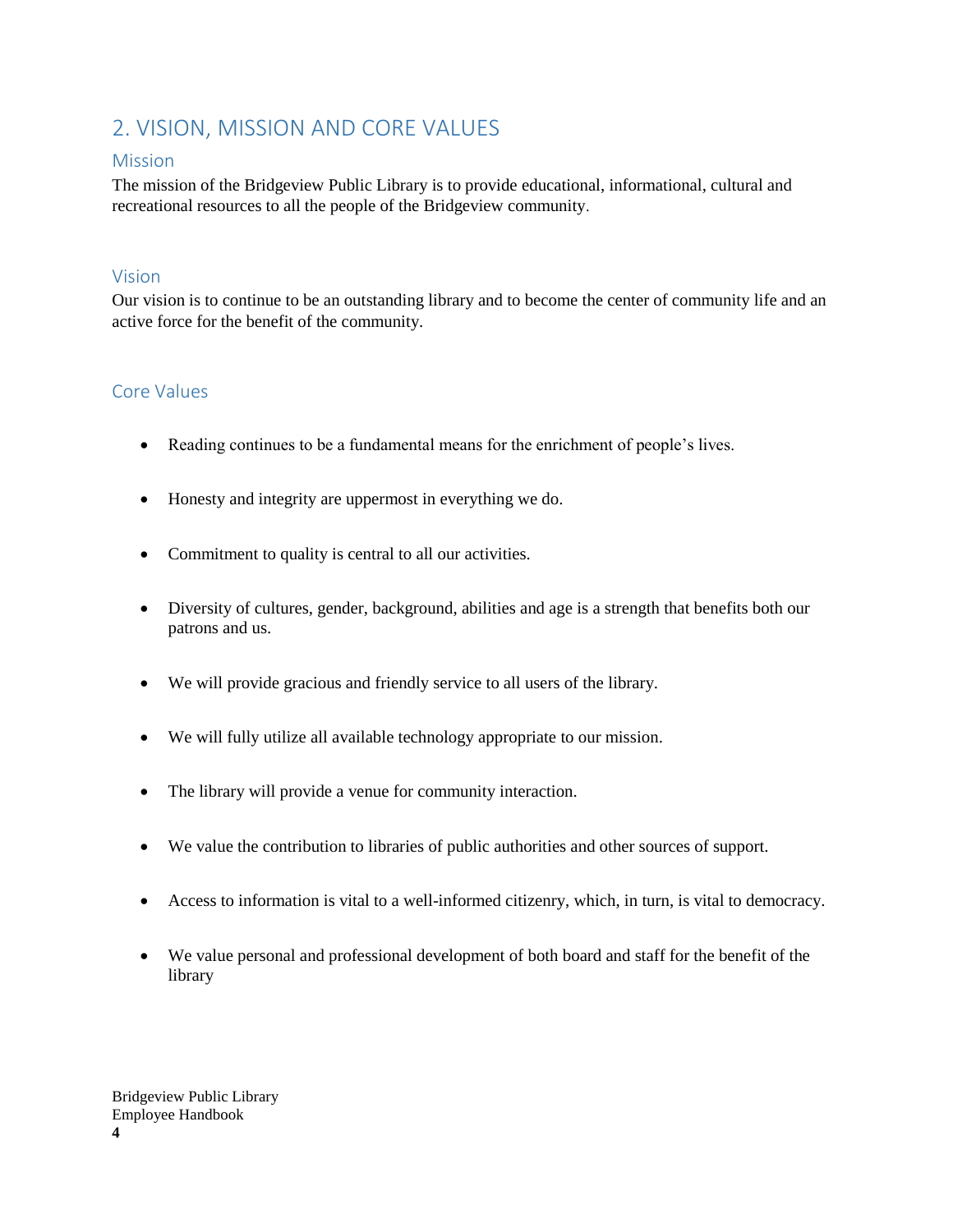# <span id="page-8-0"></span>3. POLICIES & PROCEDURES

### <span id="page-8-1"></span>Equal Employment Opportunity Employer

The Library is an equal opportunity employer and complies with all applicable federal, state, and local laws regarding employment. All employees will be accepted for employment, promoted and retained without regard to race, sex, color, age, religion, ancestry, national origin, qualified disability, marital status, military status, creed, or sexual orientation, and the Library bases appointments and/or promotions on merit, experience, and other qualifications applied fairly to all employees in accordance with the principles of equal employment.

### <span id="page-8-2"></span>Americans with Disabilities Act (ADA)

It is the policy of Bridgeview Public Library to adhere to the Americans with Disabilities Act of 1990 (ADA) and the provisions of Article 2 of the Illinois Human Rights Acts.

### <span id="page-8-3"></span>Harassment

The Bridgeview Public Library expressly prohibits discrimination based on race, color, sex, religion, creed, national origin or ancestry, pregnancy, childbirth or related medical conditions, physical or mental disability or perceived disability, medical condition, marital status, sexual orientation, age, or any other category protected by federal, state, or local law, ordinance or regulation. The Bridgeview Public Library is committed to providing each employee with a professional, business-like environment free from all forms of harassment. Verified offenses of harassment, discrimination, or retaliation are treated as misconduct and offenders are subject to disciplinary action up to and including termination.

It is not harassment for management and supervisory staff, as part of their job responsibilities, to enforce standards of conduct and job performance in a fair, lawful and consistent manner.

### Harassment Defined

Harassment is defined as unwelcomed conduct, whether verbal, physical, visual, or written that is based upon or mocking of a person's race, color, ancestry, religion, sex, creed, national origin, ancestry, age (40 years and older), disability, veteran status, marital status, sexual orientation, or other legally protected characteristics or conduct and fails to respect the dignity and feelings of the individual. Harassment occurs where the unwelcome conduct affects tangible job benefits, unreasonably interferes with an individual's work performance, or creates an intimating, hostile, or offensive working environment.

While it is impossible to provide an exhaustive list, the following are some examples of harassing behavior that the Library will not tolerate:

- Jokes that refer to race, sex, gender, color, religion, national origin, disability, or age;
- Posting or distributing cartoons, drawings, or any other material that negatively reflects a person's race, sex, gender, color, religion, national origin, disability, or age;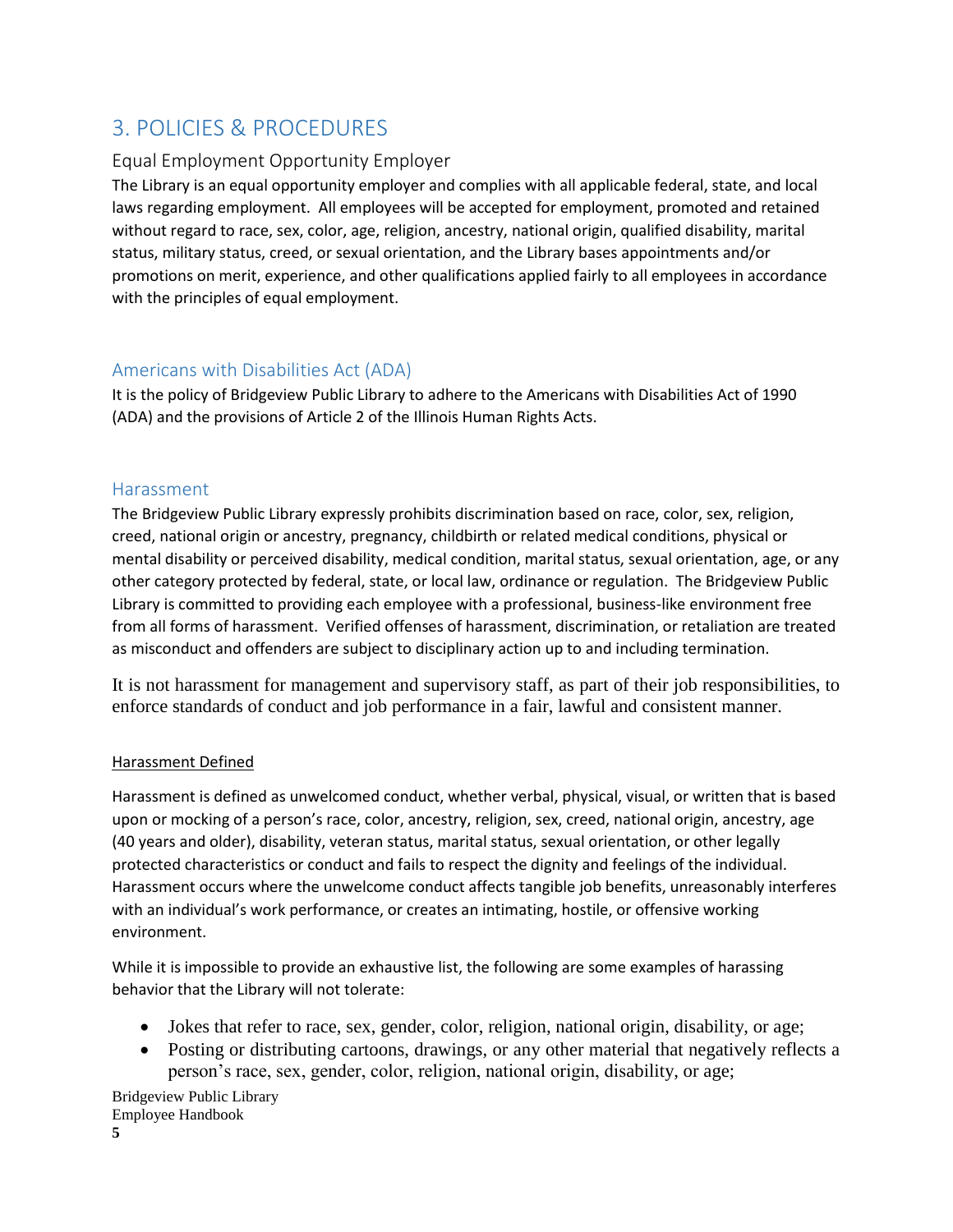- The use of slurs or other offensive language; and
- Practical jokes, horseplay, or teasing that makes fun of or insults a person's race, color, sex, gender, religion, national origin, disability, or age.

### Prohibited Conduct

All Library employees are expected to avoid any behavior or conduct towards any other employee or customer that is or could be interpreted as harassment, including sexual harassment (see below). All supervisors who become aware of such conduct shall immediately report such conduct to the Director at least as soon as possible, but always within 24 hours of occurrence, so that corrective action can be taken to prevent such conduct from arising in the future.

### Complaint Procedure

In an effort to eliminate all workplace discrimination, harassment, and retaliation the Library uses an internal investigation process in response to complaints of such alleged conduct. All employees are regularly trained on the Library's Harassment policy and complaint procedure.

Anyone who believes he is being subjected to discrimination, harassment or retaliation, or who has witnessed such conduct should report it as provided in the following procedure:

- $\triangleright$  Report any discriminatory, harassing, or retaliatory behavior that you experience or witness to your supervisor immediately and to the Director at least as soon as possible, but always within 24 hours of occurrence.:
- $\triangleright$  If the problem is not immediately resolved, contact the Director;
- $\triangleright$  If your supervisor is involved, or if you do not feel comfortable talking to your supervisor for any reason, you need not contact your supervisor first, but instead may contact the Director or any supervisor with whom you feel comfortable discussing the matter;
- $\triangleright$  All supervisors who receive reports of alleged harassment must report them to the Director, unless the Director is being accused, in which case the report must be made directly to the President of the Board of Trustees; and
- ➢ A thorough investigation will be coordinated by the Director and those who participate in the investigation are to be free from retaliation. Any acts of retaliation are considered misconduct and may subject the offender to disciplinary action up to and including termination.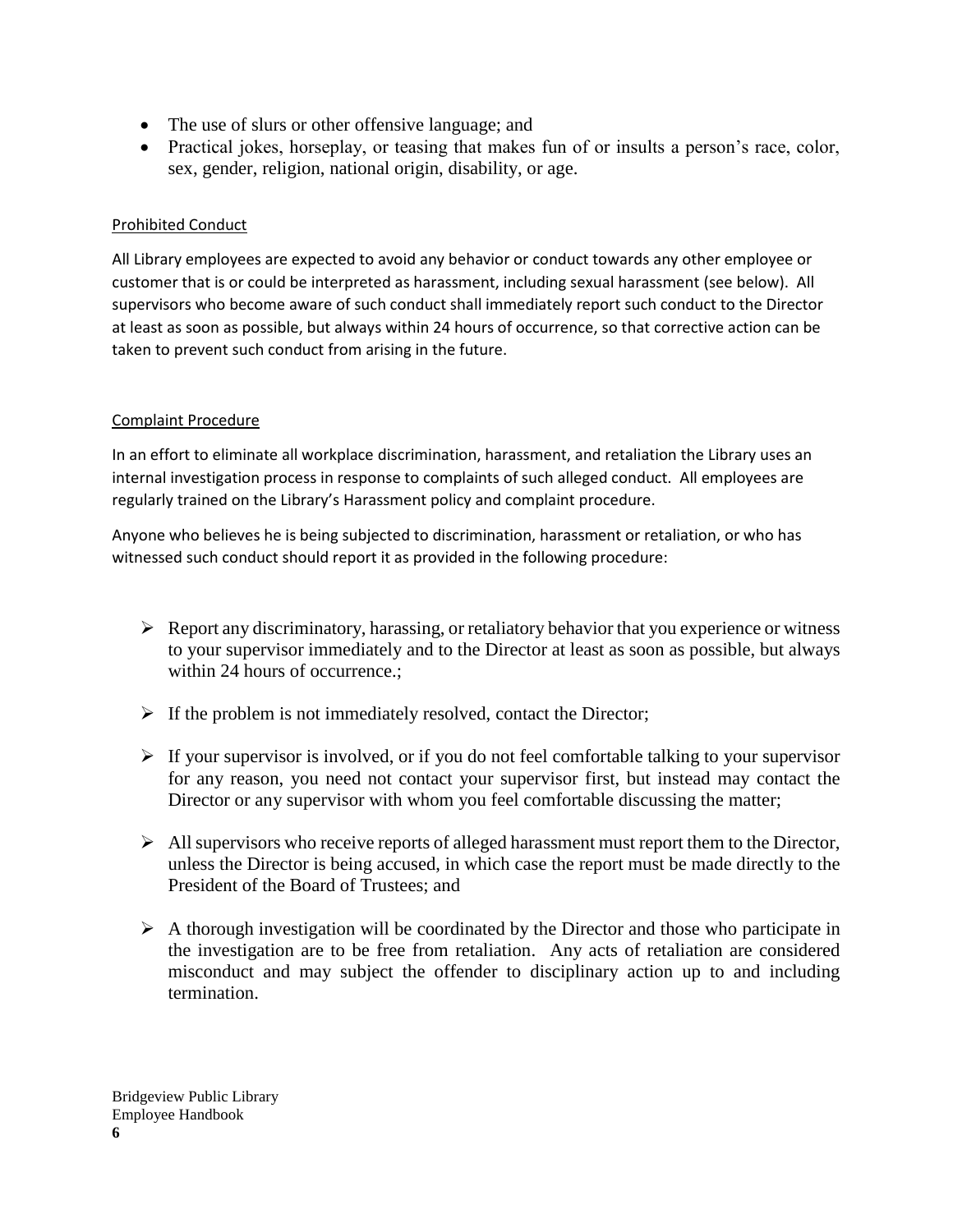#### Confidentiality

The Library respects the confidentiality and privacy of all its employees. Accordingly, the Library will make every effort to protect the confidentiality of employees involved in a claim of harassment, to the extent permitted by the investigation process and permitted by law. The Bridgeview Public Library will limit access of confidential information to those persons with a need to know about the harassment in order to complete the investigation and other related processes. Employees who assist in an investigation are required to keep confidential all information they learn or provide, except that nothing in this policy precludes an employee from disclosing information to a government or law enforcement agency if the employee has reasonable cause to believe that the information discloses a violation of a State or federal law, rule, or regulation.

### Retaliation

Where an employee reasonably and in good faith opposes or reports any workplace harassment or discrimination, testifies, assists, or participates in an investigation of or hearing concerning allegations of harassment or discrimination, no person or group of persons may retaliate against the employee. Retaliation includes any act of harassment, verbal abuse, verbal threats, or any other or additional acts of harassment or discrimination. Retaliation will also be considered a violation of this policy and may result in disciplinary action up to and including termination.

### <span id="page-10-0"></span>Sexual Harassment

The Library will not tolerate any sexual harassment and takes all allegations of discrimination, harassment, and retaliation very seriously and will take immediate steps to stop any harassment once it is reported. Verified offenses of harassment, discrimination, or retaliation are treated as misconduct and offenders are subject to disciplinary action up to and including termination.

A victim of harassment is not always the direct target of the inappropriate conduct or language, but could be anyone affected by the offensive conduct. Additionally, preferential treatment of an employee, or the promise of preferential treatment to an employee, in exchange for dates or sexual conduct; denial or threats of denial of employment, benefits or advancements for refusal to consent to sexual advances is considered sexual harassment and is prohibited conduct. Sexual harassment can occur between members of the opposite gender or the same gender.

#### Sexual Harassment Defined

Sexual harassment is defined as unwelcomed sexual advances, requests for sexual favors, or other verbal or physical conduct of a sexual nature when:

• Submission to such conduct explicitly becomes a condition of employment;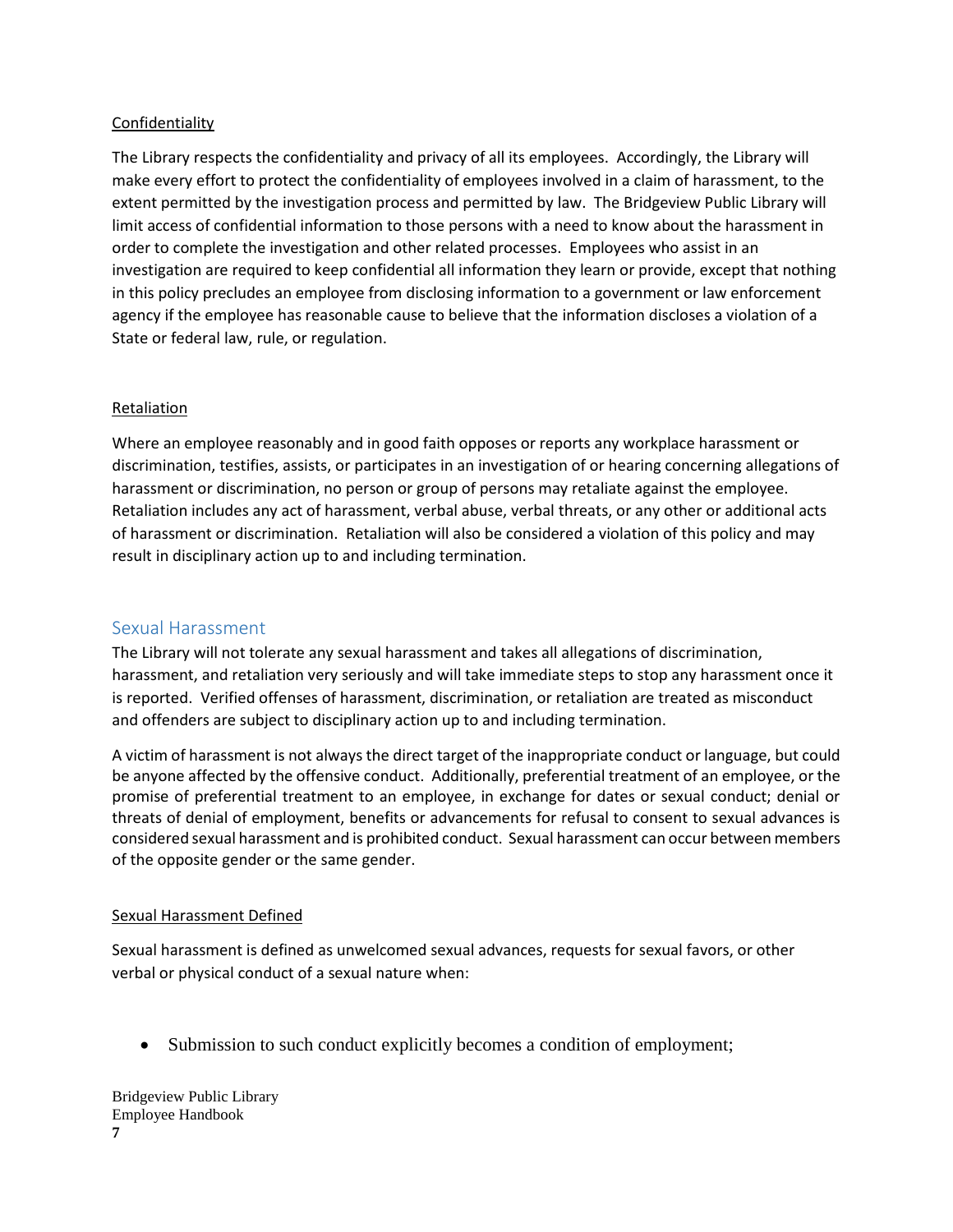- Submission to or rejection of such conduct is used as a basis for employment decisions affecting the employee; or
- Such conduct has the purpose or effect of unreasonably interfering with an individual's work performance or creates an intimidating, hostile, or offensive environment.

Sexual harassment may include a wide range of behaviors including, but not limited to sexual advances, propositions, off-color jokes, epithets, vulgar language, touching, physical assault, leering, possessing, distributing, or posting sexually explicit or suggestive magazines, pictures, posters, objects or material, derogatory comments about gender, references to a person's body parts, requests for sexual activity, and/or sexually explicit conversation.

### Prohibited Conduct

All Library employees are expected to avoid any behavior or conduct towards any other employee or customer that is or could be interpreted as sexual harassment. All supervisors who become aware of such conduct shall immediately report such conduct to the Director at least as soon as possible, but always within 24 hours of occurrence, so that corrective action can be taken to prevent such conduct from arising in the future.

In addition, the Library strongly discourages romantic or sexual relationships between employees, especially between a supervisor and a lower-level employee. Such relationships create the appearance of favoritism and may drastically complicate the working environment if the relationship ends poorly. If a consensual, romantic relationship develops between a supervisor and a lower-level employee, the involved parties must notify the Director at least as soon as possible, but always within 24 hours of occurrence. Although the parties may feel that what they do during nonworking hours is private, the existence of such a relationship often impacts the workplace in the form of preferential treatment or perceptions of favoritism. This mandatory reporting requirement does not apply to coworkers who are at the same job level and between whom a consensual relationship develops. In those instances, however, the Library strongly urges the involved coworkers to be mindful of the impact their relationship (even when the relationship is going well) may have on their colleagues.

Once the supervisor-subordinate relationship is reported to the Library, the Director will investigate the situation, taking into consideration all of the facts (reporting relationship between the parties, effect on coworkers, job titles of the parties, etc.), and will determine whether one or both parties need to be transferred or permanently rescheduled. If transfer or permanent rescheduling is not possible or does not pose a viable resolution, the parties will be given the option of terminating their relationship or resigning from the Library.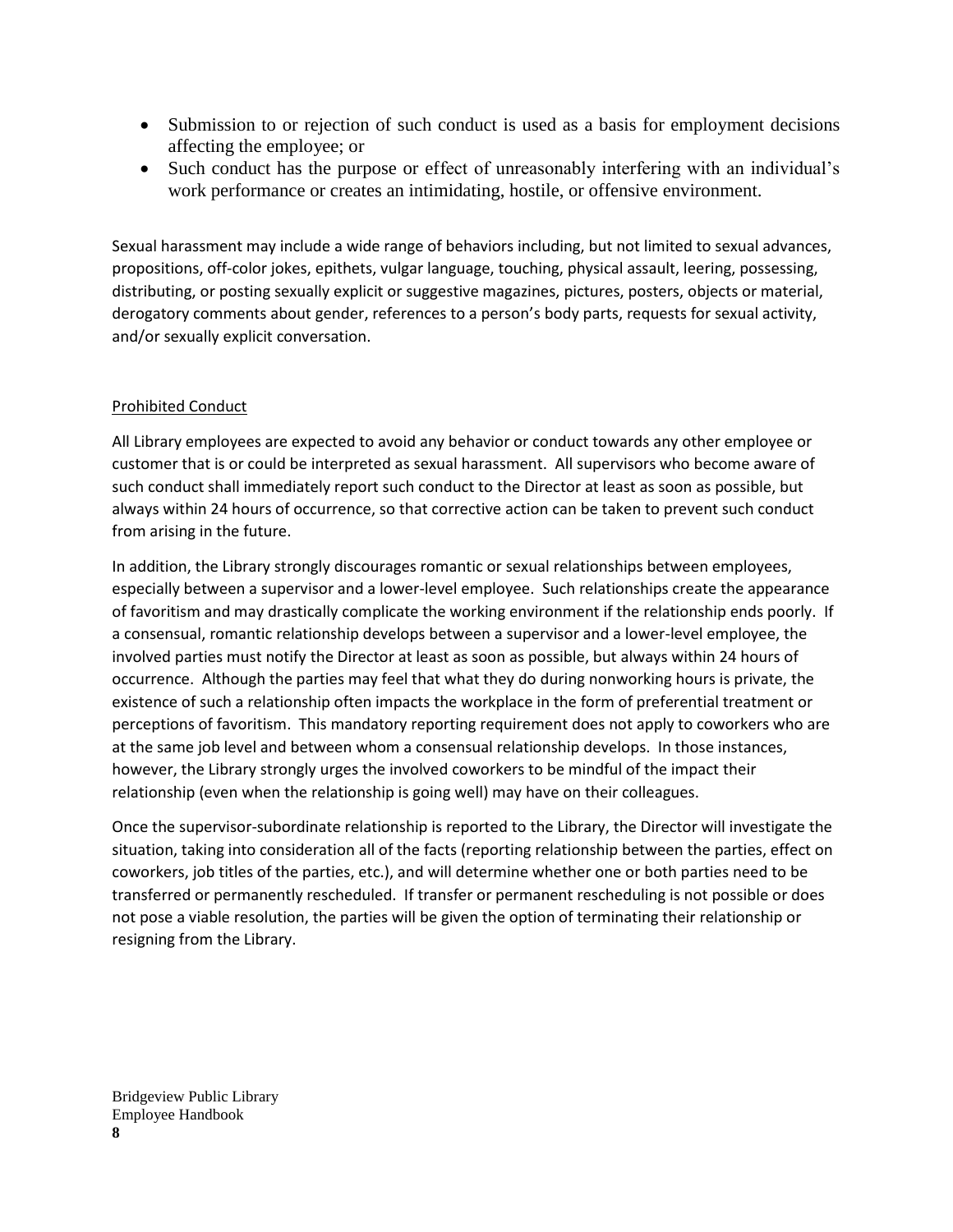#### Complaint Procedure

In an effort to eliminate any sexual harassment from the workplace, the Library uses an internal investigation process in response to complaints of such alleged conduct. All employees are regularly trained on the Library's Sexual Harassment policy and complaint procedure.

Anyone who believes he is being subjected to sexual harassment or who has witnessed such conduct should report it as provided in the following procedure:

- $\triangleright$  Report any sexually harassing behavior that you experience or witness to your supervisor immediately AND to the Director at least as soon as possible, but always within 24 hours of occurrence.;
- $\triangleright$  If the problem is not immediately resolved, contact the Director;
- $\triangleright$  If your supervisor is involved, or if you do not feel comfortable talking to your supervisor for any reason, you need not contact your supervisor first, but instead may contact the Director or any supervisor with whom you feel comfortable discussing the matter;
- $\triangleright$  All supervisors who receive reports alleging sexual harassment must report them to the Director, unless the Director is being accused, in which case the report must be made directly to the President of the Board of Trustees; and
- $\triangleright$  A thorough investigation will be coordinated by the Director and those who participate in the investigation are to be free from retaliation. Any acts of retaliation are considered misconduct and may subject the offender to disciplinary action up to and including termination.

In addition to the internal complaint procedure, an individual who believes he or she has been a victim of sexual harassment may file a charge of discrimination with the Illinois Department of Human Rights within one-hundred eighty (180) days from the date of the alleged harassment. An individual who believes he or she has been a victim of sexual harassment may file a charge of discrimination with the United States Equal Employment Opportunity Commission within three-hundred (300) days from the date of the alleged harassment.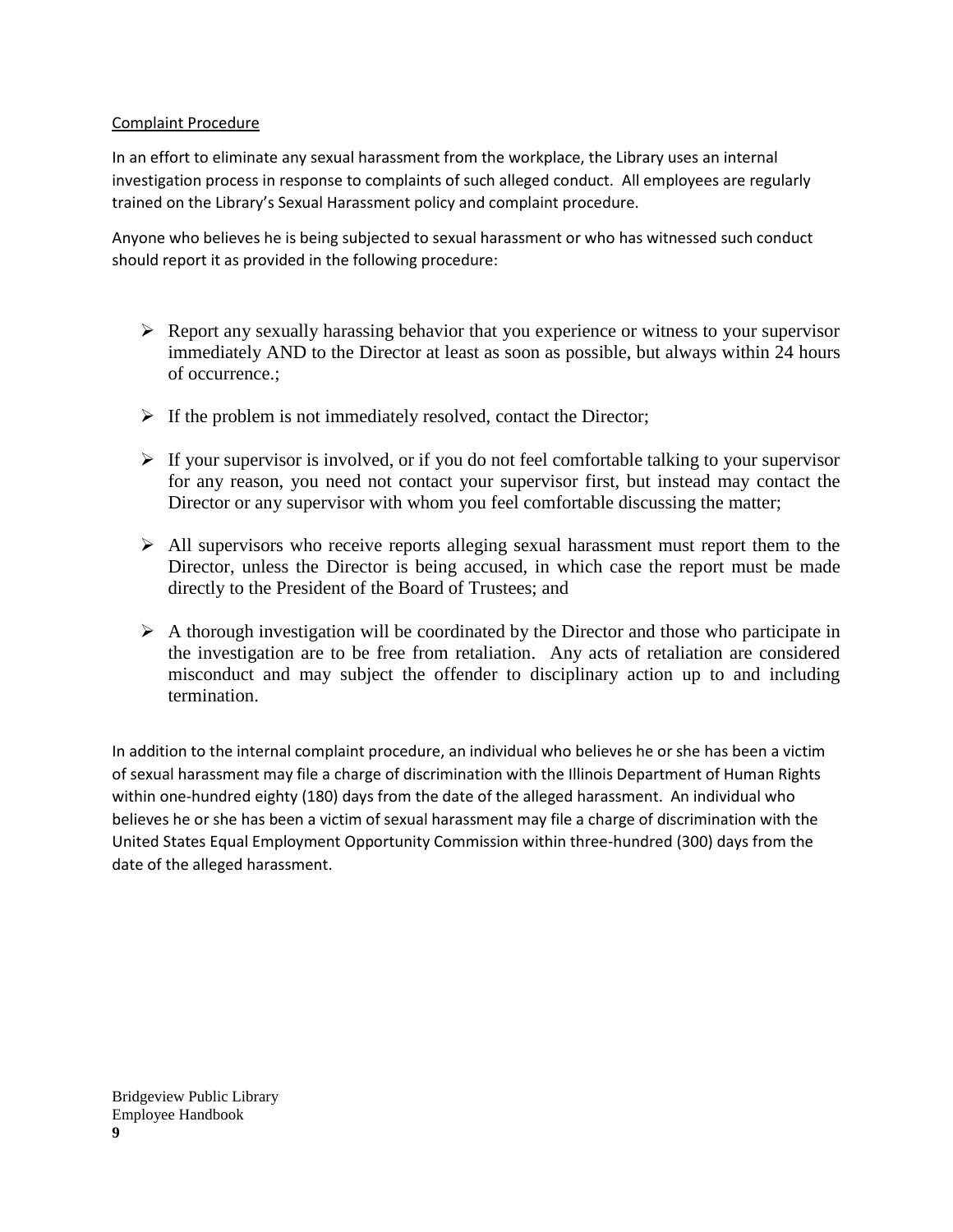#### **Where to go:**

| Illinois Department of Human Rights    | <b>Equal Employment Opportunity Commission</b> |
|----------------------------------------|------------------------------------------------|
| The Thompson Center                    | 500 West Madison Street, Suite 2000            |
| 100 West Randolph Street, Suite 10-100 | Chicago, IL 60661                              |
| Chicago, IL 60601                      | T. 312-353-2713                                |
| T. 312-814-6245                        |                                                |

#### Confidentiality

The Library respects the confidentiality and privacy of all its employees. Accordingly, the Library will make every effort to protect the confidentiality of employees involved in a claim of sexual harassment, to the extent permitted by the investigation process and permitted by law. The Bridgeview Public Library will limit access of confidential information to those persons with a need to know about the sexual harassment in order to complete the investigation and other related processes. Employees who assist in an investigation are required to keep confidential all information they learn or provide, except that nothing in this policy precludes an employee from disclosing information to a government or law enforcement agency if the employee has reasonable cause to believe that the information discloses a violation of a State or federal law, rule, or regulation.

#### Retaliation

Where an employee reasonably and in good faith opposes or reports any workplace sexual harassment, testifies, assists or participates in an investigation of or hearing concerning allegations of sexual harassment, no person or group of persons may retaliate against the employee. Retaliation includes any act of harassment - sexual or otherwise- verbal abuse, verbal threats, or any other or additional acts of harassment or discrimination. Retaliation will also be considered a violation of this policy and may result in disciplinary action up to and including termination.

#### Consequences of Filing a False Report

A false report is a report of sexual harassment made by an accuser using the sexual harassment report to accomplish some end other than stopping sexual harassment or retaliation for reporting sexual harassment. A false report is not a report made in good faith which cannot be proven. Given the seriousness of the consequences for the accused, a false or frivolous report is a severe offense that can itself result in disciplinary action. Any person who intentionally makes a false report alleging a violation of any provision of this policy shall be subject to disciplinary action up to and including termination.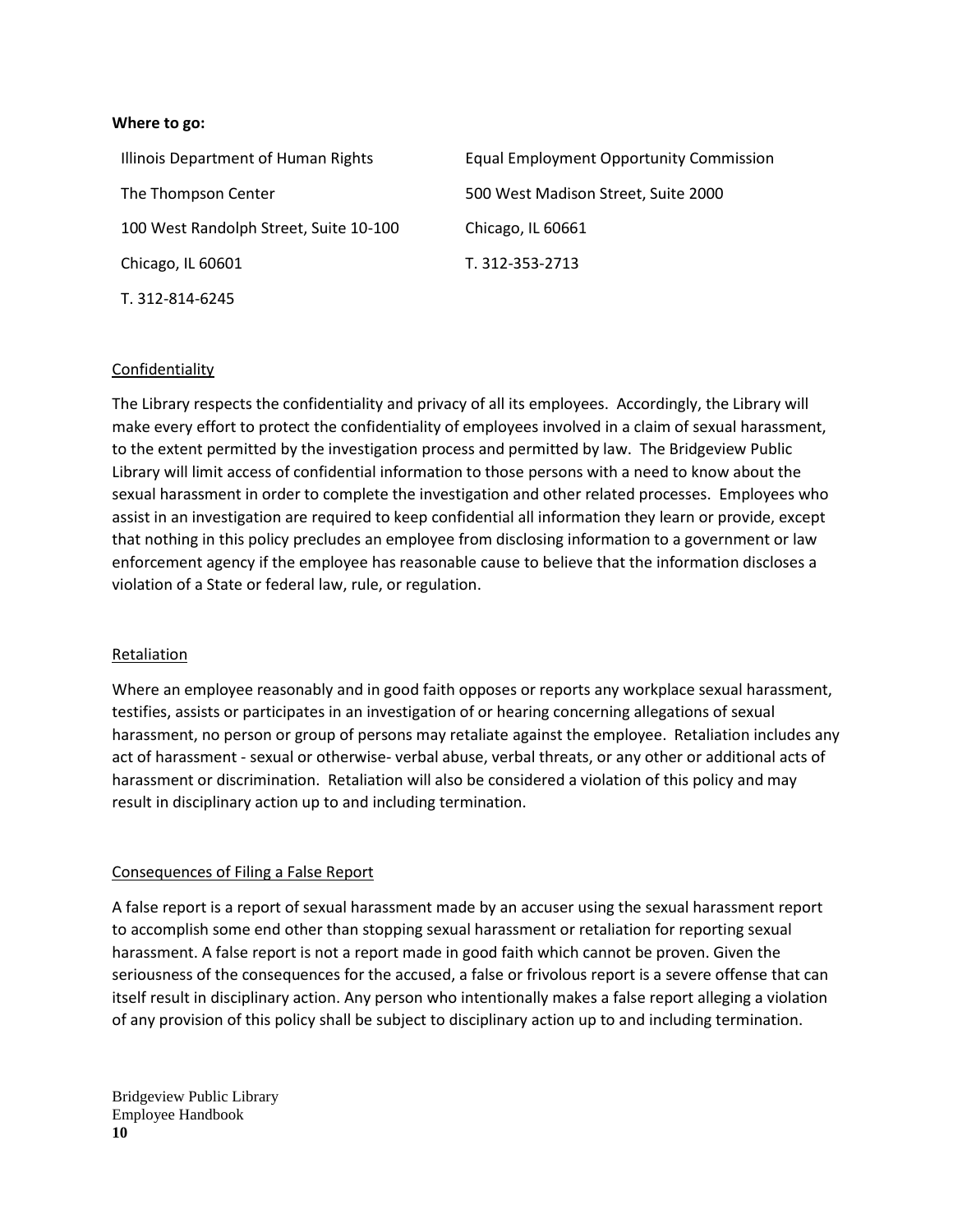### <span id="page-14-0"></span>Safety Policy

*It is the policy of the Bridgeview Public Library that the health and safety of all employees is of paramount importance.* The Library is committed to maintaining a safe and healthy work environment for all employees and visitors that maximizes efficiency and minimizes loss. Employees at all levels are to fulfill their duties in a safe manner while minimizing loss and waste.

### Supervisors & Department Head Responsibility

Department Heads are responsible for the safe operation of their respective departments. It is the Department Heads' responsibility to assure that employees are provided with the appropriate safety information and equipment as necessitated by the tasks completed by the employees of their respective departments.

Supervisors who receive any reports of workplace injury or incident are to make sure the injured party is provided with immediate medical treatment, if necessary, and, shall promptly investigate and report all accidents, incidents and injuries to the appropriate Department Head or to the Director.

Supervisors MUST inform the Director of any reports of workplace injury or incident at least as soon as possible, but always within 24 hours of occurrence.

### Employees' Responsibility

As a condition of employment with the Library, each employee is required to exercise safe work habits to prevent any injuries and accidents to themselves or others. Each employee shall:

- $\checkmark$  Familiarize herself with and observe all safe work procedures applicable to tasks and assignments received;
- $\checkmark$  Comply with all safety rules, procedures, tags and signs;
- $\checkmark$  Use all required safety equipment as necessary;
- ✓ *Immediately report any work related injuries and accidents*, no matter how slight, to a supervisor or department head, or the Director if a supervisor or department head is not available AND report to the Director at least as soon as possible, but always within 24 hours of occurrence;
- $\checkmark$  Cooperate with and assist in accident investigations;
- $\checkmark$  Immediately report to a supervisor any and all unsafe actions, practices or conditions observed AND report to the Director at least as soon as possible, but always within 24 hours of occurrence;
- $\checkmark$  Keep work area clean and orderly at all times;
- $\checkmark$  Obey all hazard warning signs and tags;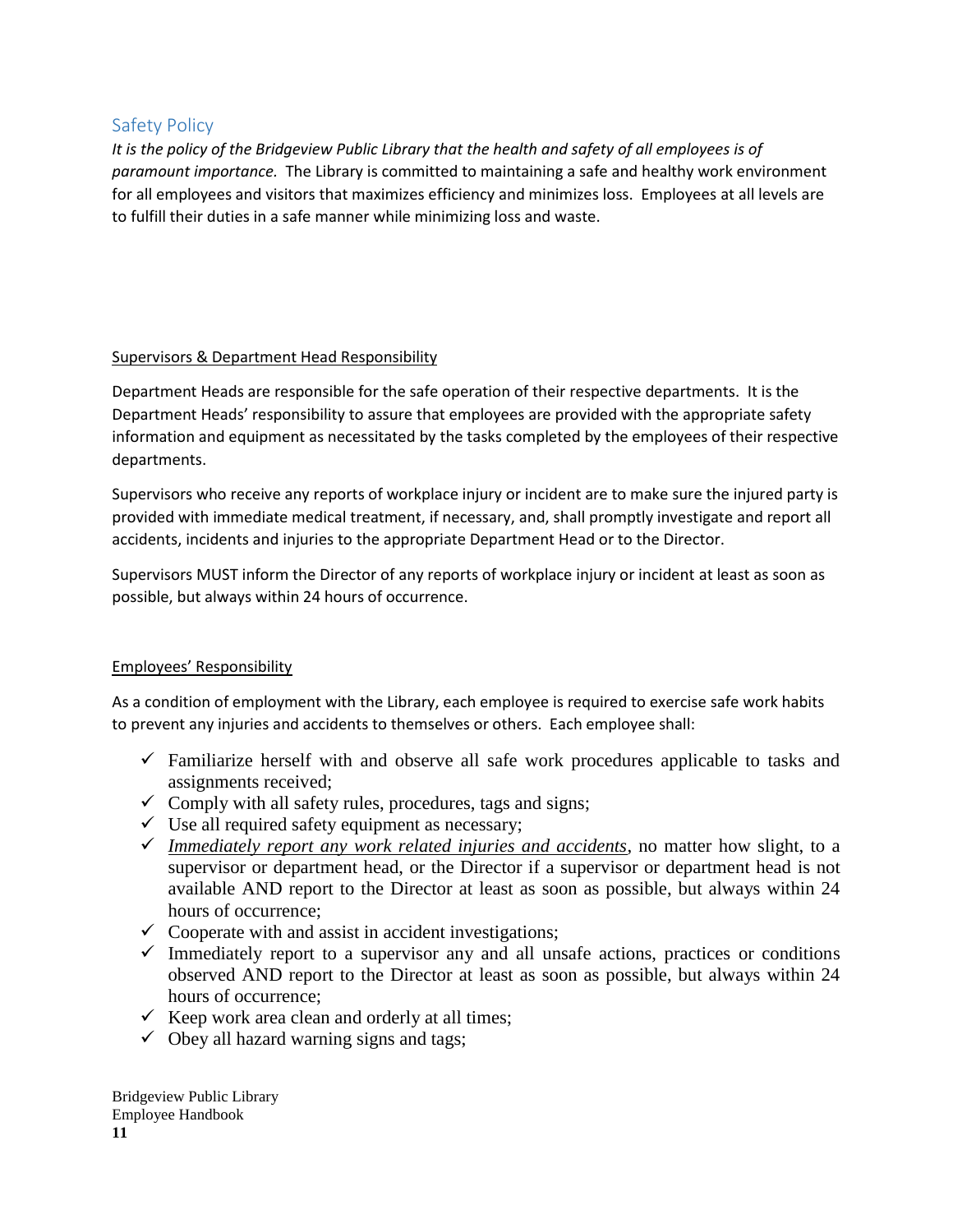- $\checkmark$  Report to work in attire required for the job assignment, including, but not limited to, appropriate foot wear; and
- $\checkmark$  Refrain from participating in any horseplay, distracting behavior, or any other conduct that risks the safety of oneself or others.

Failure on the part of an employee to comply with these safety requirements may result in disciplinary action, up to and including termination.

### *Disciplinary Action Related to Accidents*

Employees are advised that if it is determined that an accident was the result of a violation of the Library's Drug/Alcohol Policy, an employee's failure to adhere to safety procedures, misconduct or negligence, the employee may be subject to disciplinary action, up to and including termination.

### <span id="page-15-0"></span>Drug and Alcohol Abuse Policy

To insure the health and safety of our employees and patrons, to maintain the highest work standards and minimize lost productivity, and to promote a drug- and alcohol-free work environment, the use, possession, consumption, manufacture, or distribution (for sale or not) of alcohol, controlled substances (by statutory definition), or drugs by any employees at any time during working hours, at any time on the Library's premises, or at any time while an employee is on Library business off-site is strictly prohibited. Any employee reporting to work (including returning to work from a meal break) while under the influence of drugs or alcohol will be sent home and may be subject to further discipline including, but not limited to, termination.

### <span id="page-15-1"></span>Workplace Violence Policy

It is the objective of the Library to ensure the safety and well-being of its employees and patrons. Therefore, the Library has established a zero tolerance for any violent acts or threats directed by or towards any Library employee.

#### *For the purposes of this section, violence in the workplace is defined as*:

(1) Any physical behavior involving aggressive physical contact with any other person, including pushing, hitting, fighting, throwing objects or otherwise intentionally injuring another person or attempting to injure another person;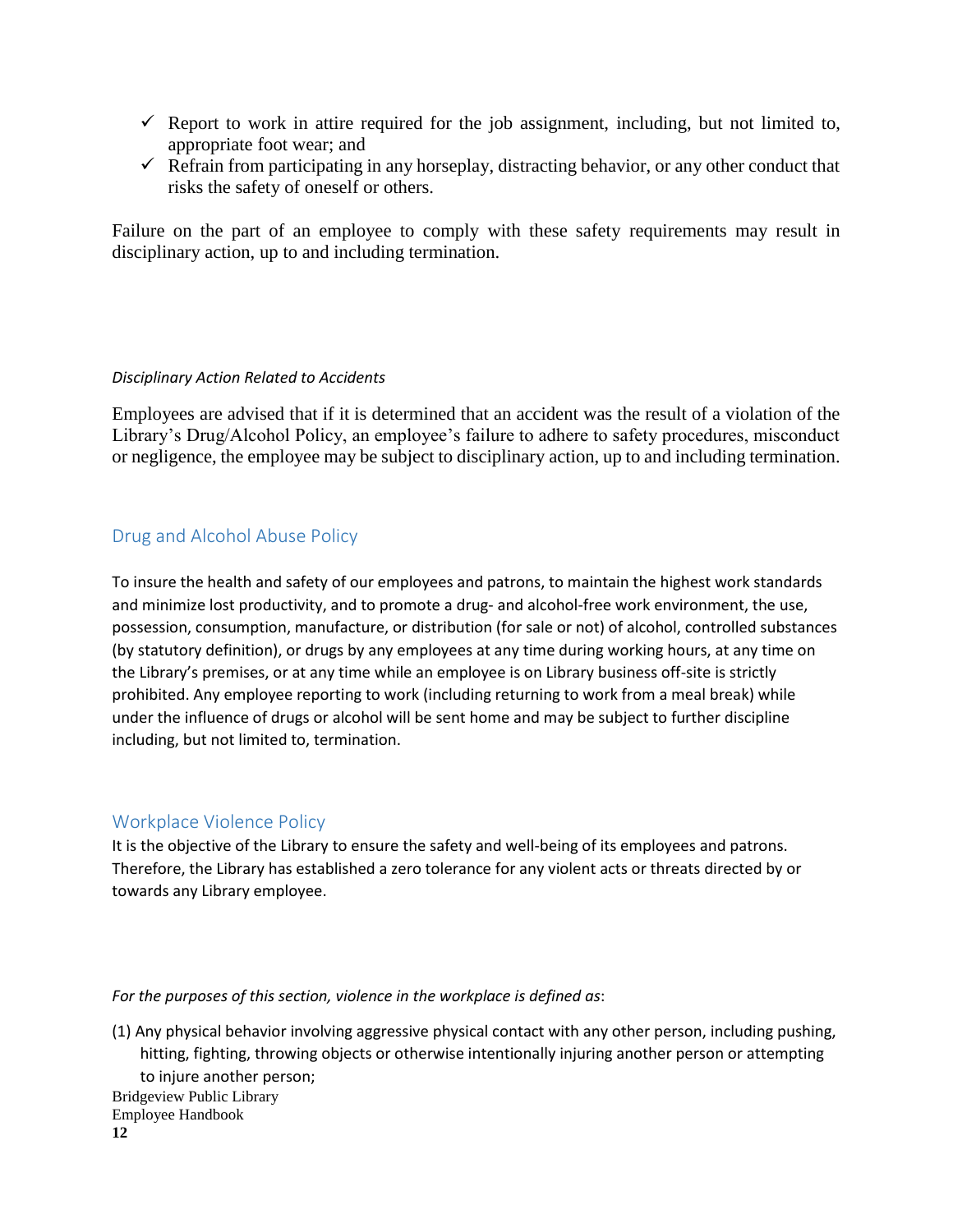- (2) Any physical behavior which places a reasonable person in fear of receiving imminent physical injury or other aggressive physical contact of the sort described above;
- (3) Verbal behavior which involves threatening physical harm, either directly or indirectly, against any person;
- (4) Any act of vandalism or other intentional damage or destruction of Library property or personal belongings on Library property; or
- (5) Instances where acts as described above or threats are made against an employee by a nonemployee.

### Obligation to Report

Employees who become aware of any threat of violence in the workplace, whether by an employee or non-employee, are obligated to immediately report in writing such action to their supervisor and report the information in writing to the Director at least as soon as possible, but always within 24 hours of occurrence. In the supervisor's absence, or in cases involving the supervisor, the employee may bypass the supervisor and make a complaint directly to the Director. Employees should not confront the person against whom their complaint is lodged.

If the supervisor receives a complaint, it shall be her responsibility to notify the Director at least as soon as possible, but always within 24 hours of occurrence to determine the validity of the allegation.

The Director shall review all complaints and investigations. All complaints will be given a high priority and investigated as quickly as possible by the supervisor or another person designated by the Director.

#### Discipline

Violations of this provision of the Handbook may result in discipline up to and including immediate termination. Employees should also understand that such behavior may be criminal and could result in criminal prosecution.

#### Retaliation

Where an employee reasonably and in good faith opposes or reports any workplace violence or testifies, assists, or participates in an investigation of or hearing concerning allegations or threats of violence, no person or group of persons may retaliate against the employee. Retaliation includes any act of harassment, verbal abuse, verbal threats, or any other or additional acts of workplace violence. Retaliation will also be considered a violation of the Workplace Violence Policy and may result in discipline up to and including termination in accordance with Library procedures.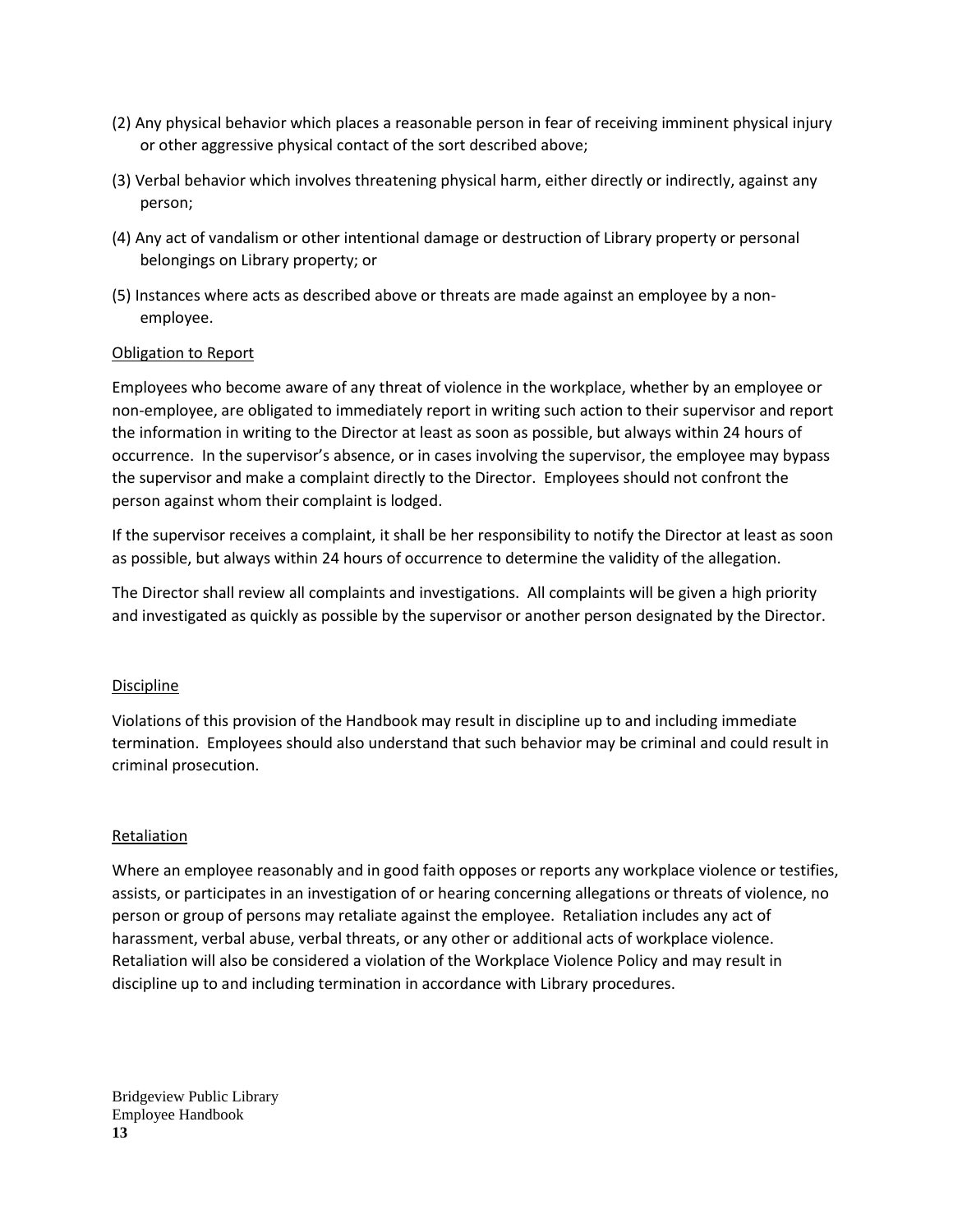### <span id="page-17-0"></span>Weapons Prohibited

Library employees shall not possess or carry a firearm or other weapon that is legally considered a dangerous weapon while conducting Library business, regardless of whether the employee is on Library property or not, and regardless of whether the employee is otherwise legally permitted to carry a weapon. Employees shall not store or convey such weapons in a private vehicle that is parked on Library property. The violation of this policy will lead to disciplinary action up to and including termination and/or criminal prosecution.

### <span id="page-17-1"></span>Security, Investigations & Searches

Security is everyone's business. If your department is a secure area and you are the last person working in that area, you are responsible for making sure that the area is locked before you leave, even if for a brief period of time.

### Investigation & Searches

Employees are reminded that lockers, desks, and other items supplied by the Bridgeview Public Library that are on Library property, should remain on Library property and may be subject to periodic search or inspection.

In the event of a breach of security the Library will conduct an investigation into the breach. All employees are expected to cooperate fully in any Library investigation into suspected theft or any other investigations.

Accordingly, the Bridgeview Public Library reserves the right, when it determines appropriate, to conduct searches of persons and their personal items on Library property, including but not limited to desks, lockers, cars, packages, bags, briefcases, tool boxes, as well as voice mail, computers, and computer software, files, storage, and other media.

Failure or refusal to consent to a search when requested by the Library, or failure to cooperate fully in any investigation, may result in disciplinary action being initiated or taken against an employee, up to and including termination.

The Library will only conduct a search or inspection of any of the areas listed in this subsection titled "Investigation & Searches" if the search or inspection is related to work (including work related misconduct) and it is reasonably related in scope to the circumstances which justified the search.

### <span id="page-17-2"></span>Conflict Resolution

### Conflict Resolution Policy

The Library recognizes that from time to time conflicts may arise between employees or between an employee and supervisor or department head. The Library encourages all employees to deal openly and professionally in an attempt to resolve conflicts as they arise rather than allowing them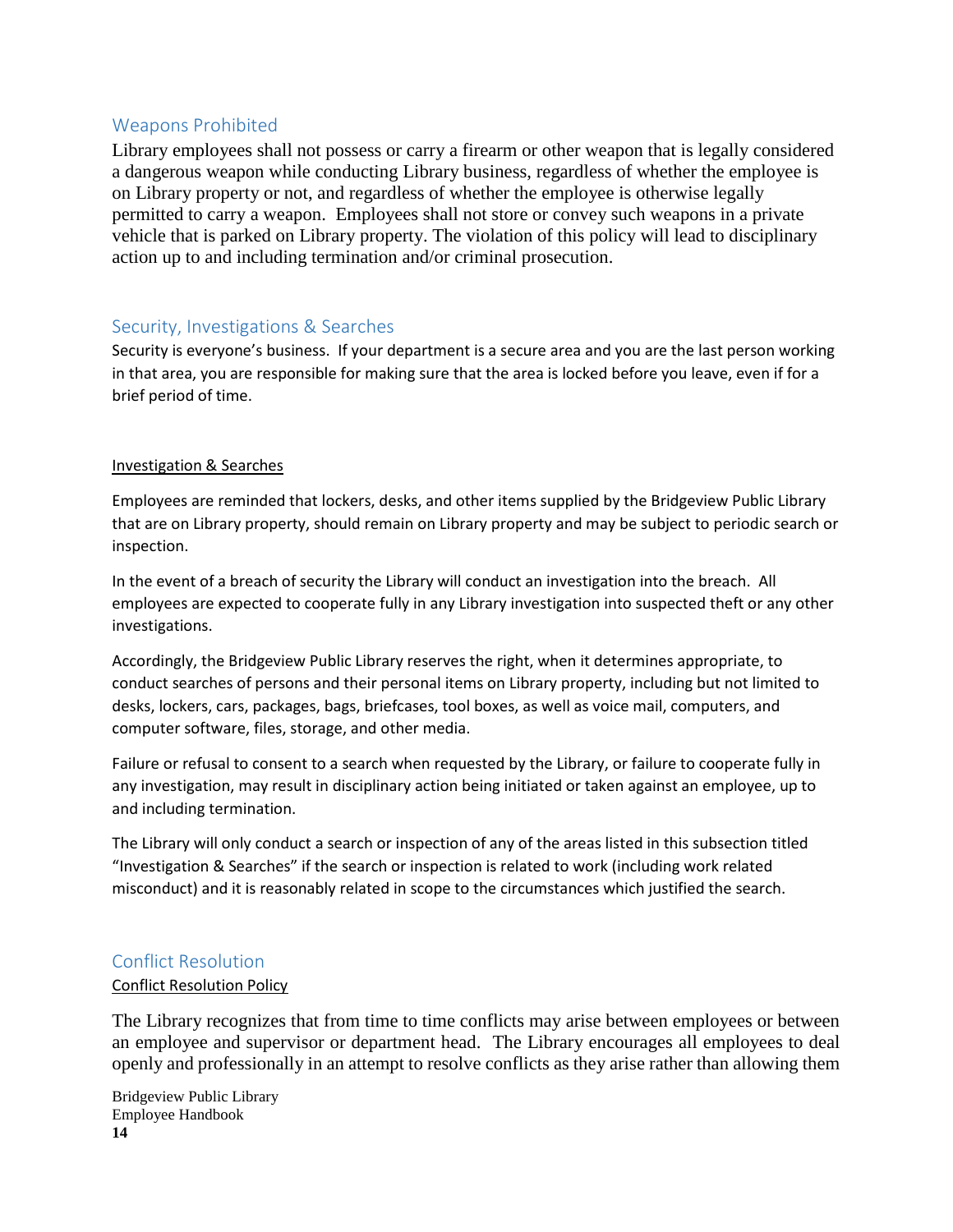to fester and escalate. We wish for all employees to feel free to bring to the attention of the Director any problems or conflicts which may hinder or detrimentally affect the positive working environment of the Library. Although, at times, the inclination is to discuss issues with our peers or other employees not involved in the conflict, this does not necessarily resolve the issue and in some cases may exacerbate the conflict, thereby affecting morale.

Employees should not hesitate to come forward to resolve conflicts in an open and professional manner and should not fear any retaliatory action being brought against him for choosing to initiate or participate in the conflict resolution process.

### Conflict Resolution Procedure

The Library will make every effort to resolve problems and conflicts promptly and equitably using the following procedure:

- 1. An employee should initially discuss the conflict with the employee or supervisor with whom he is experiencing the conflict in a calm and professional manner;
- 2. If the matter remains unresolved or the employee does not feel comfortable discussing the matter with the other party to the conflict, then the employee should discuss the matter with his immediate supervisor or the immediate supervisor's superior, if the conflict involves the immediate supervisor; or
- 3. If the matter is not resolved after intervention by the immediate supervisor or the supervisor's superior, then the employee may go directly to the next higher level of management or to the Director. The Director will take the necessary steps to resolve the problem.

The Library will make every attempt to ensure that confidentiality will be maintained during the conflict resolution process.

Any report of conflict discussed with a supervisor, including a conflict in which the supervisor is a party, must be reported in writing by the supervisor to the Director at least as soon as possible, but always within 24 hours of occurrence.

### <span id="page-18-0"></span>Political Activities Policy

Library employees are encouraged to exercise their right to vote as private citizens. Employees may take an active role in any local, state or national political campaign as private citizens. However, employees may not use Library property or working time to advocate for any political campaign or issue.

Employees found to have used Library property, resources, or working time to advocate for any political campaign or issue may be subject to disciplinary action, up to and including termination.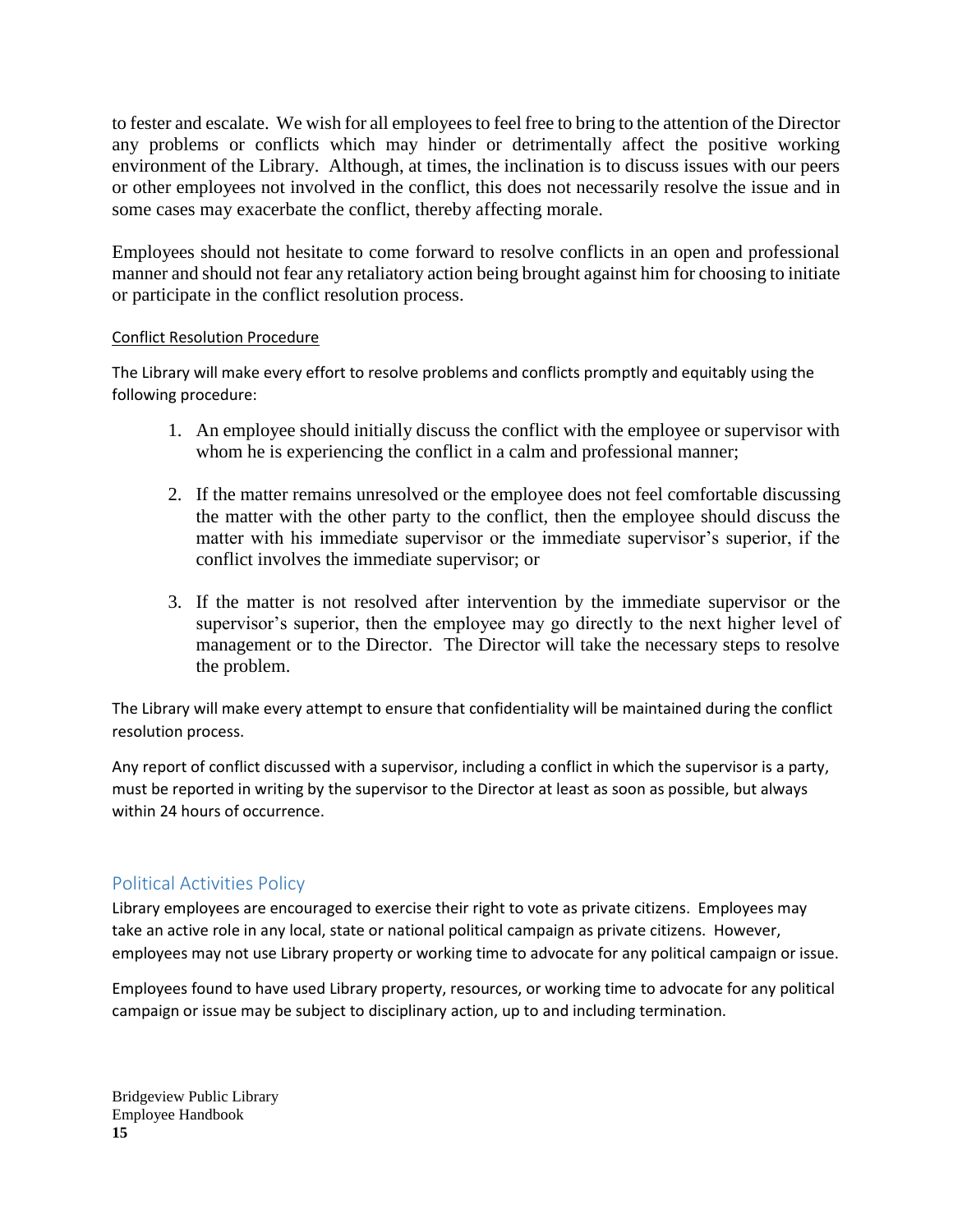### <span id="page-19-0"></span>Anti-Nepotism Policy

Members of an employee or board of trustee's immediate family will not be considered for employment. This policy also applies to romantic relationships. For the purpose of this policy, immediate family includes: spouse, parent, child, sibling, in-law, aunt, uncle, niece, grandparent, grandchild, members of household.

### <span id="page-19-1"></span>Solicitation & Distribution

The Bridgeview Public Library believes that employees should not be disrupted in the performance of their duties. For this reason, the Library has established the following solicitation and distribution policies.

Employees who become aware of unauthorized sales solicitation on Library premises either by external solicitors or other employees should promptly report the solicitation to their supervisor. The supervisor should report the act to the Director at least as soon as possible, but always within 24 hours of occurrence.

### External Sales Solicitation

External sales solicitors are not permitted to sell, explain, or distribute materials to Library employees during work hours or on Library premises.

Noisy and disruptive distribution of advertising material, handbills, printed or written literature of any kind in working areas of the Library is prohibited at all times without the explicit permission of the Director.

### Employee-to-Employee Solicitation

Employees are prohibited from soliciting or distributing any advertisements, materials or non-work related items to other employees while on duty and may not solicit or distribute any advertisements, materials or non-work related items to employees while those employees are on duty.

Employee-to-employee solicitation is only permissible during non-working time, such as at during authorized break periods, lunch, or before and after work, and only if the distribution is not noisy and disruptive.

Noisy and disruptive distribution of advertising material, handbills, printed or written literature of any kind in working areas of the Library is prohibited at all times without the explicit permission of the Director.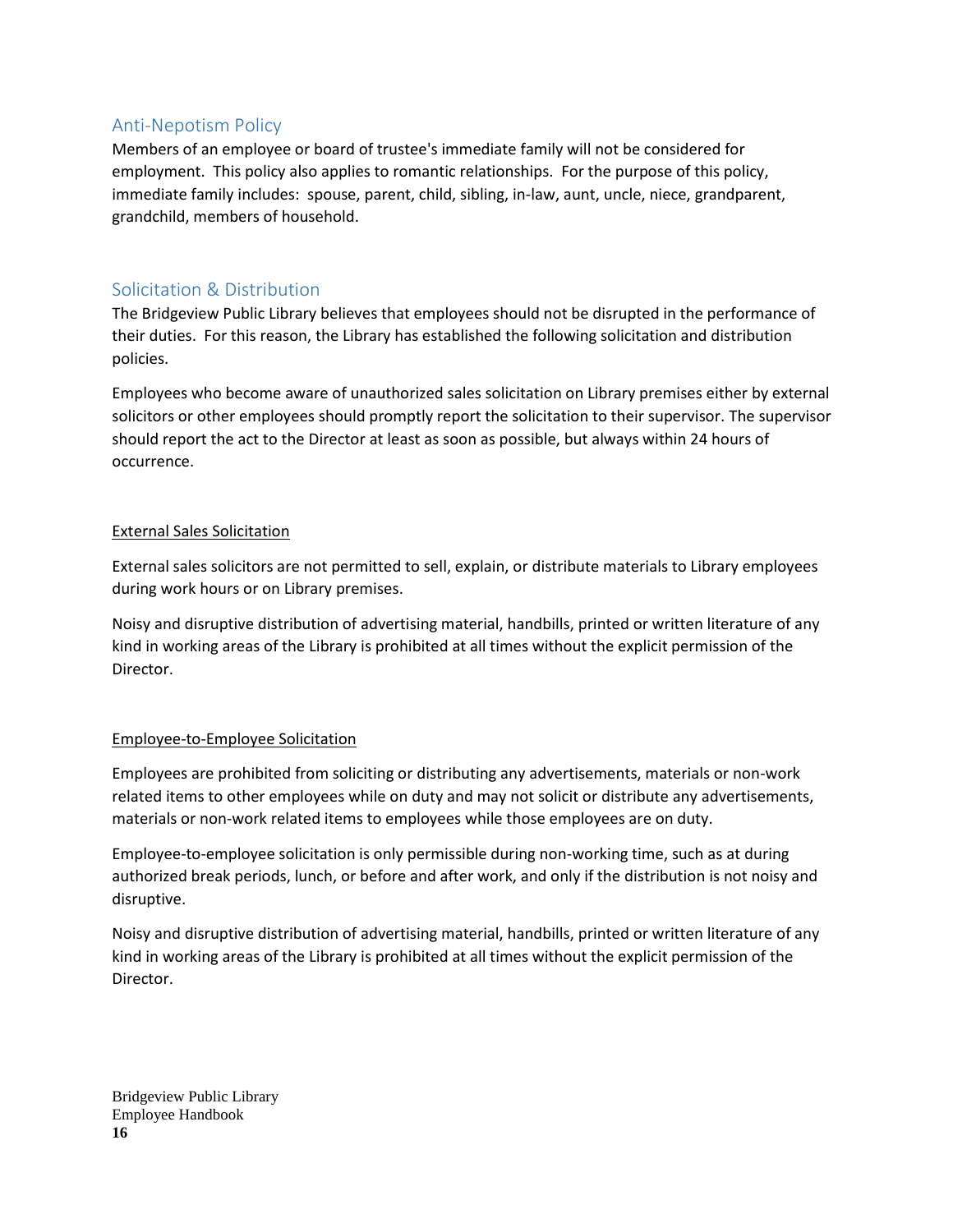### <span id="page-20-0"></span>Trial Period

There is a 3 month trial period for full-time and part-time employees following hire date, during which there is an evaluation of the employee's performance.

Successful completion of the trial period does not alter in any way the employee's status as an at-will employee.

### <span id="page-20-1"></span>Attendance/Time Recording

### Reporting Time of Arrival & Departure

All employees are required to keep track of the time they begin work and the time they finish work at the end of each shift using the time clock located in the staff room. The employee may clock in up to fifteen minutes prior to the scheduled start of his/her shift, but not earlier. The employee may clock out up to fifteen minutes after the scheduled end of his/her shift, but not later.

Falsification of time and attendance records, including making entries on another employee's timecard or time record, using another employee's credentials or allowing another person (other than the Director) to make entries on your timecard or time record or to use your credentials may result in disciplinary action up to and including termination.

### Unplanned Tardiness or Illness

If an employee expects that she will arrive late to work or is unable to come to work for any reason, including illness, she must notify the Library by calling phone extension 103 and leaving a message for the Library Director or Supervisor-in-charge. At least a 2-hour notice should be given.

Frequent tardiness and excessive unexcused absences are both grounds for dismissal.

### <span id="page-20-2"></span>Meal Breaks & Rest Breaks

All hourly employees scheduled to work a seven and one-half (7.5) hour shift or longer and all salaried employees must take a thirty (30) minute unpaid meal break and may take two fifteen (15) minute paid breaks during each shift.

The employee may NOT take a one (1) hour lunch break instead of a thirty (30) minute lunch break and two fifteen (15) minute breaks.

Department Heads may take lunch breaks as permitted by the needs of their respective departments, as long as the lunch break complies with this provision of the handbook. No department desk should be unsupervised during breaks and or lunches without the permission of Librarian in charge.

For all other shifts, the employee may take one (15) minute paid break.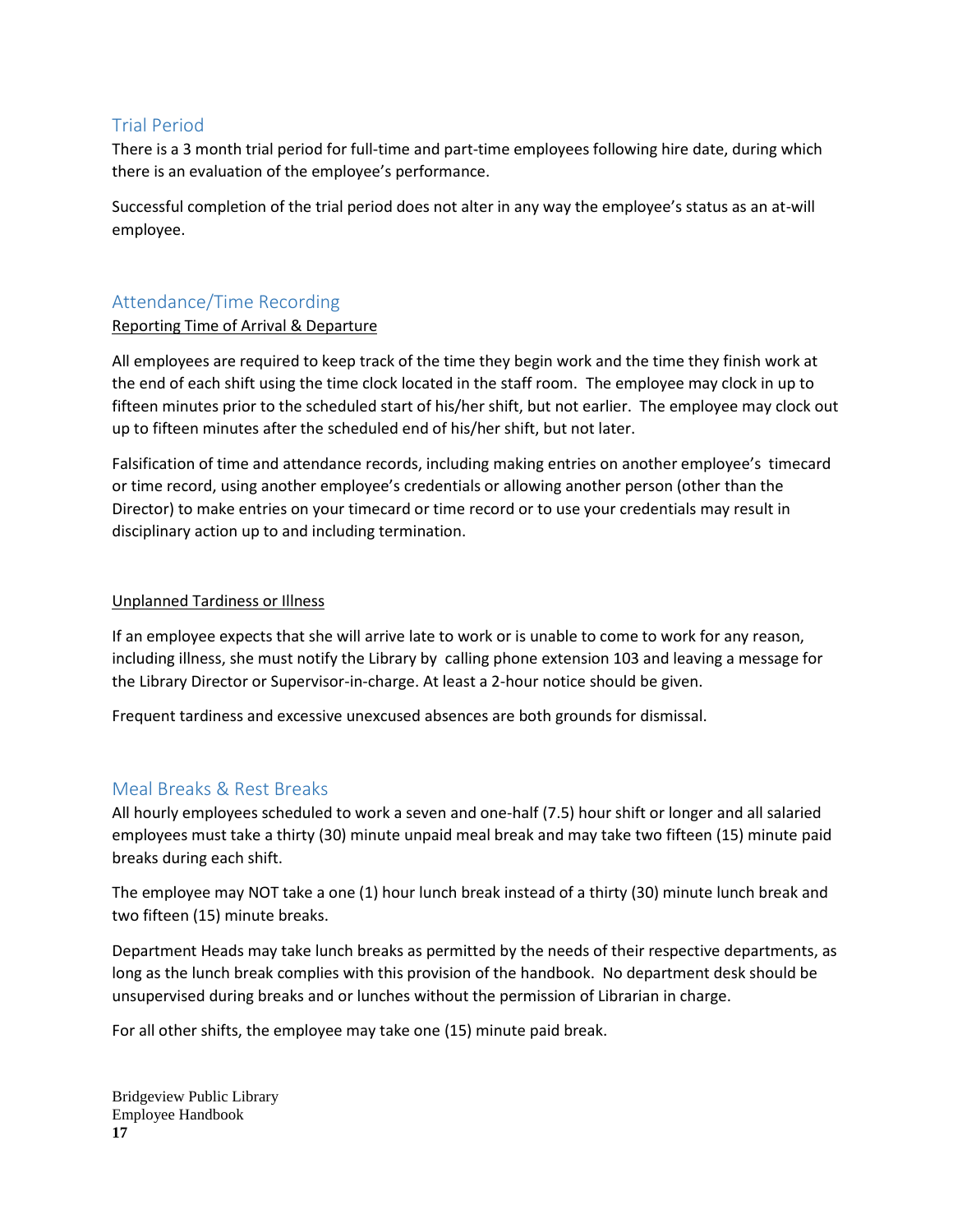For ALL employees regardless of the number of hours worked, no break may be taken at the beginning or end of the employee's shift. If the break is optional and is not taken, it is lost.

#### <span id="page-21-0"></span>Overtime

#### Definitions

*Overtime*: Hours worked in excess of forty (40) hours per week.

#### Policy for Hourly Employees

Overtime work is only performed when necessary and must be authorized in advance by the Director. No other individual may authorize any overtime work.

Any employee found in violation of this policy may be subject to disciplinary action up to and including termination.

All hourly employees who are compensated on a per hour basis and work in excess of forty (40) hours in a given work week shall be compensated at their overtime pay rate.

Overtime Pay Rate: One and one-half times a hourly employee's current regular hourly pay rate.

#### Salaried Employees

Most salaried employees are not entitled to overtime compensation, subject to the legal standards set forth in the Fair Labor Standards Act (FLSA) and the Illinois Minimum Wage Law, 820 ILCS 105/1 *et seq.*, as now or hereafter amended.

If there is a salaried employee who does not meet the minimum threshold salary as required by the FLSA, that employee will be entitled to overtime compensation. Overtime work is only performed when necessary and should be discussed in advance and approved by the Director if and when possible.

All salaried employees entitled to overtime compensation who work in excess of forty (40) hours in a given work week shall be compensated at their overtime pay rate.

Overtime Pay Rate: The employee will receive one and one-half times the hourly equivalent of their salary based on a 40-hour work week. For example, a salaried employee who receives annually \$40,000.00 gross income, would be entitled to an overtime pay rate of \$28.85/hour [40,000.00 / 52 (weeks in a year) = 769.23 / 40 (hours worked per week) = 19.23 x 1.5 (overtime pay rate) = 28.85].

### <span id="page-21-1"></span>Pay Day/Pay Period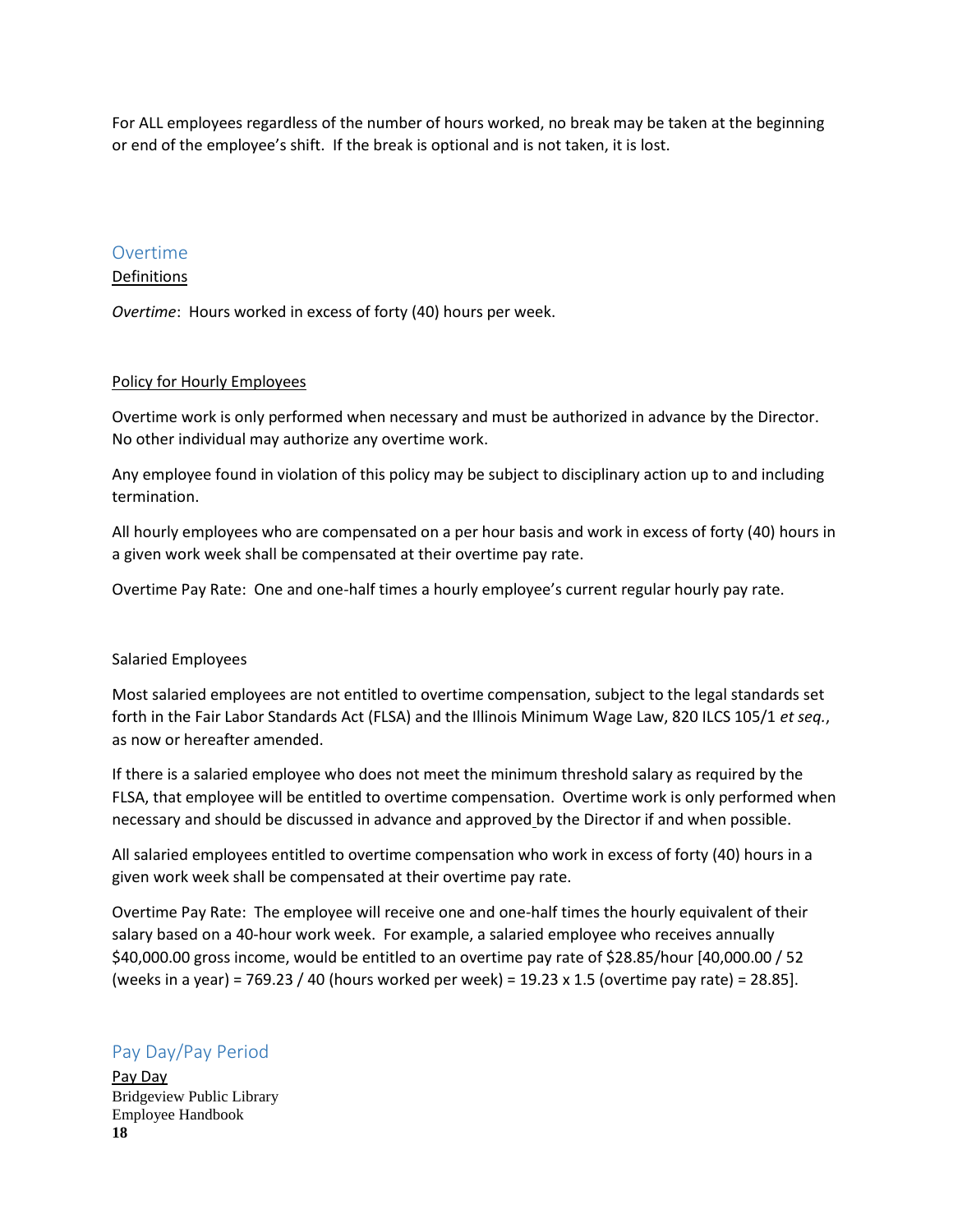Pay is issued bi-weekly on Fridays, unless Friday is a designated holiday under which circumstance pay will be issued on the last business day prior to the designated bank holiday.

### <span id="page-22-0"></span>Direct Deposit

Employees are strongly encouraged to enroll in the Library's Direct Deposit program, which allows for employees' paychecks to be directly deposited in a bank account at a financial institution of the employee's choosing.

In order to enroll in the Direct Deposit program, employees must complete a *Direct Deposit Form* and return it to the Director. When completing the *Direct Deposit Form*, make sure that all account and routing information is accurate.

*Be Advised!* If an employee changes banks accounts, or decides to have his paycheck deposited into a different account, even if the account is within the same financial institution, the Director must be provided with an updated *Employee Change Form*. Failure to provide timely notice of changes to bank account routing information may delay the issuances of an employee's paycheck.

### <span id="page-22-1"></span>Wage Assignments/Garnishment

The Bridgeview Public Library is legally required to comply with all court orders regarding wage assignments and garnishments.

### <span id="page-22-2"></span>Personnel Files

A personnel file is created and maintained for each Library employee. The Library considers these files to be confidential and only those individuals with a legitimate business purpose will be given access to them.

### Reviewing Your Personnel File

All requests to review personnel files must be made in writing. An employee wishing to review his personnel file may do so within seven (7) days of submitting a written request to the Director. An employee is permitted to review his personnel file in the presence of the Director or her designee on up to two (2) occasions, at reasonable intervals, during each calendar year. The Library complies with all applicable federal, state, and local laws concerning privacy rights of employees' personnel files.

Requesting Corrections to Personnel Records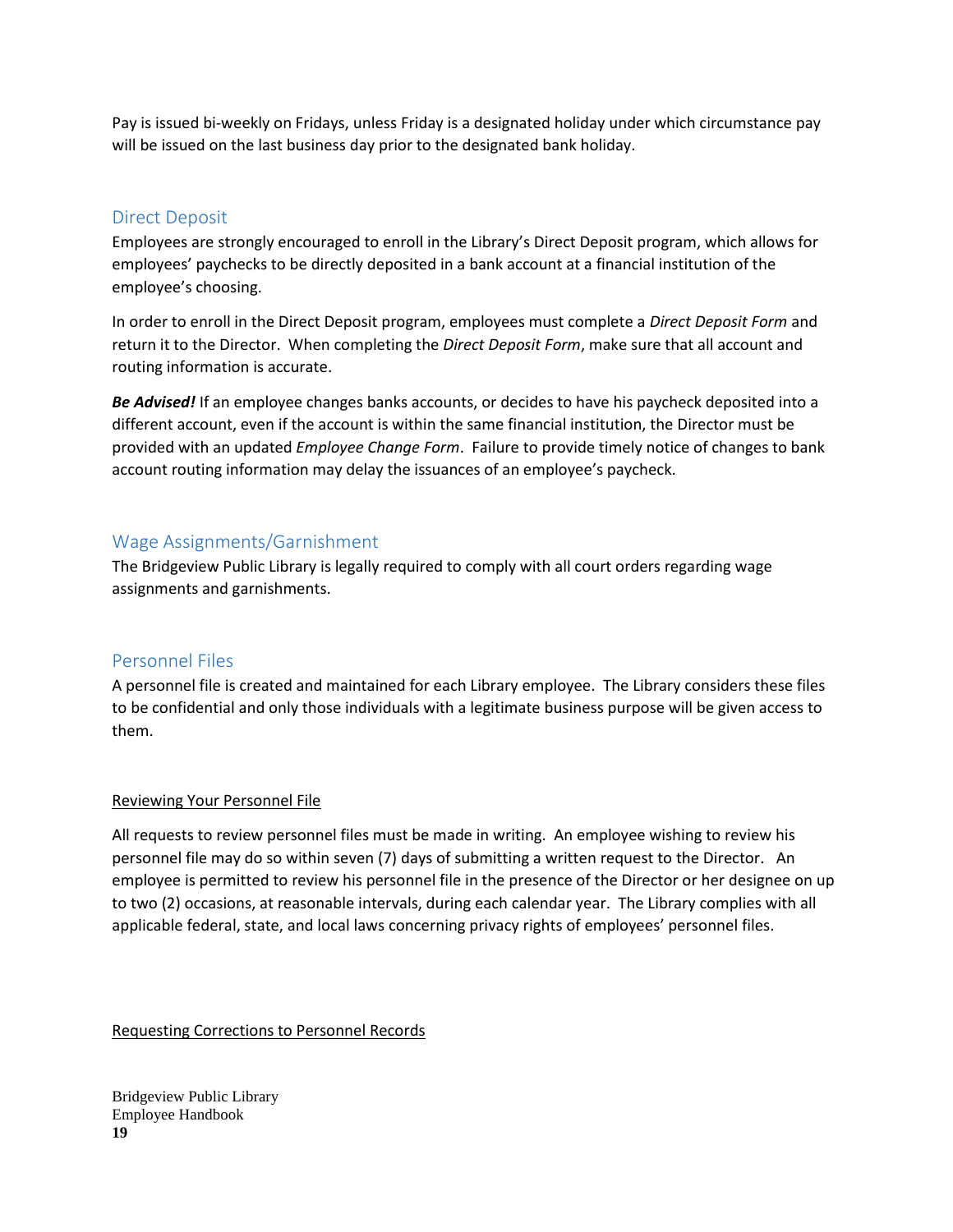If an employee disagrees with information contained in his/her personnel file, the employee should bring the disputed portion of the record to the attention of the Director by written notice. The Director will address the disputed information notice in one of the following manners:

- $\checkmark$  Agree to remove or correct the disputed information; or
- $\checkmark$  Permit the employee to submit a written statement explaining the employee's position in regards to the disputed information and attach that statement to the employee's personnel file.

The inclusion of any written statement attached in the personnel file without further comment or action by the Library does not imply or create any presumption of the Library's agreement with its contents.

The employee's statement will be included whenever that disputed portion of the personnel file is released to a third party as long as the disputed portion is a part of the file.

Any and all write-ups stay in an employee's personnel file for the term required by the state record disposal law.

#### Disclosure to Third Parties

The Library will not release any information about an employee or former employee to a third party without the employee's written consent, unless the Library is authorized or required to do so by law.

### <span id="page-23-0"></span>Employment References/Verification

All inquiries regarding a current or former Library employee must be referred to the Director of the Library.

Should an employee receive a written request for a reference, he/she should refer the request to the Director for handling. No Library employee may issue a reference letter to any current or former employee.

Under no circumstances should any Library employee release any information about any current or former Library employee over the telephone. All telephone inquiries regarding any current or former employee of the Library must be referred to the Director.

In response to an outside request for information regarding a current or former Library employee, the Director will furnish or verify only an employee's name, dates of employment, and job position. No other data or information regarding any current or former Library employee, or his/her employment with the Library, will be furnished unless required by law.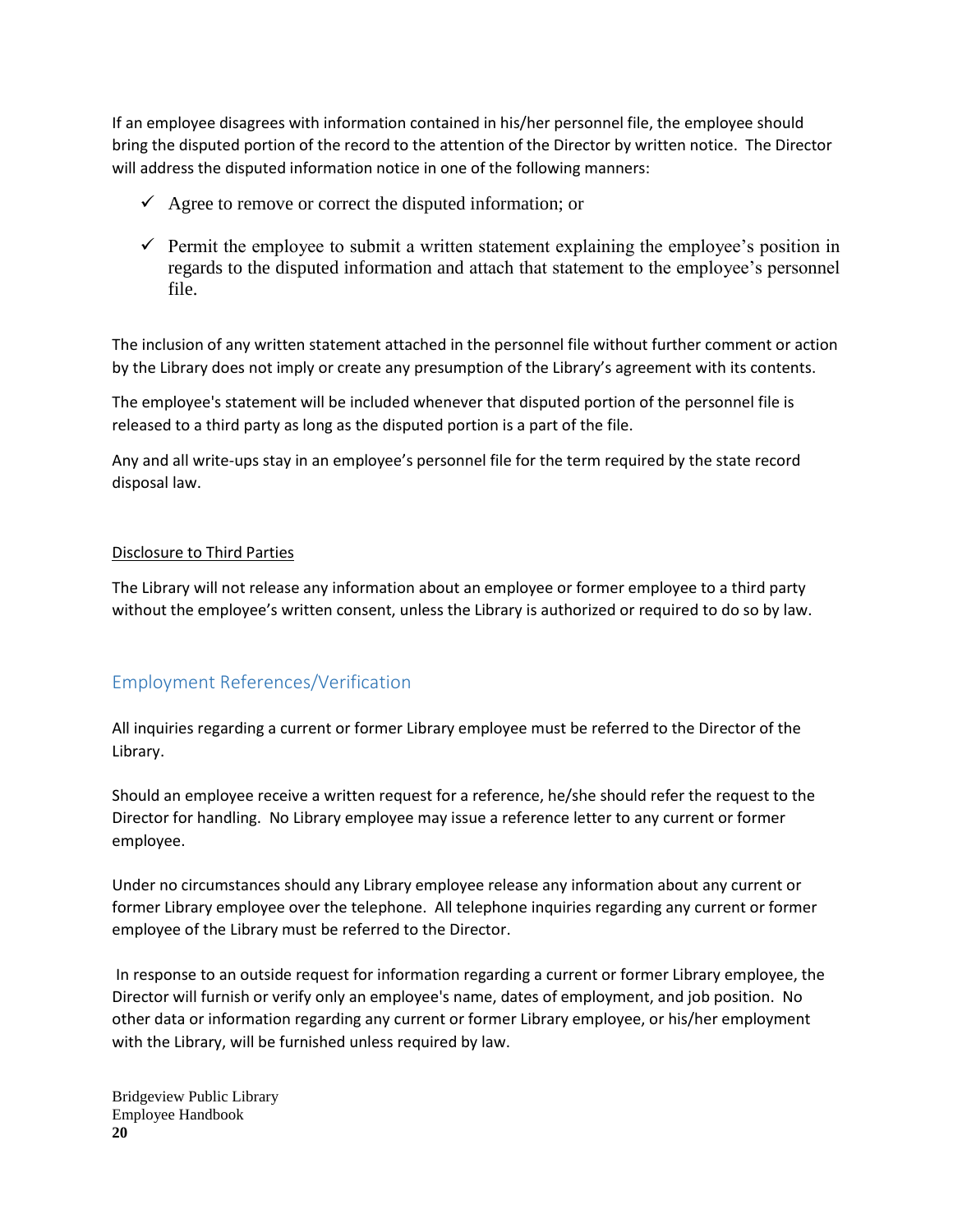### <span id="page-24-0"></span>Personal Information

It is the responsibility of each Library employee to provide the Director with any updates or changes to the employee's personal information maintained in his personnel file in a prompt manner using the *Employee Change Notice* form within thirty (30) days of the change or update, including changes to banking account information used for direct deposit or change of address.

Failure to keep personal, beneficiary and dependent information up to date with the Library may affect certain benefit eligibility and elections, and may prevent employees from receiving important correspondence from the Library.

The Library is not responsible or liable for any losses or denial of benefits that are the result of an employee's failure to promptly update personal information on file with the Library.

### <span id="page-24-1"></span>Health Insurance Portability and Accountability Act (HIPAA)

The Health Insurance Portability and Accountability Act of 1996, commonly referred to as HIPAA, was designed to protect the confidentiality and security of health information and to improve efficiency in healthcare delivery. HIPAA standards protect the confidentiality of medical records and other personal health information, limit the use and release of private health information, and restrict disclosure of health information to the minimum necessary. The Library complies with all requirements under HIPAA, including requirements regarding its employees' health information. Any questions should be directed to the Library's health plan administrator.

### <span id="page-24-2"></span>Temporary Assignments

The Library reserves the right to temporarily assign an employee to perform other duties as the needs of the Library arise.

### <span id="page-24-3"></span>Layoff

The Library may be required from time to time to reduce the number of employees in a particular department or Library-wide. These reductions may occur through phase-out of positions, attrition, transfers, reduced hours, reduction in force or other work schedule options.

### <span id="page-24-4"></span>Resignation

An at-will employee who is voluntarily leaving the employment of the Library is asked to provide two (2) weeks' written notice to the Director and Department Head prior to the last day of employment with the Library*.*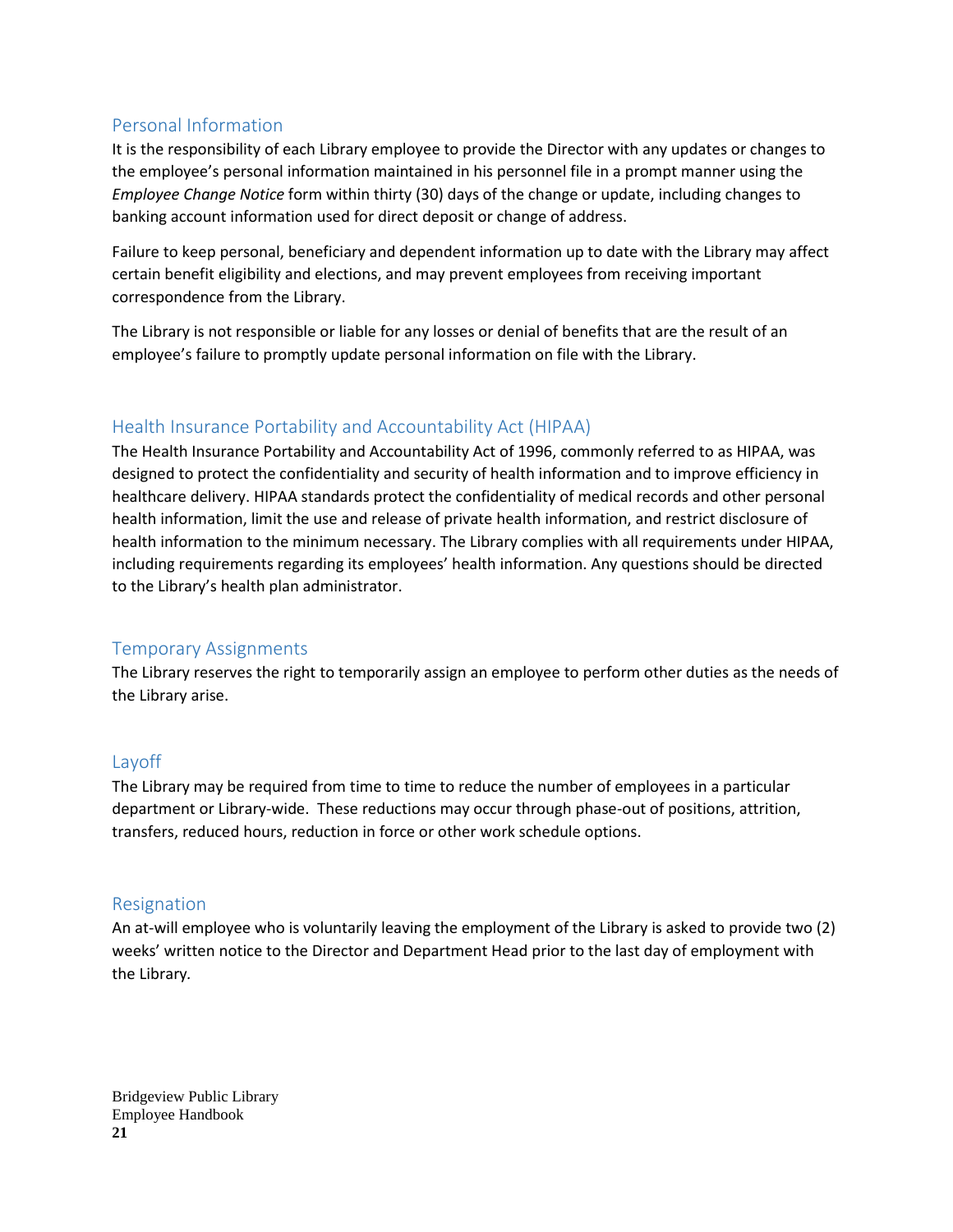### <span id="page-25-0"></span>Communications/Bulletin Boards

Employees are responsible for reading any posted or circulated communications intended for employees from the Library, including emails, letters, notes, bulletin board notices, weekly periodicals, and the like.

The Library staff bulletin boards are for Library business only. No unauthorized documents, messages, or postings of any kind may be displayed on Library bulletin boards. If an employee wishes to post an item on a Library bulletin board, she must obtain approval from the Director prior to posting.

### <span id="page-25-1"></span>Library Technology Policy

### Definitions

For the purpose of this policy, the below terms will have the following meanings:

*Personal Use*: Use of Library Technology for a lawful purpose other than completion of Library business.

*Library Technology*: Any Library computer, computer accessory, mobile device, computer system, computer network, email system, software, network, internet access, telephonic system, telephonic equipment, or any other like property.

### Policy

The Bridgeview Public Library has computer and mobile devices as well as email and internet access systems in place for the completion of Library business. The Library also has software and systems in place that can monitor and record internet usage. The computers, mobile devices as well as email and internet access systems are the sole property of the Library of Bridgeview. Employees may use Library Technology for limited personal purposes as long as that use does not interfere with the employee's work, violate terms and conditions provided in this policy, or jeopardize the integrity of the Library Technology. In addition to the limitations and requirements described in this policy, employees are also prohibited from using Library Technology in a manner or for a purpose that would violate state or federal law.

Be advised that any employee found to be abusing Library Technology may have his access or use privileges limited or eliminated for a temporary period or permanently and may also be subject to disciplinary action up to and including termination.

BE FURTHER ADVISED use of the Library Technology constitutes consent by the user to all of the terms and conditions of this policy.

The Library reserves the right to modify this policy at any time, with or without notice.

Library Monitoring and Privacy Expectations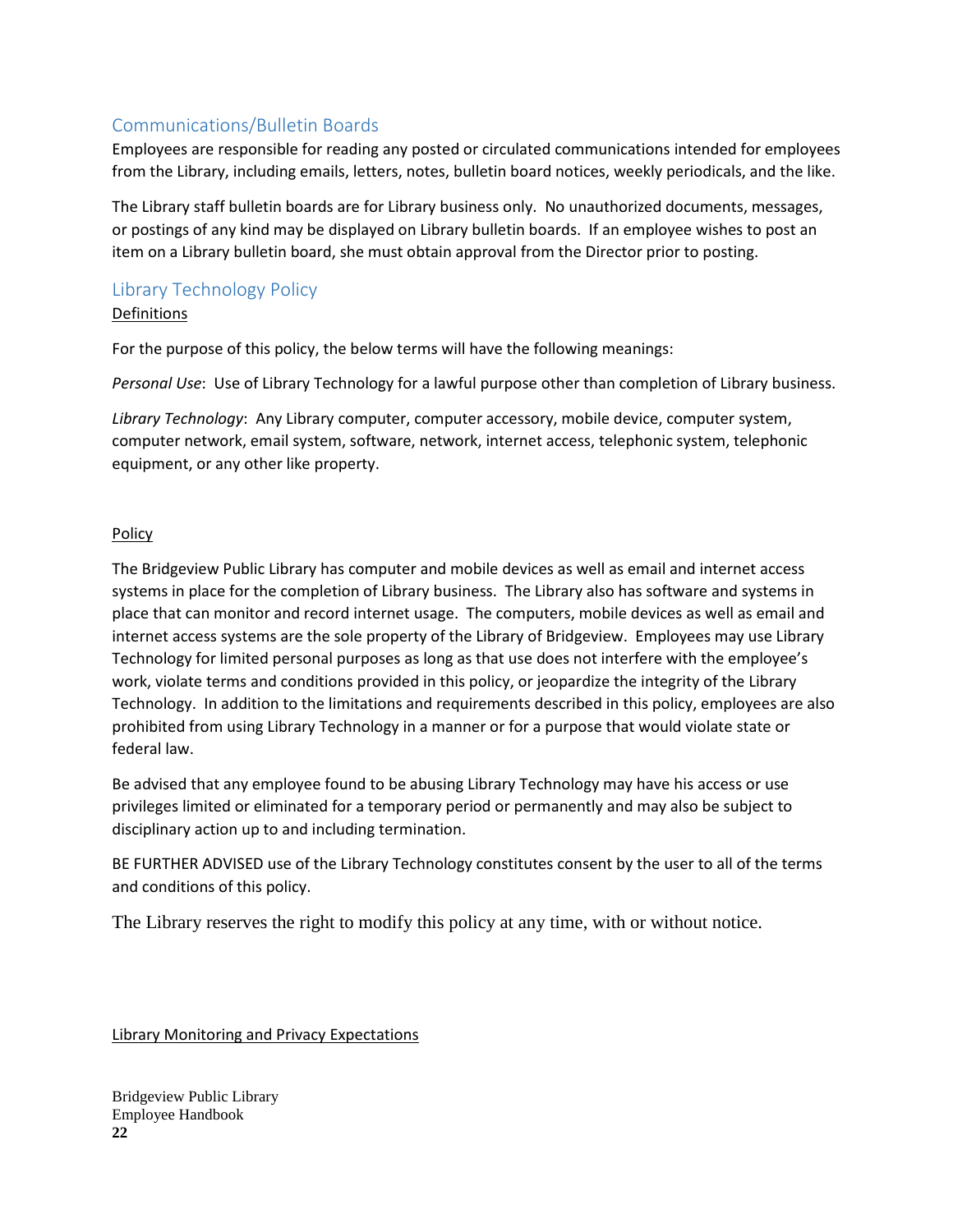Employees have no reasonable expectation of privacy with respect to any content or information obtained, reviewed, accessed or created using Library Technology, regardless of whether the information or content is password-protected by the user.

BE ADVISED use of passwords or other security measures does not in any way diminish the Library's rights to access content, documentation or information created, stored and accessed using its Technology, or create any privacy rights of employees in content, documentation, or information on the Technology.

The Library reserves the right to monitor the use of its Technology.

### Personal Use

Employees may use Library Technology for limited personal purposes as long as that use does not interfere with the employee's work, the work of other employees, or jeopardize the integrity of the Technology.

The ability to utilize Library Technology for limited personal use is a privilege and not a right. This privilege may be restricted, terminated or suspended by the Library at its discretion.

*Any files created by an employee for personal use are to be removed from Library Technology at the end of the specific personal use session*. Operational requirements, system maintenance, or file backups will receive priority over all personal use; employees are required to be conscious of this requirement and comply with any request or instructions provided by the Information Technology staff.

BE ADVISED the Library may purge files stored on Library Technology at any time and without notice to employees. The Library is not responsible for any personal files or outside project files that may be purged or lost.

### Library Electronic Mail Accounts

Every Library employee is responsible for using the Library electronic mail, or E-mail, system properly and in compliance with this policy.

The E-mail system is the property of the Library. It has been provided by the Library for use in conducting Library business. All communications and information transmitted by, received from, or stored in this system are Library records and property of the Library. The E-mail system is to be used for Library purposes only. *Use of the E-mail system for personal purposes is prohibited.*

Any password used by employees must be revealed upon request to the Library, as Library employees or the Information Technology Department may need to access an employee's E-mail account.

#### Prohibited Use & Conduct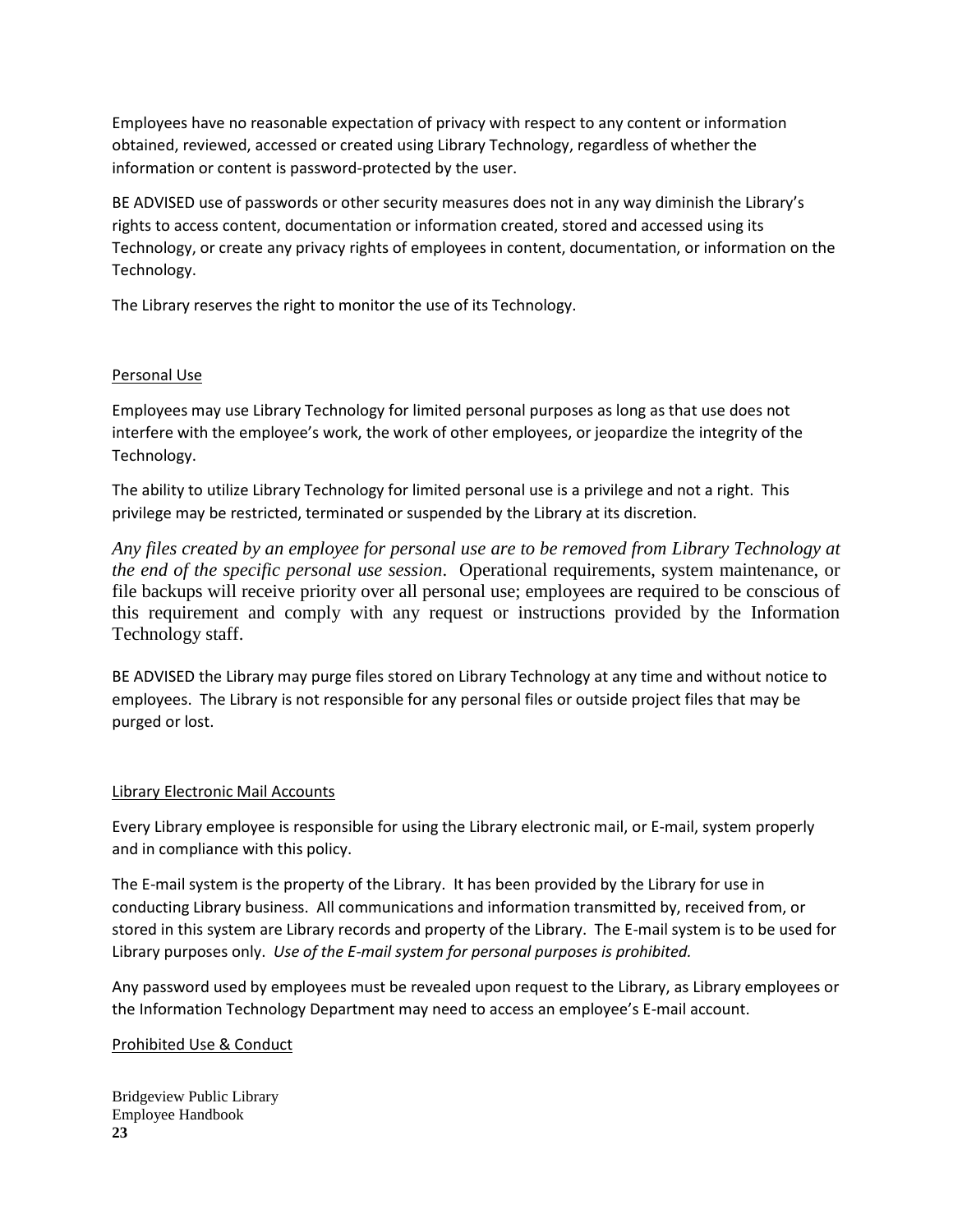The following uses and conduct are expressly prohibited. Employees found to be engaging in any of the below-described uses and conduct may be subject to disciplinary action, up to and including termination, and where appropriate, criminal or civil liability.

When using Library Technology employees shall not:

- Create, send, or receive any email messages or view, download, or create content that contains intimidating, hostile, or offensive material concerning race, color, religion, sex, age, national origin or any other classifications protected by local, state or federal law;
- Use Library Technology for solicitation regarding religious or political causes, commercial enterprises, outside organizations, or any other non-Library related matters or solicitation;
- Create, transfer, or receive any material or content in violation of copyright or trademark laws, or applicable licensing requirements;
- Download or install any executable files or software to or on any Library Technology without the express permission of the Information Technology Department, including, but not limited to, wallpapers and screen savers;
- Upload or download any unauthorized copyrighted materials, trade secrets, proprietary financial information, or similar content or materials, unless specifically authorized to do by the Information Technology Department;
- Post any information or content on or in online forums, websites, or other electronic mediums without express prior approval or authorization by the Director; or
- Search for, view, download, or upload material that is fraudulent, harassing, embarrassing, sexually explicit, profane, obscene, intimidating, defamatory, or otherwise unlawful, inappropriate, offensive (including offensive material concerning sex, race, color, national origin, religion, age, disability, or other characteristic protected by law), or violates any Library policy or local, state or federal law.

#### Social Media Policy

Employees are cautioned that they have no expectation of privacy while using the Internet, social networking sites (e.g. Facebook, Twitter, or LinkedIn), music and movie collaboration sites, and blogs. Anyone may be able to access and review your posts and activities, including the Library of Bridgeview. The Library reserves the right to monitor comments or discussions about the Library and its employees.

Employees who choose to participate in social networking sites, music and movie collaboration sites, and blogs and identify themselves as Library employees must state that the views expressed are their individual views and do not represent the views of the Library. Employees are not permitted to speak on behalf of the Library or use the Library's logo, seal, or other symbol, unless expressly authorized to do so.

Employees are cautioned that they can be legally liable for online postings. Employees may be subject to disciplinary action, up to and including termination for commentary, content, or images that are defamatory, harassing, libelous, or that otherwise violate state or federal law, including but not limited to copyright and trademark violations. This policy in no way prohibits employees from protected activities.

#### Reminders & Best Practices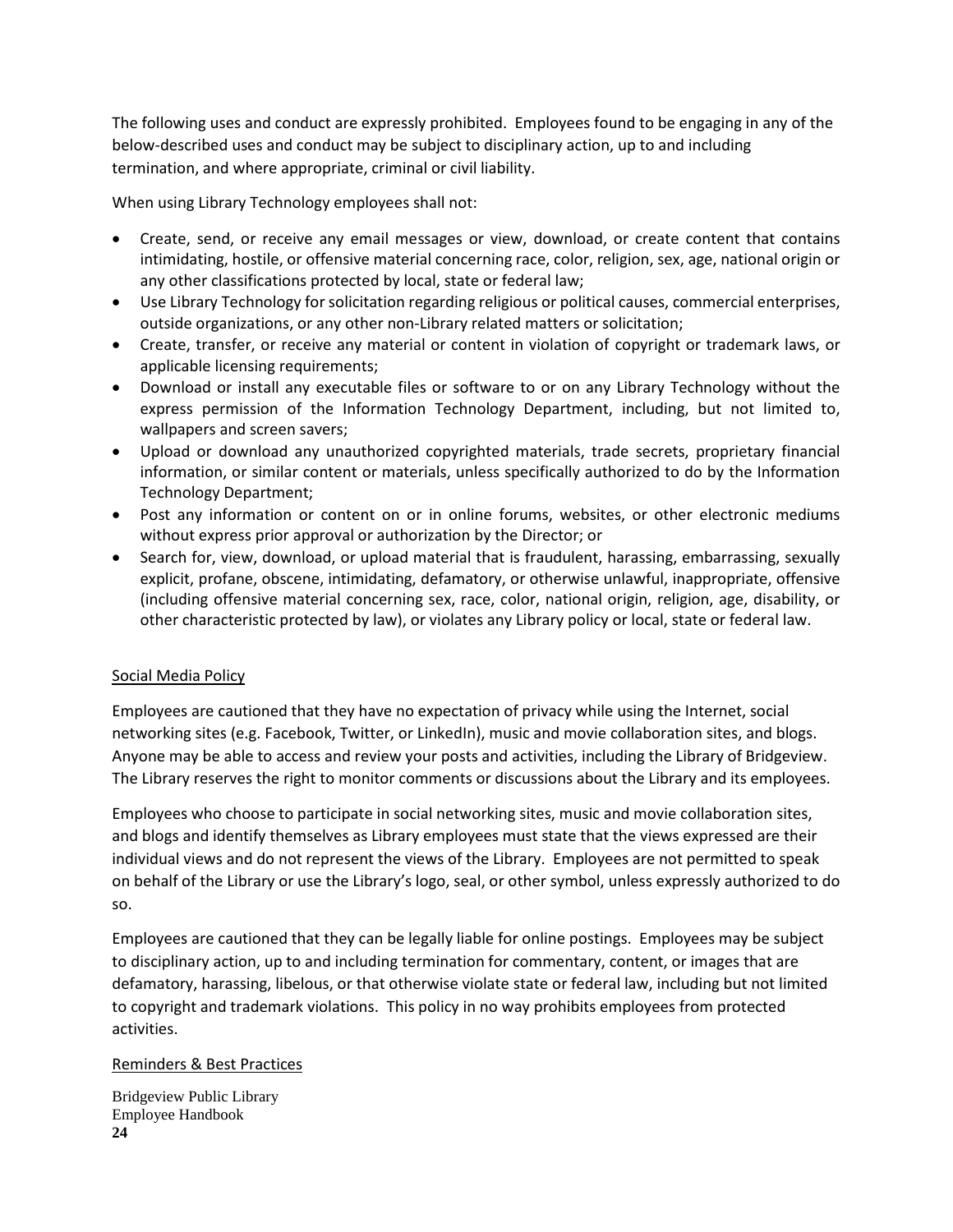- $\checkmark$  All Library policies related to employee conduct equally apply to communication sent using Library Technology, including, but not limited to, the Library Sexual Harassment Policy.
- $\checkmark$  Any employee who discovers misuse of Library Technology should immediately contact the Director at least as soon as possible, but always within 24 hours of occurrence.
- $\checkmark$  Be mindful of Library resources, do not overburden Library Technology by engaging in unnecessary conduct, including, but not limited to, sending unauthorized mass emails, forwarding chain emails, participating in online chat groups for personal use, watching streaming video, listening to streaming audio feeds, or printing unnecessary copies of documents.
- $\checkmark$  If while conducting appropriate Library business, an employee inadvertently accesses or receives inappropriate or explicit content, information, or material, employees are to exit out of the program or navigate away from the content. The Library is not responsible for all content, information, or material accessed, viewed, or received by employees using Library Technology.
- $\checkmark$  All files obtained regardless of source or method of transfer must be scanned for viruses using the Library-approved virus checking software prior to downloading, transferring, or opening the file on any Library Technology. If you suspect that a virus has been introduced into the Library, the Director must be notified immediately.

### <span id="page-28-0"></span>Smoking Policy

Smoking inside of or within fifteen (15) feet of any entrance to a public place or place of employment, including all Library buildings and facilities, is prohibited by State law.

Employees wishing to smoke during authorized break times should do so only in designated smoking areas and in accordance with the Smoke Free Illinois Act.

### <span id="page-28-1"></span>Use of Library Property

Library Policy on Use of Library Property by Employees

Library employees are granted access to and are permitted to use Library property for the sole purpose of fulfilling their employment duties. Employees are not to use Library property for personal benefit or to remove Library property from the Library premises and facilities, except when specifically permitted.

Employees are expected to treat Library property in a responsible manner, assuring that the Library's resources are not wasted and Library property is not misused. If an employee becomes aware of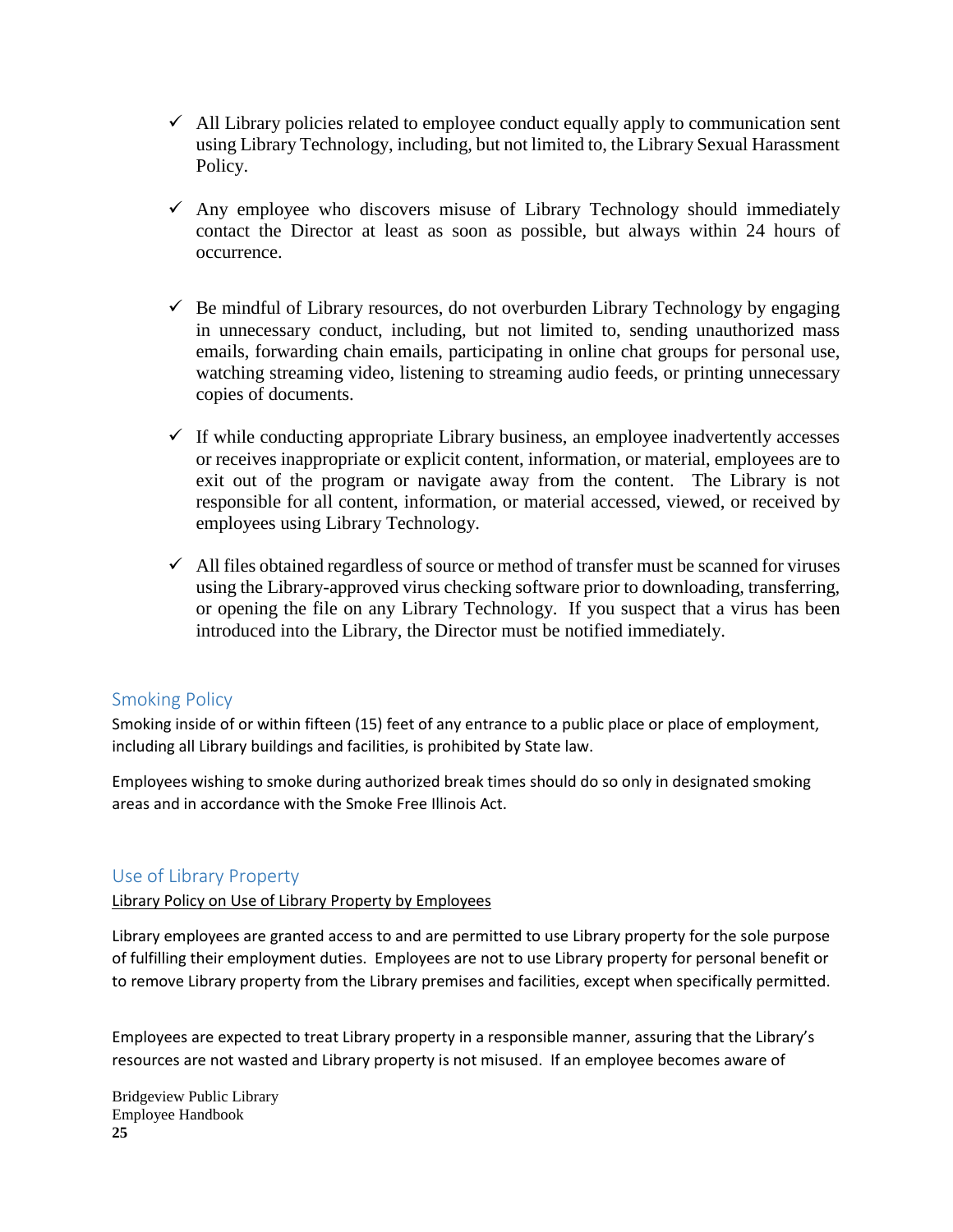property mistreatment or resource waste, the employee should report this fact to a supervisor immediately AND to the Director at least as soon as possible, but always within 24 hours of occurrence.

If any loss, theft, or damage occurs to Library property as the result of an employee's negligence or culpable conduct, the employee may be subject to disciplinary action up to and including termination.

### Returning Library Property

All Library employees at the time of separation from Library employment, regardless of the reason for the separation, are required to return all property, entry way key, time card, locker, equipment, notes, books, records, computer passwords, information and materials relating to the Bridgeview Public Library computer system, including but not limited to hardware, software, data and computer print-outs, and other written or computer generated records, memoranda or documentation related to the Bridgeview Public Library business which are in the employee's possession or under his/her control no later than the last day of employment with the Library.

All items shall be returned to the Bridgeview Public Library in the same condition they were furnished to the employee, normal wear and tear excepted.

### <span id="page-29-0"></span>Expense Reimbursement Procedure

Library employees who incur out-of-pocket expenses, including but not limited to fueling costs, while conducting Library business may be reimbursed for those expenses by the Library. In order to assure that employees are reimbursed for these expenses it is important that the reimbursement procedures described below are followed.

#### **Reimbursements**

If an employee has used a personal vehicle in the course of conducting approved Library related business or incurred other approved expenses in the course of Library related business, she can seek reimbursement of reasonable expenses by submitting the following items to the Director within fourteen (14) days after the expense is incurred:

- (1) Written authorization from the Department Head indicating such work was authorized; and
- (2) A completed Petty Cash Sheet indicating the details of the expense.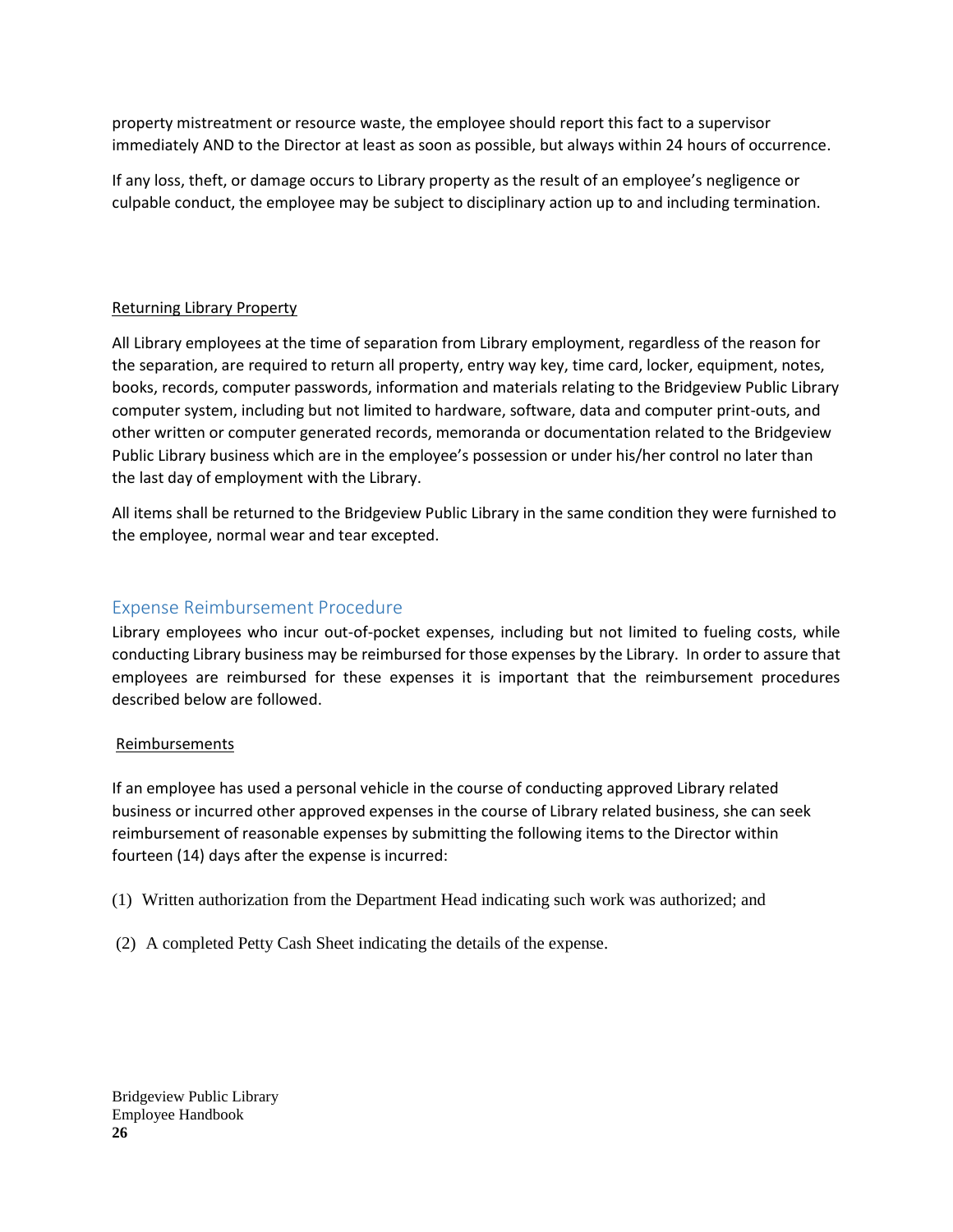### <span id="page-30-0"></span>Children of Employees

Children of Staff members who are 8 years of age or older can study in the Library alone as long as they do not present a behavior problem. Children 7 years of age and younger must be accompanied by a caregiver 13 years of age or older who is not a Staff member on duty. A Staff member may only assume care giving responsibilities for others when they are on break.

### <span id="page-30-1"></span>Dress Code

You must dress professionally in accordance with your job description. Employees are not permitted to wear: ripped or shredded jeans; ripped or shredded t-shirts; yoga pants; leggings; spandex pants; sweat pants; or gym clothing. Employees should not wear clothing that contains explicit or offensive words or graphics. Employees should not wear clothing that exposes bare shoulders, unless, it is a sleeveless blouse, top, or shirt. Employees may not wear clothing that causes the exposure of underwear, tank tops, or spaghetti straps.

All employees are expected to exercise good personal hygiene, including regular bathing, applying deodorant, and brushing one's teeth. All employees' hair must be styled, and men's facial hair should be neatly trimmed and well-maintained.

### <span id="page-30-2"></span>Employee Complaints

If an employee or former employee has a complaint about the Library, it should be addressed first by their immediate supervisor. If it remains unresolved, the complaint should be addressed to the Director. If it still remains unresolved, the employee should be addressed to the Board of Trustees at the monthly Board of Trustees open meeting.

Supervisors must inform the Director of any complaints received at least as soon as possible, but always within 24 hours of occurrence.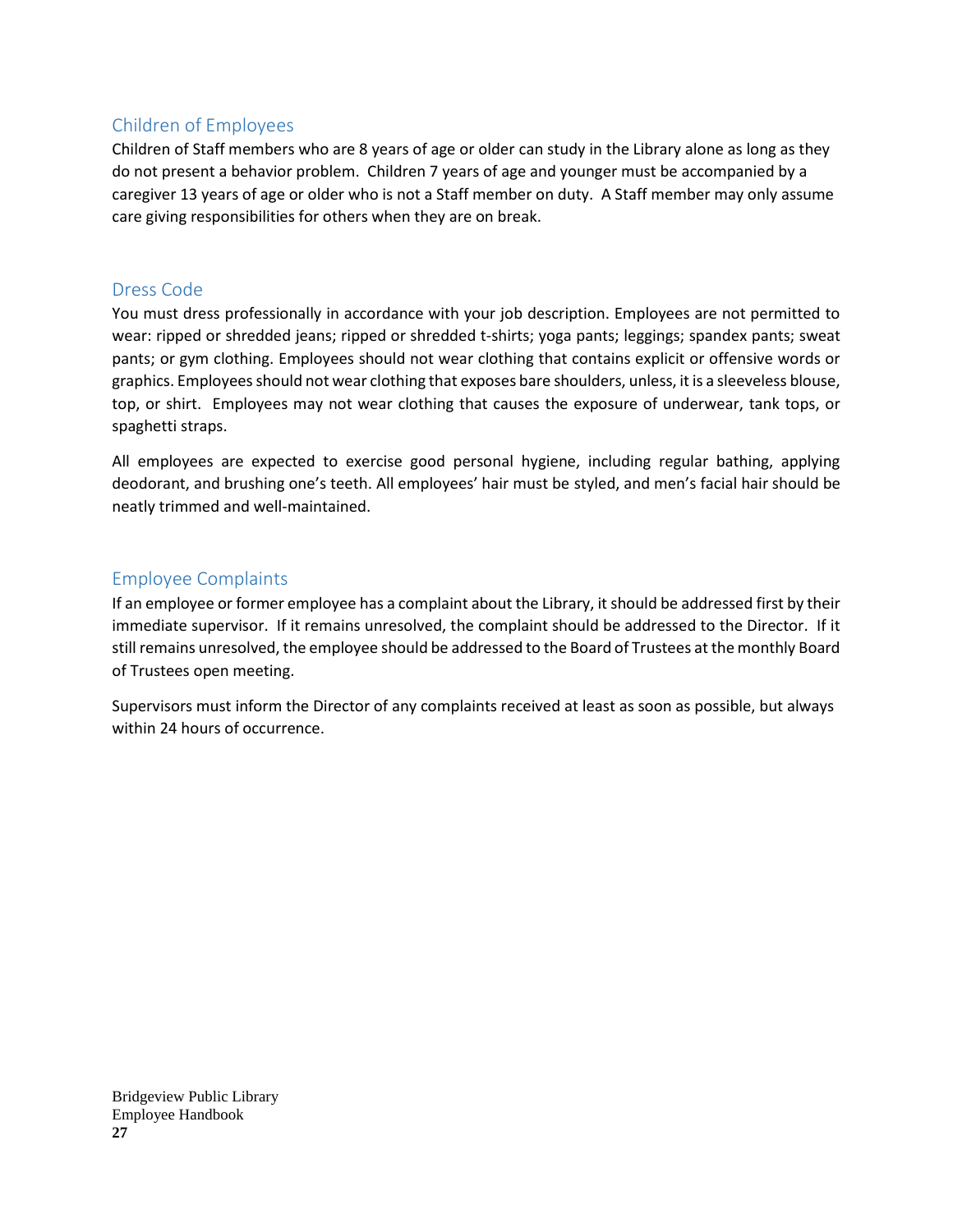# <span id="page-31-2"></span><span id="page-31-1"></span><span id="page-31-0"></span>4 LEAVE BENEFITS Holiday Compensation Holiday Policy

#### Designated Holidays

The Bridgeview Public Library has designated the following days as holidays and the Library will be closed on these days:

- 1. New Year's Day
- 2. Memorial Day
- 3. Independence Day
- 4. Labor Day
- 5. Thanksgiving Day
- 6. Day after Thanksgiving
- 7. Christmas Eve
- 8. Christmas Day
- 9. New Year's Eve

Holidays that fall on a Sunday will be observed on the following Monday.

#### Holiday Compensation Eligibility

All employees shall receive a paid holiday for each of the designated holidays listed above subject to certain requirements.

In order to be eligible for holiday pay, an employee must:

a. Have worked his regularly scheduled shift on the last workday for which the employee was scheduled before the holiday and work the first regularly scheduled shift on the first day of work after a designated holiday, unless the employee has received prior approval from the Director to take one or both of these shifts off.

 b. If an employee calls in sick for either the shift before or the shift after a designated holiday, the employee will not receive holiday pay, unless it is determined by the Director that the absence is excused.

#### Holiday Compensation Rate

a. Eligible full-time salaried employees will receive their regular salary for each of the designated holidays.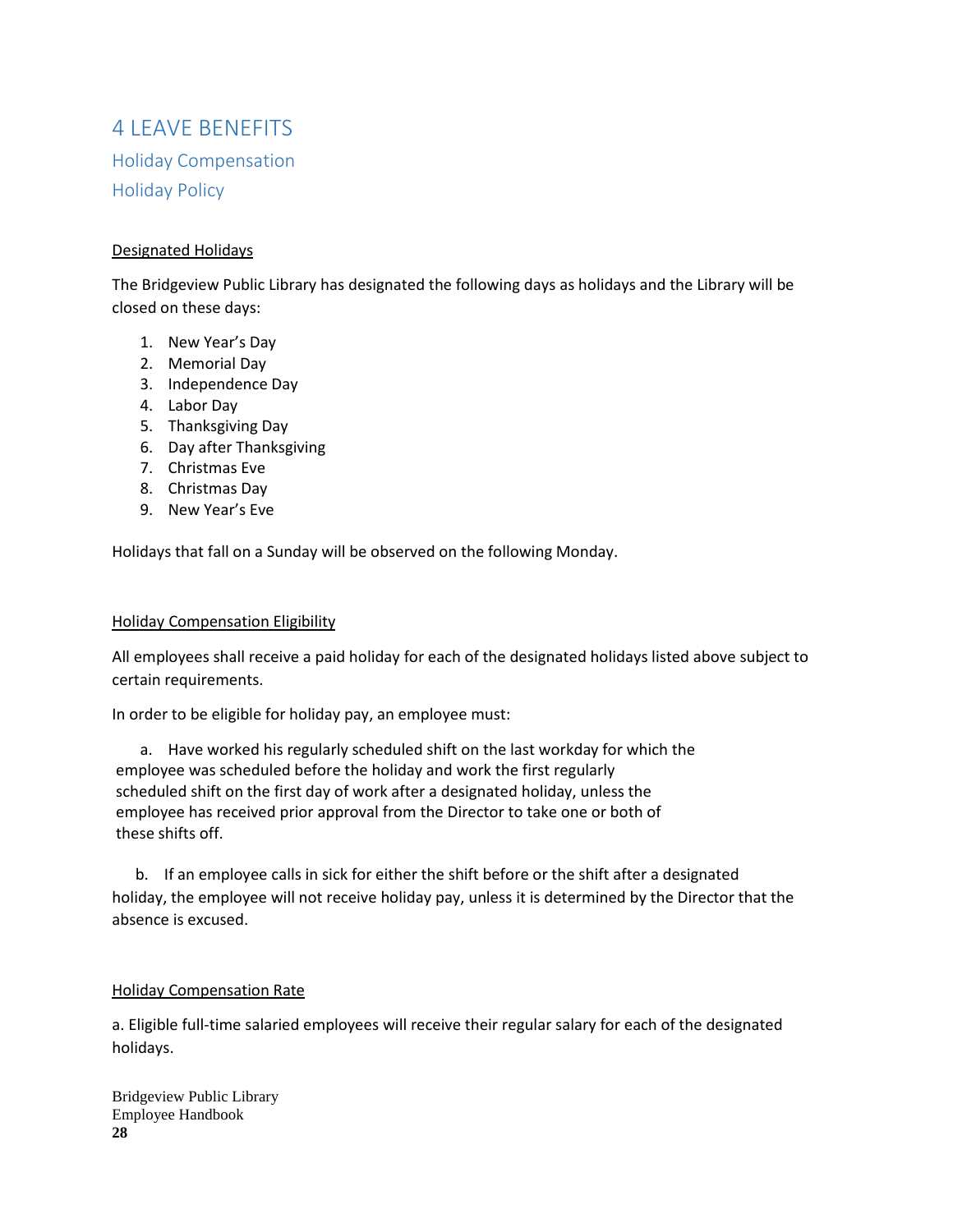b. Eligible full-time hourly employees will receive compensation at their normal hourly wage for the 8 hours they are normally scheduled to work on the day of the designated holidays.

c. Part time employees will receive compensation at their normal hourly wage for 4 hours of work on the day of the designated holidays.

Holidays that fall on a Sunday will be observed on the following Monday.

### <span id="page-32-0"></span>Vacation Leave

### **Vacation Policy**

Vacation leave is a benefit which is awarded on January 1 of each year.

### Eligibility

To be eligible, employees must be regularly scheduled to work twenty (20) or more hours per week, and must have worked for the Library for twelve (12) continuous months. Employees who have worked for the Library in a position that requires nineteen (19) or less hours per week for twelve (12) continuous months, but then begin working twenty (20) or more hours per week regularly, are automatically eligible for paid vacation leave.

Eligible employees earn vacation leave hours in accordance with the number of hours in their regular workweek, and based on the number of qualified years of service with the Library. Employees shall earn vacation leave at a rate proportional to the percentage of time they work each week. Percent time is calculated by multiplying the number of hours worked per week by the number of weeks worked per year (52), divided by 2,080 hours. This percentage is then multiplied by the number of hours allotted to a 40-hour employee in the same qualified years of service bracket to calculate the number of vacation hours for that employee. For example, an employee with 1-5 qualified years of service working 20 hours per week accrues 40 hours of vacation time per year  $[(20 \times 52 \div 2,080) = 0.5$  or 50% x 80]. All calculations ending in a fraction of an hour, will be rounded up to the next full hour.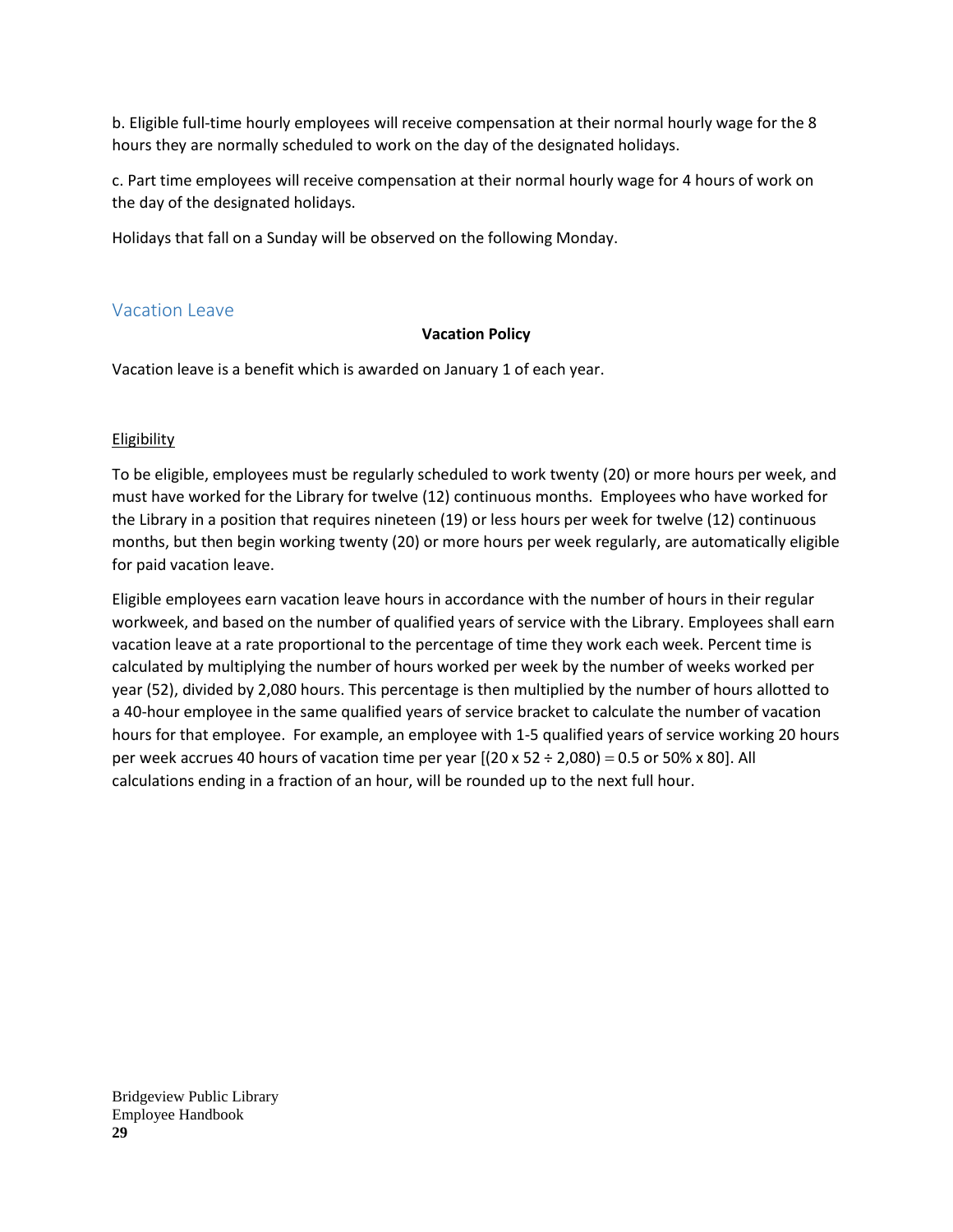### Example Schedules\*

| Qualified Years of Service        | Vacation Hours Earned per Year For a 40-Hour Employee (100%) |  |
|-----------------------------------|--------------------------------------------------------------|--|
| $1 - 5$                           | 80                                                           |  |
| $6 - 10$                          | 120                                                          |  |
| $11 - 15$                         | 160                                                          |  |
| $16 +$                            | 200                                                          |  |
| <b>Qualified Years of Service</b> | Vacation Hours Earned per Year For a 30-Hour Employee (75%)  |  |
| $1-5$                             | 60                                                           |  |
| $6 - 10$                          | 90                                                           |  |
| $11 - 15$                         | 120                                                          |  |
| $16 +$                            | 150                                                          |  |
| <b>Qualified Years of Service</b> | Vacation Hours Earned per Year For a 28-Hour Employee (70%)  |  |
| $1-5$                             | 56                                                           |  |
| $6 - 10$                          | 84                                                           |  |
| $11 - 15$                         | 112                                                          |  |
| $16 +$                            | 140                                                          |  |
| Qualified Years of Service        | Vacation Hours Earned per Year For a 24-Hour Employee (60%)  |  |
| $1-5$                             | 48                                                           |  |
| $6 - 10$                          | 72                                                           |  |
| $11 - 15$                         | 96                                                           |  |
| $16 +$                            | 120                                                          |  |
| <b>Qualified Years of Service</b> | Vacation Hours Earned per Year For a 20-Hour Employee (50%)  |  |
| $1-5$                             | 40                                                           |  |
| $6 - 10$                          | 60                                                           |  |
| $11 - 15$                         | 80                                                           |  |
| $16 +$                            | 100                                                          |  |

\*This list of examples is not exhaustive.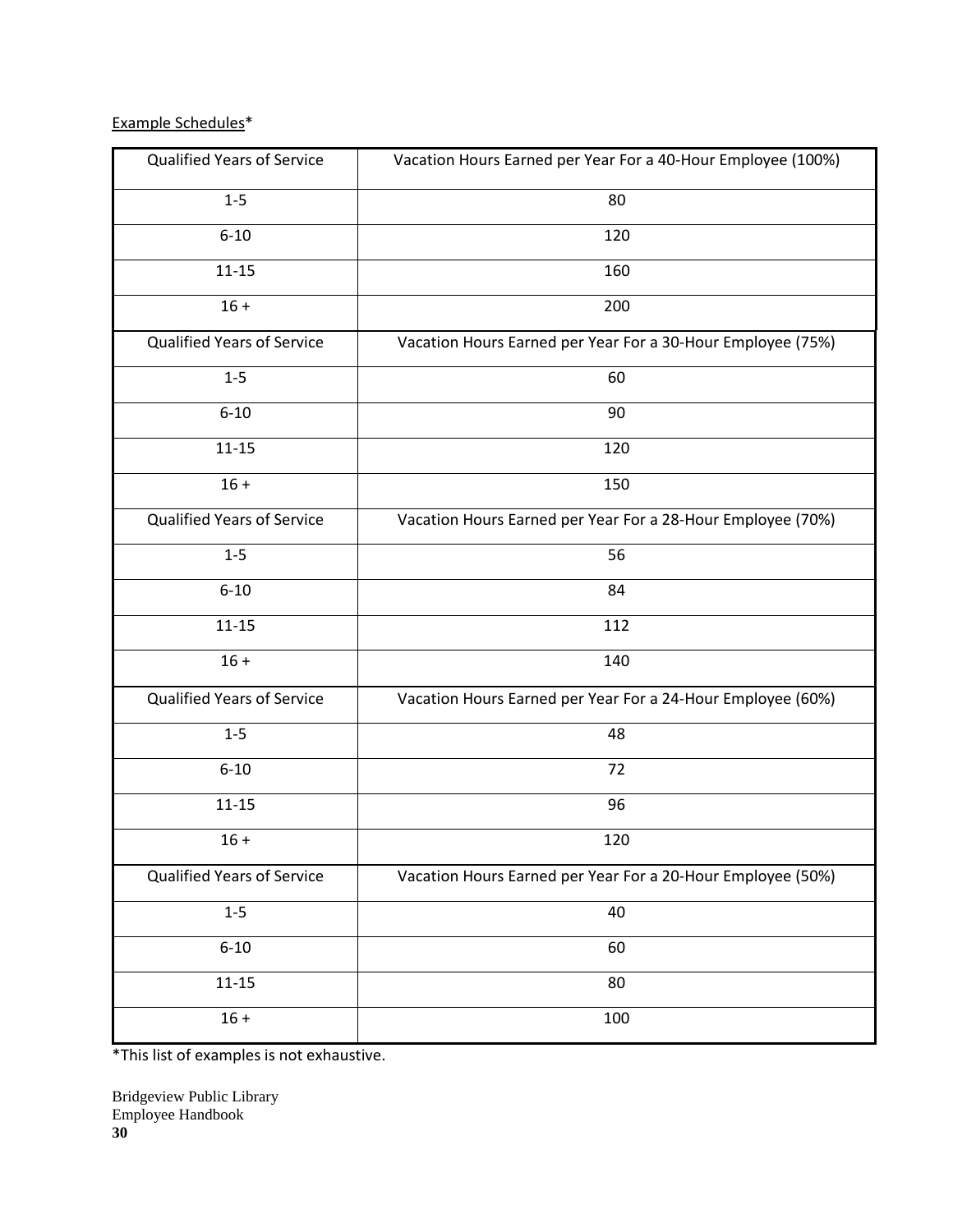#### Proration

Employees that begin working twenty (20) or more hours per week regularly after January 1 and have met all other requirements for the paid vacation leave, will be awarded a prorated portion of paid vacation hours based on the number of months left in the calendar year.

#### Qualified Years of Service

When an employee becomes eligible for additional vacation hours based on a change in qualified years of service, the additional vacation hours will be awarded on January 1 of the employee's anniversary year in the year in which the change will occur.

#### Scheduling

Employees must submit a request for the use of earned paid vacation leave to the Director at least fourteen (14) days in advance. Reasonable efforts will be made to attempt to meet employees' vacation scheduling requests, but the final approval for all vacation requests is at the discretion of the Department Heads and the Library Director based upon the operational needs of the Library.

Vacation leave may be taken in increments of one (1) or more hours.

#### Pay Rate

The rate of pay for paid vacation leave is the employee's normal hourly or salaried rate.

#### Payment upon Separation

Upon separation, earned unused vacation time for the year in which the separation occurs shall be credited to the employee in his or her final paycheck. The effective date of separation is the last day worked and is not extended by payment of unused vacation time.

#### <span id="page-34-0"></span>Sick Leave

#### **Sick Leave Policy**

Sick leave is a benefit which is awarded on January 1 of each year.

#### Eligibility for Paid Sick Leave

Bridgeview Public Library Employee Handbook **31** To be eligible, employees must be regularly scheduled to work twenty (20) or more hours per week, and must have worked for the Library for ninety (90) continuous days. Employees who have worked for the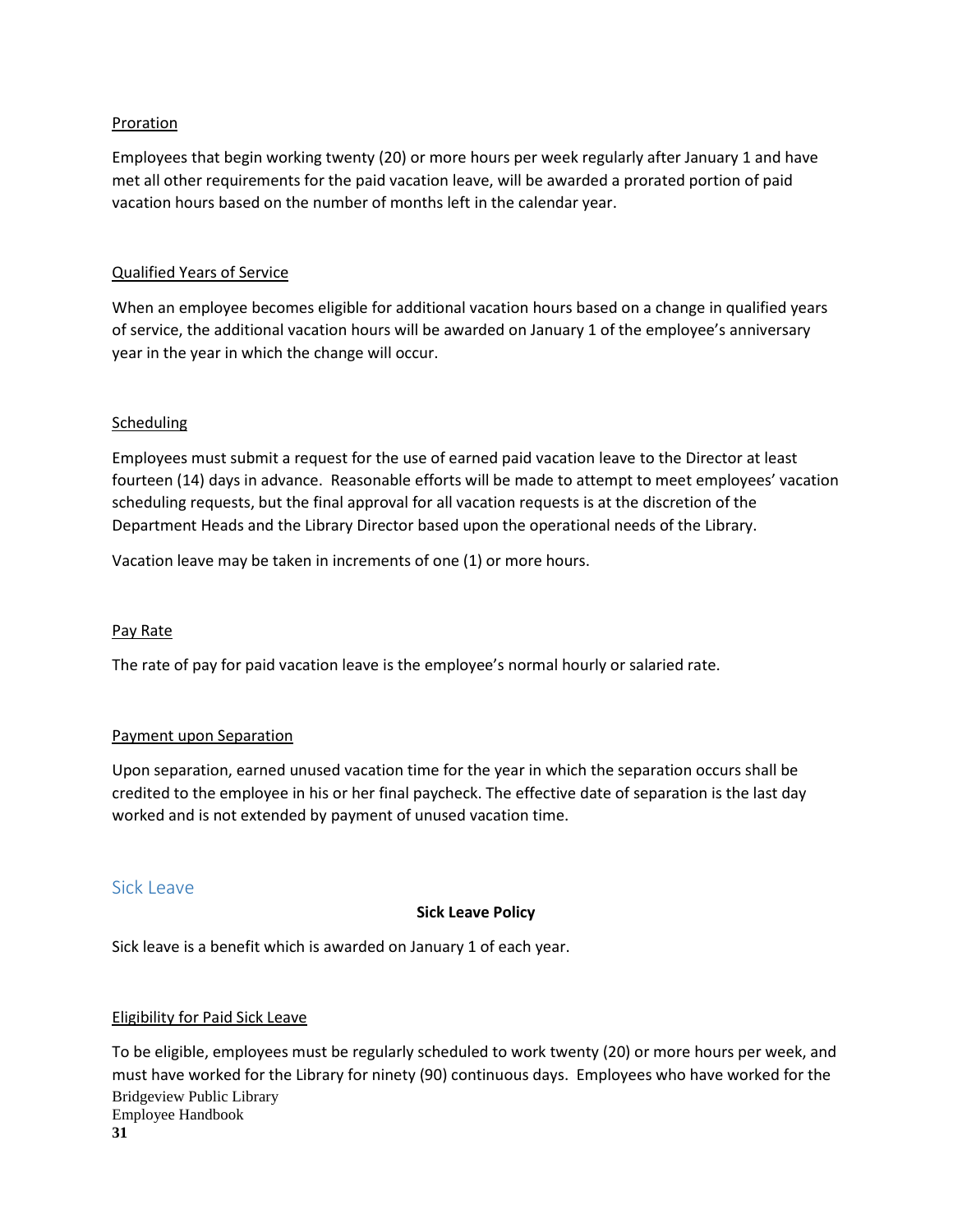Library in a position that requires nineteen (19) or less hours per week for ninety (90) continuous days, but then begin working twenty (20) or more hours per week regularly, are automatically eligible for paid sick leave.

Full-time, 40-hour per week employees, who meet the other requirements, are given ninety-six (96) hours of paid sick leave each calendar year.

Part-time eligible employees earn sick leave hours in accordance with the number of hours in their regular workweek. Employees shall earn sick leave at a rate proportional to the percentage of time they work each week. Percent time is calculated by multiplying the number of hours worked per week by the number of weeks worked per year (52), divided by 2,080 hours. This percentage is then multiplied by 96, to calculate the number of sick hours for that employee. For example, an employee working 20 hours per week earns 48 hours of paid sick leave per year  $[(20 \times 52 \div 2,080) = 0.5$  or 50% x 96]. All calculations ending in a fraction of an hour, will be rounded up to the next full hour.

#### Rollover for Paid Sick Leave

All eligible employees are entitled to carry over all paid sick leave earned but unused from one year to the next year.

Employees who require additional sick leave after using all earned paid leave during a twelve (12) month period must apply for unpaid medical leave.

Earned paid sick leave is not paid out to employees upon separation from employment with the Library.

#### Notification & Use for Paid Sick Leave

An eligible employee may use paid sick leave for his or her own illness or injury, or the illness of injury of an eligible employee's child, spouse or partner, sibling, parent, mother-in-law, father-in-law, grandchild, grandparent, or stepparent (collectively "Entitled Family Members"). Eligible employees may also use paid sick leave to attend the employee's or Entitled Family Member's scheduled health care appointments per the terms of this policy.

Sick leave may be taken in increments of one (1) or more hours. Employees are required to notify their supervisor at least two (2) hours prior to the start of their scheduled shift and are responsible for keeping their supervisor informed of their probable return date.

Full-time, 40-hour per week employees, may only use a maximum of two hundred forty (240) paid sick hours in a given twelve (12) month period.

Bridgeview Public Library Employee Handbook **32** Part-time eligible employees may use sick leave hours in accordance with the number of hours in their regular workweek. Employees shall use sick leave at a rate proportional to the percentage of time they work each week. Percent time is calculated by multiplying the number of hours worked per week by the number of weeks worked per year (52), divided by 2,080 hours. This percentage is then multiplied by 240, to calculate the maximum number of sick hours that that employee may use in a given twelve (12)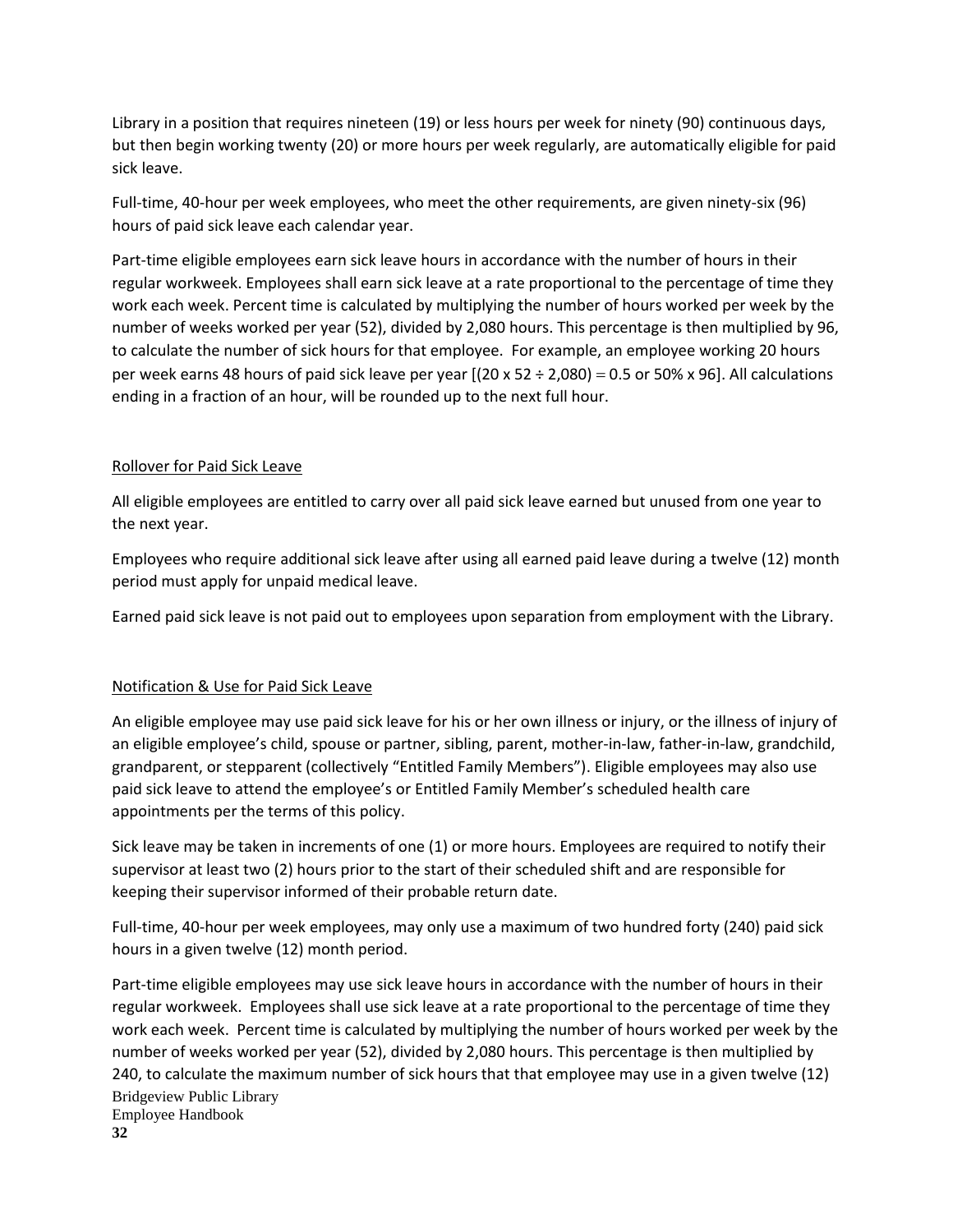month period. For example, an employee working 20 hours per week may only use one hundred twenty (120) hours of paid sick leave in a given twelve (12) month period  $[(20 \times 52 \div 2,080) = 0.5$  or 50% x 240].

A note from the employee's treating physician stating that the employee is fit to return to work may be required if an employee uses sick leave for more than three (3) consecutive scheduled shifts for his or her own illness or injury.

Sick leave may not be used to extend vacation leave or other leaves of absence.

### Pay Rate

The rate of pay for paid sick leave is the employee's normal hourly or salaried rate.

### **Proration**

Employees that begin working twenty (20) or more hours per week regularly after January 1 and have met all other requirements for the paid sick leave, will be awarded a prorated portion of paid sick hours based on the number of months left in the calendar year.

### IMRF

Once an employee reaches the IMRF maximum, any further accrued sick days cannot be banked and must be used in the calendar year they are accrued or the sick time will be lost.

Employees may qualify under the Illinois Municipal Retirement Fund (IMRF) for a maximum of one year (240 days) (approx. 1,920 hours) of additional service credit for unused, unpaid sick days. IMRF is not administered by the Library and therefore it is each employee's responsibility to ensure that their individual account is being accurately and properly managed by IMRF.

All information provided describing IMRF contributions, credits and benefits is provided for informational purposes only, and is not intended to change or alter any IMRF terms, benefits, or conditions and is subject to change without notice. In case of any conflict with the information found in this or any other Library policy, or any information provided by a Library supervisor, employee, or Director, and the information directly provided by IMRF, the latter controls.

All inquiries regarding IMRF should be directed to an IMRF representative.

### <span id="page-36-0"></span>Personal Leave

Personal leave is a benefit which is awarded on January 1 of each year.

#### Eligibility

Bridgeview Public Library Employee Handbook **33** To be eligible, employees must be regularly scheduled to work twenty (20) or more hours per week.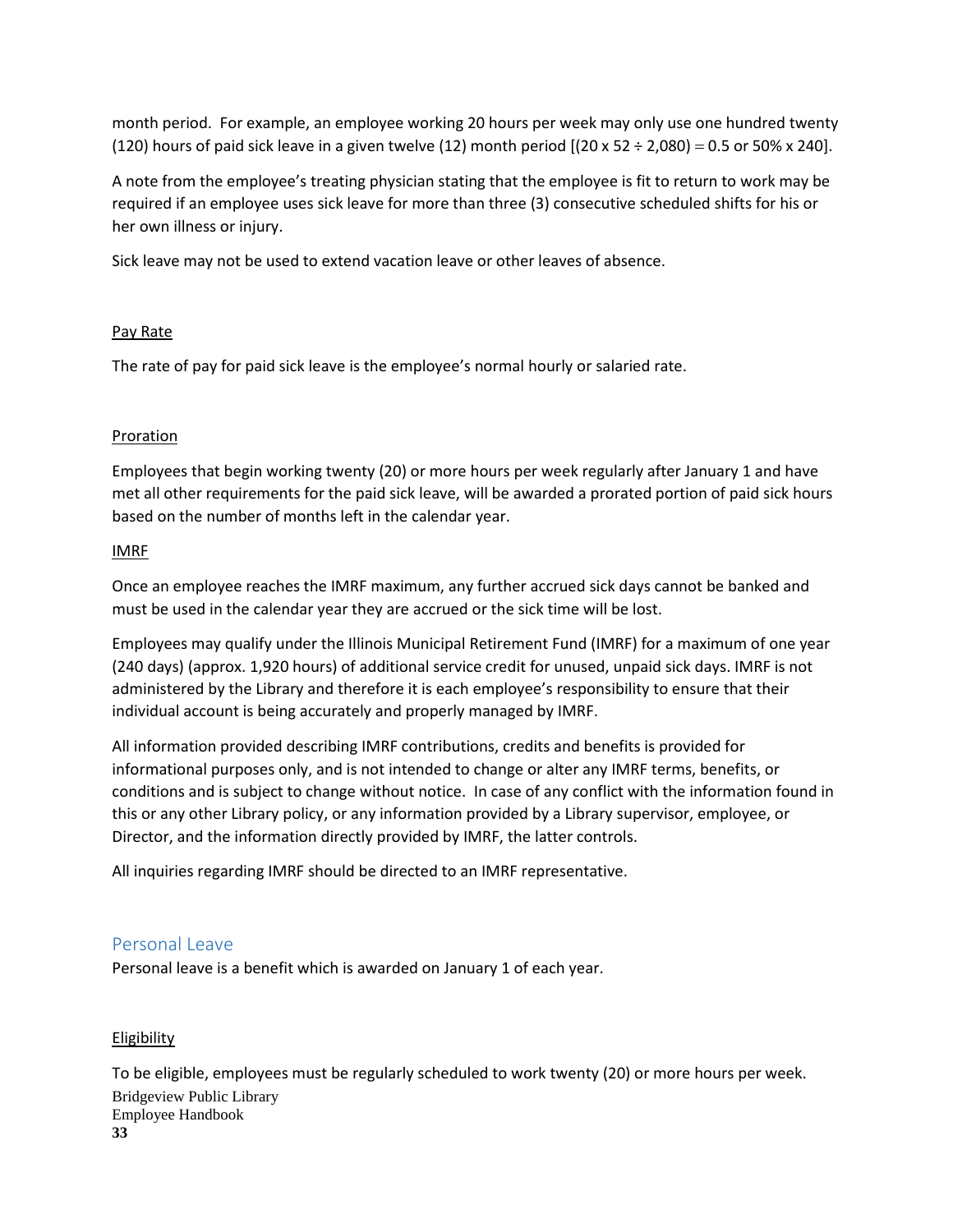Full-time, 40-hour per week employees, are given sixteen (16) hours of paid personal leave each calendar year.

Part-time eligible employees earn personal leave hours in accordance with the number of hours in their regular workweek. Employees shall earn personal leave at a rate proportional to the percentage of time they work each week. Percent time is calculated by multiplying the number of hours worked per week by the number of weeks worked per year (52), divided by 2,080 hours. This percentage is then multiplied by 16, to calculate the number of personal hours for that employee. For example, an employee working 20 hours per week is allowed 8 hours of paid personal leave per year [(20 x 52 ÷  $2,080$  = 0.5 or 50% x 16]. All calculations ending in a fraction of an hour, will be rounded up to the next full hour.

### Notification and Use

Employees should submit all requests for use of earned personal leave to the Director for review. Reasonable efforts will be made to attempt to meet an employee's personal leave scheduling request, but the final approval for all personal leave requests are at the discretion of the Department Heads based upon the operational needs of the department.

### Proration

Employees that begin working twenty (20) or more hours per week regularly after January 1 and have met all other requirements for the paid vacation leave, will be awarded a prorated portion of paid vacation leave based on the number of months left in the calendar year.

### <span id="page-37-0"></span>Bereavement/ Funeral Leave

### **Policy**

All employees working twenty (20) or more regularly scheduled hours per week are entitled to paid bereavement leave upon the death of an immediate family member. The amount of leave shall be determined based upon the below schedule. Employees will be paid their regular base rate wages or salary while on authorized bereavement leave. Bereavement leave must be taken on consecutively scheduled work days.

#### **Eligibility**

To be eligible, employees must be regularly scheduled to work twenty (20) or more hours per week.

Full-time, 40-hour per week employees, are given either forty (40) or twenty four (24) hours of paid bereavement leave for each death of a family member, based on the relation of the deceased as outlined below.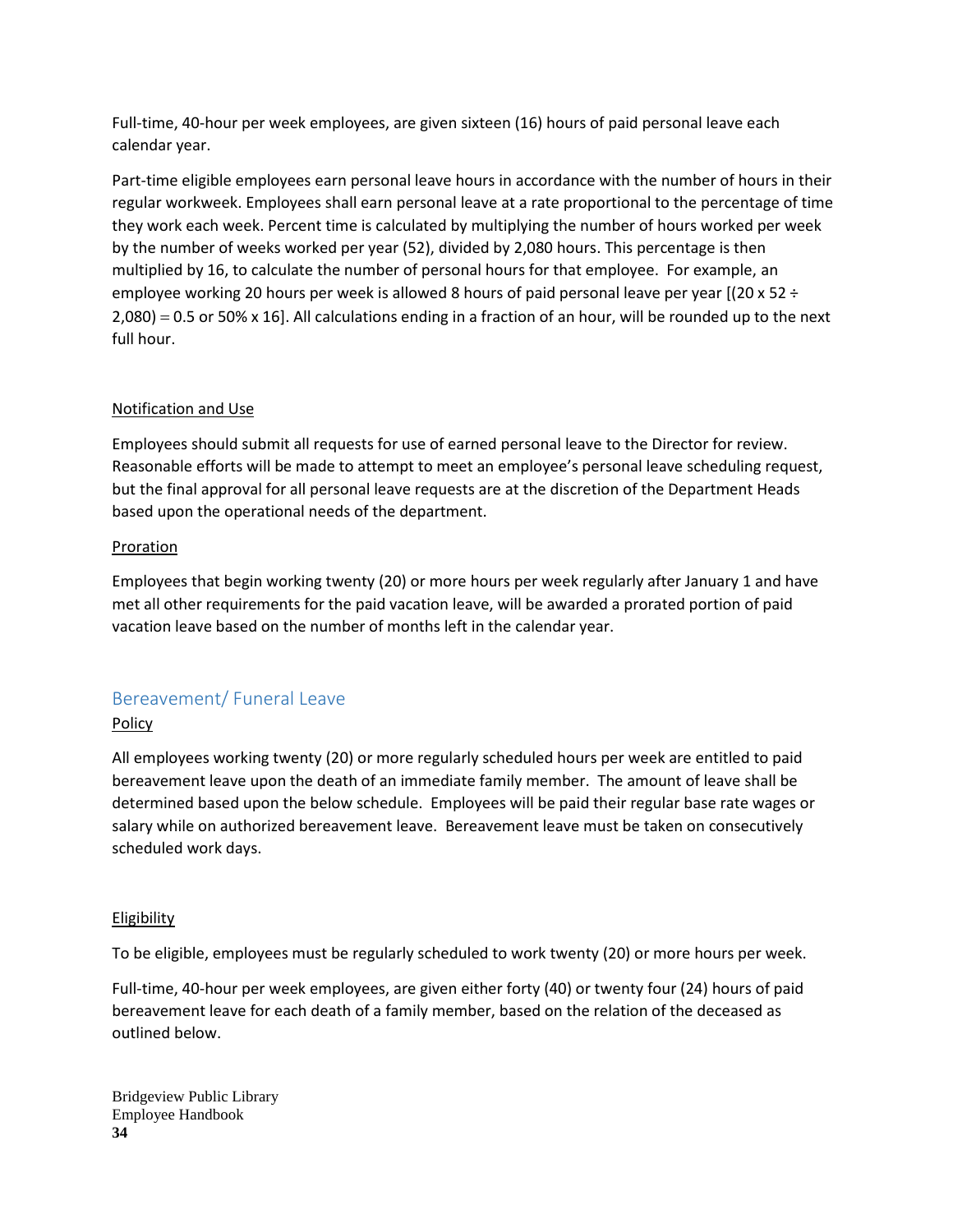Part-time eligible employees earn paid bereavement leave hours in accordance with the number of hours in their regular workweek. Employees shall earn personal leave at a rate proportional to the percentage of time they work each week. Percent time is calculated by multiplying the number of hours worked per week by the number of weeks worked per year (52), divided by 2,080 hours. This percentage is then multiplied by either 40 or 24 (depending on the relation of the deceased as outline below), to calculate the number of sick hours for that employee. For example, an employee working 20 hours per week is given 20 hours of paid bereavement leave for the death of a sibling  $[(20 \times 52 \div 2,080) = 0.5$  or 50% x 40]. All calculations ending in a fraction of an hour, will be rounded up to the next full hour.

### Forty Hour Bereavement Leave

Eligible employees are entitled to their percentage of forty (40) paid bereavement hours after the death of any of the following family members\*:

- Father
- Mother
- Spouse or civil union partner
- Children
- Sibling

\*For purposes of this section the designated relation will include step relations, half relations, and adopted relations.

### Twenty Four Hour Bereavement Leave

Eligible employees are entitled to their percentage of twenty four (24) paid bereavement hours after the death of any of the following family members\*:

- Mother-in-law
- Father-in-law
- Daughter-in-law
- Son-in-law
- Sister-in-law
- Brother-in-law
- Grandmother
- Grandfather
- Grandchildren
- Aunt
- Uncle
- Niece
- Nephew
- **Cousin**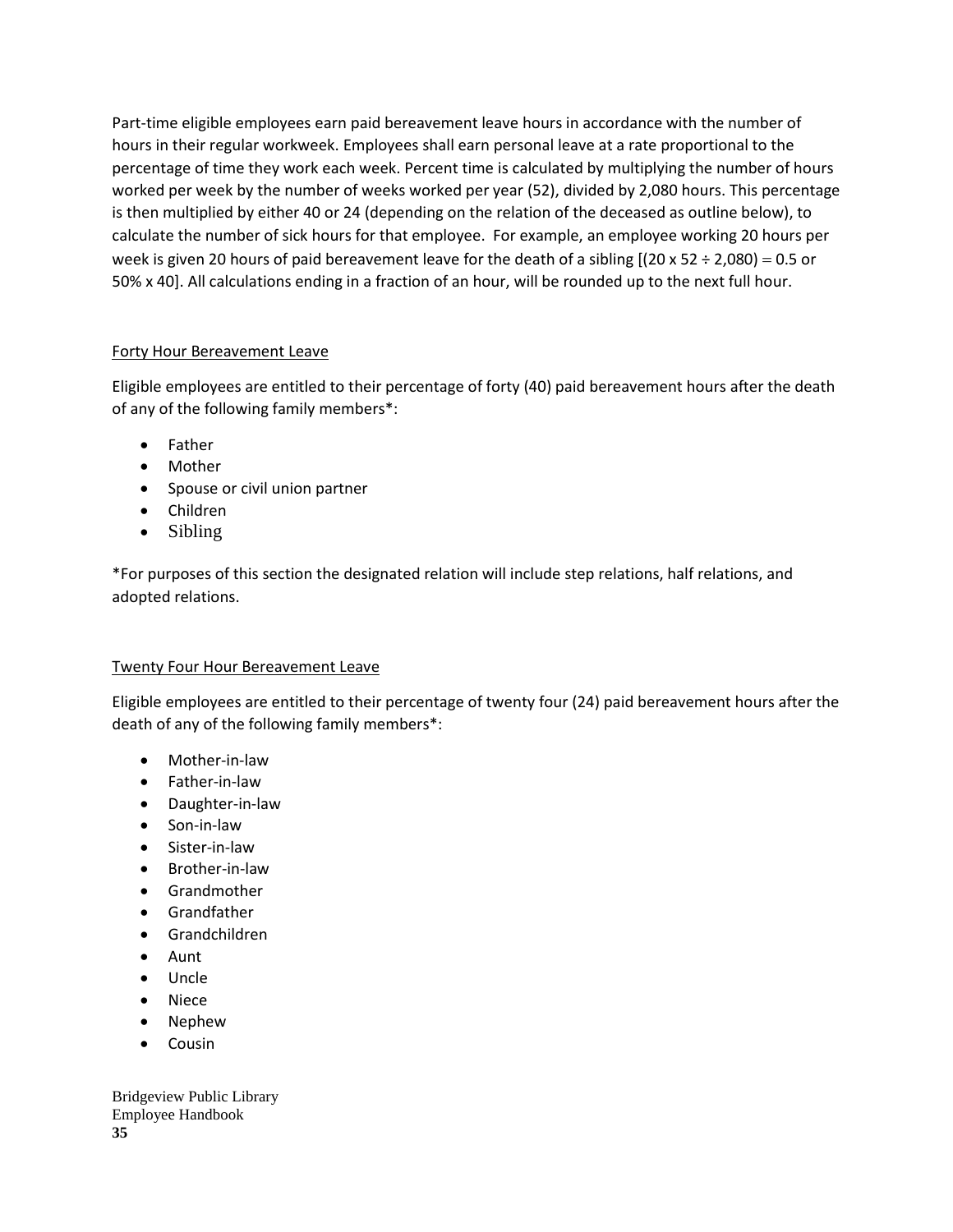\*For purposes of this section the designated relation will include step relations, half relations, and adopted relations.

### Procedure

All requests for bereavement leave should be directed to the Director. Employees must receive prior authorization for bereavement leave. If allowed time is not sufficient due to extenuating circumstances, an employee may use sick leave, vacation time, personal time, or take leave without pay with the approval of the Library Director.

### <span id="page-39-0"></span>Victim's Economic Security and Safety Act (VESSA)

### **Victims of Domestic Violence**

Under the Victims' Economic Security and Safety Act (VESSA), 820 ILCS 180/1, et seq., you may take up to a total of eight (8) workweeks of unpaid leave from work during any rolling 12-month period in order to address matters involving domestic or sexual violence as provided for under Illinois law.

1. Eligibility. Generally, to be eligible for VESSA leave, you must either be a victim of domestic or sexual violence or a family member or household member of such a victim. Leave may be taken for any one or combination of the following reasons:

- a. to seek medical attention or treatment;
- b. to seek psychological or other counseling;
- c. to obtain victim services;
- d. to participate in safety planning or relocate for reasons of safety;
- e. to seek legal assistance; and
- f. to participate in a related court proceeding.

2. Leave Time. If you need to take a leave of absence under VESSA or need a reasonable accommodation, please speak with the Director so that we can discuss the amount of time that is necessary and how we can best schedule your work. If you are entitled to take paid or unpaid leave, you may choose to use any period of that paid or unpaid leave while taking VESSA leave, but you will not be required to do so. VESSA leave may be taken intermittently or on a reduced-work schedule.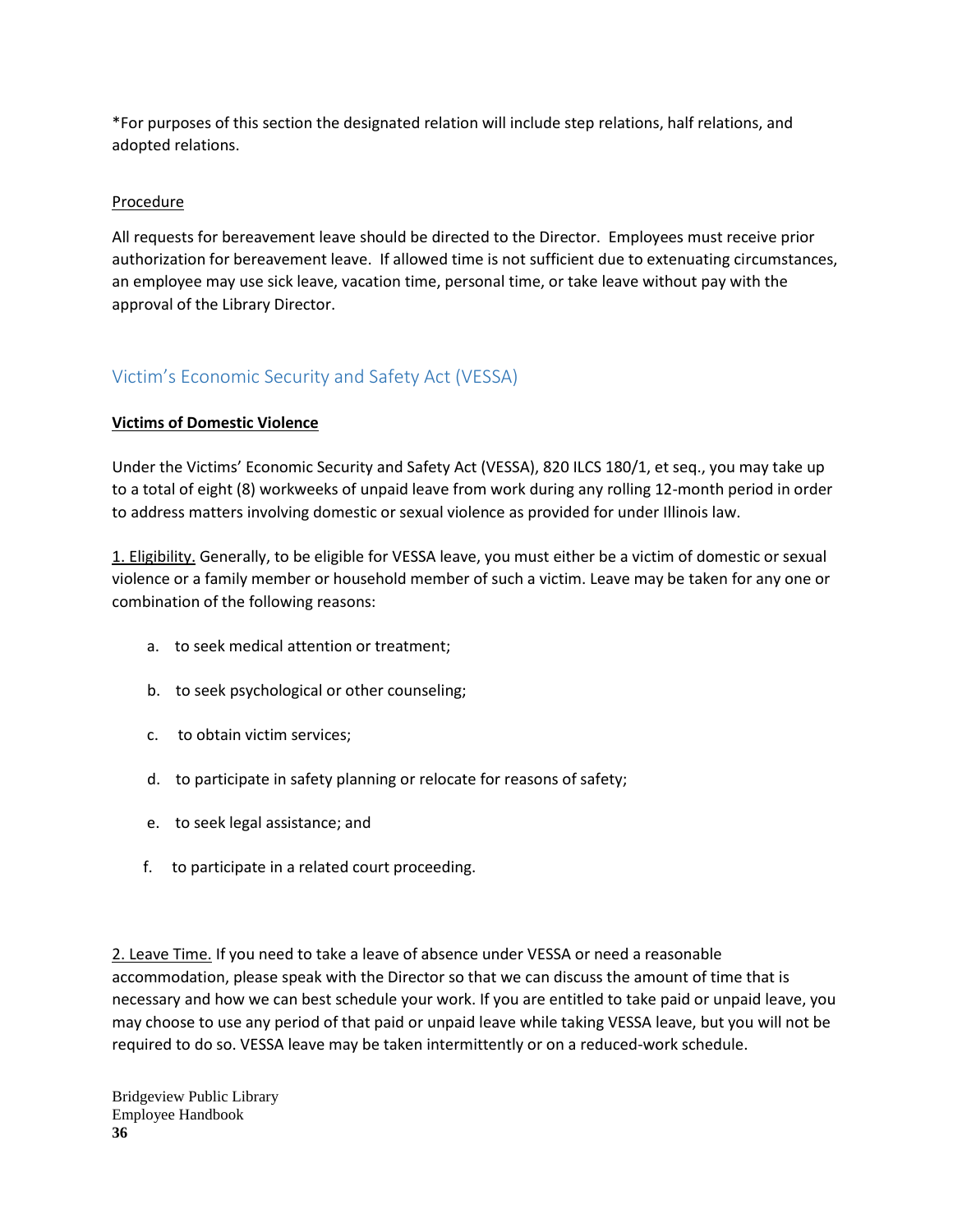3. Notice Required. You must provide the Director with advance notice (at least 48 hours) of your intention to take the leave if you had advance notice of the need for the time off. If such notice is not possible, you must notify management as soon as is practicable.

4. Certification Required. If you are eligible for VESSA leave and seek to use it, you must provide the Director with certification (a sworn statement) that (1) states that you are, or your family member is, a victim of domestic or sexual violence; and (2) includes your reason(s) for taking the leave. In addition to your sworn statement, you also must provide corroborating information to support the need for your leave, such as documentation prepared by a victim services organization, attorney, clergy member, medical, or other professionals who provided assistance to the victim, police or court records, or other corroborating evidence. The supporting documentation may be submitted as it becomes available. Certification must be provided within a reasonable time (generally no later than 15 days) following the request by the Director. In addition, while on leave you may be required to report periodically on your status and intention to return to work.

5. Employment and Benefits. Time off that is approved under this Policy is unpaid, and the time spent on VESSA leave will not be considered or counted as "time worked" for the purposes of accruing or earning employment benefits. However, you will be permitted to maintain health insurance coverage for the duration of the leave under the same conditions coverage would have been provided had you remained actively at work.

Upon your return from VESSA leave, you are entitled to be restored to your position of employment or to an equivalent position with equivalent employment benefits, pay, and other terms and conditions of employment. However, VESSA leave does not entitle you to any right, benefit, or position of employment other than any right, benefit, or position to which you would have been entitled had you not taken the leave.

6. Failure To Return from Leave. If you fail to return from VESSA leave for reasons other than the continuation, recurrence, or onset of domestic or sexual violence or other circumstances beyond your control, you must repay the premiums that the Library paid on your behalf while you were on leave. If you claim you are unable to return to work because of the continuation, recurrence, or onset of domestic or sexual violence or other circumstances beyond your control, you may be required to provide certification (a sworn statement and proper documentation) that you are unable to return to work because of that reason.

### <span id="page-40-0"></span>Jury Duty

Bridgeview Public Library Employee Handbook **37** Employees of the Bridgeview Public Library who are not exempt from jury service shall be given time off from their regular employment with the Bridgeview Public Library for jury duty. Employees who are summoned for jury service and who respond and appear at the designated location for such service shall receive their regular compensation as employees of the Library of Bridgeview. The employee must turn in his/her jury service payment from the county, less that portion identified by the county as reimbursement for travel expenses, in order to receive her regular compensation.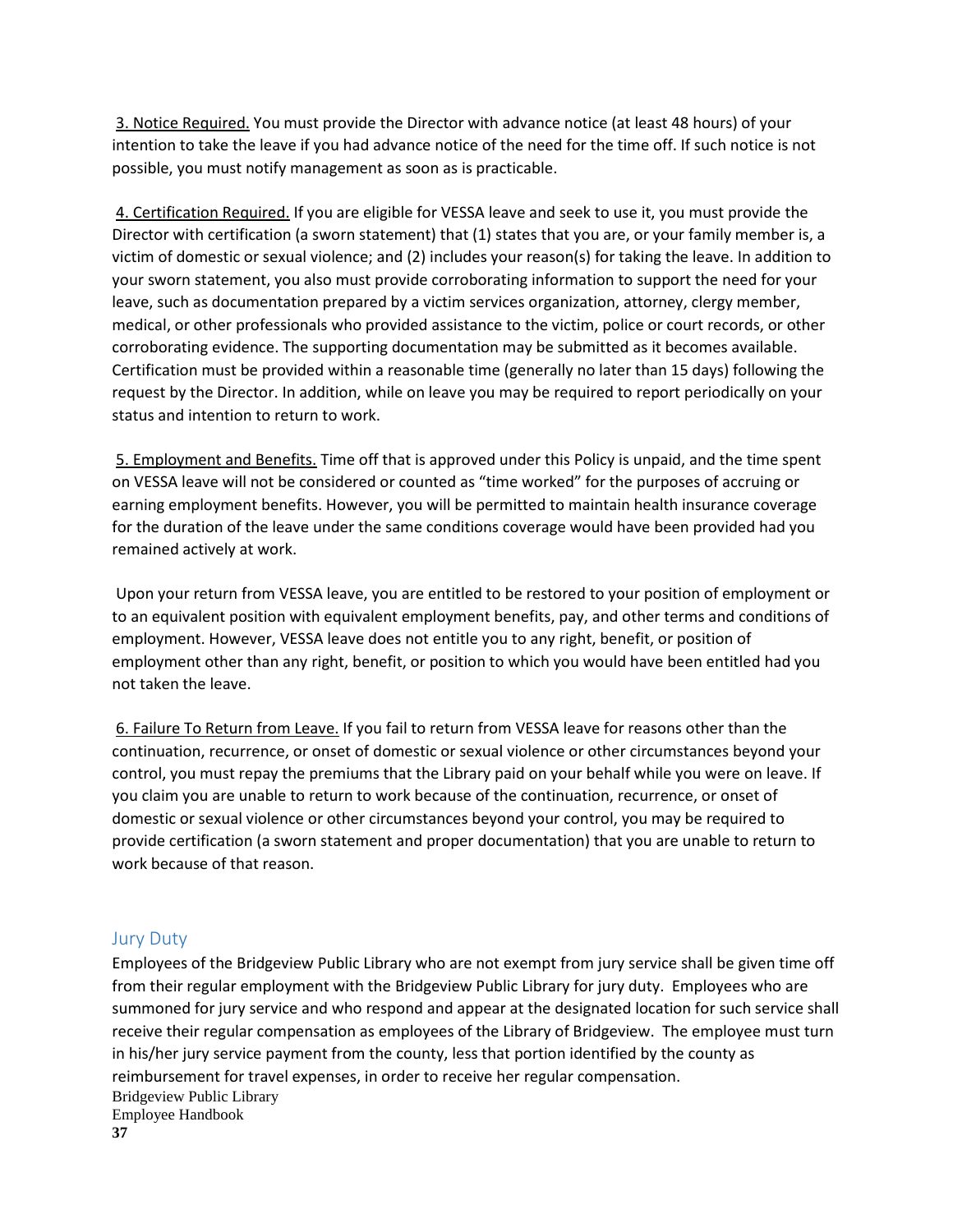Employees should follow department procedure in notifying supervisors regarding upcoming jury duty.

### <span id="page-41-0"></span>Military Leave

Military leave and continuation of benefits shall be granted in accordance with applicable federal and state laws; however, the Library reserves the right to exercise its full rights under these laws.

### Notice of Intent to Take Military Leave

An employee must provide the Library with notice of the need to take military leave by notifying the Director of Human Resources with advance written or verbal notice for all military duties unless giving notice is impossible, unreasonable, or precluded by military necessity.

An employee should provide notice as far in advance as is reasonable under the circumstances. It is recommend that when possible the Library should be provided advance notice of at least thirty (30) days for all military leave.

### Compensation & Benefits during Military Leave

An employee who is a member of any reserve component of the United States Armed Services, including the Illinois National Guard, and who is mobilized to active military service shall continue to receive the same regular compensation that he receives or was receiving as an employee of the Library at the time he is or was so mobilized to active military duty minus the amount of his base pay for military service, for the duration of his active military service. Local Government Employees Benefits Continuation Act, 50 ILCS 140/1, *et seq.*

#### Returning from Military Leave

Generally for service of less than thirty-one (31) days, the service member must return at the beginning of the next regularly scheduled work period on the first full day after release from service, taking into account safe travel home plus an eight (8) hour rest period.

Generally for service of more than thirty (30) days but less than one hundred eighty-one (181) days, the service member must request to return to work within fourteen (14) days of release from service.

Generally for service of more than one hundred eighty (180) days, the service member must submit a request to return to work within 90 days of release from service.

#### **Legally Mandated Employee Leaves**

The Library is not covered by the Family and Medical Leave Act of 1993 (FMLA), Pub.L. No. 103-3, 107 Stat. 6, codified at 29 U.S.C. §2601, et seq., because it has fewer than 50 employees. The Library is,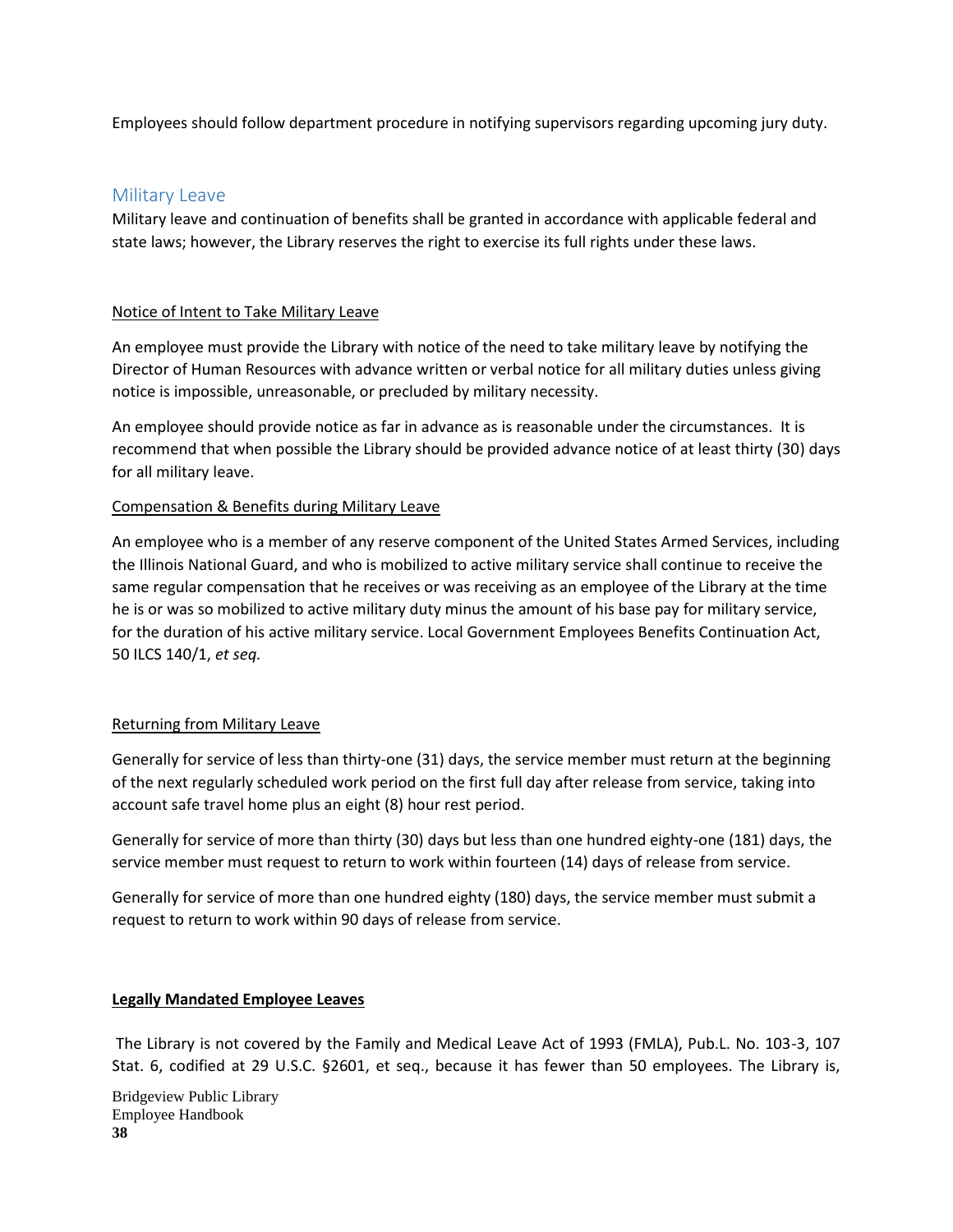however, required to provide varying amounts of leave to qualified employees pursuant to the following Illinois laws: Family Military Leave Act, 820 ILCS 151/1, et seq.; Civil Air Patrol Leave Act, 820 ILCS 148/1, et seq.; and the School Visitation Rights Act, 820 ILCS 147/1, et seq. For more information about these various types of leave, please see the Director.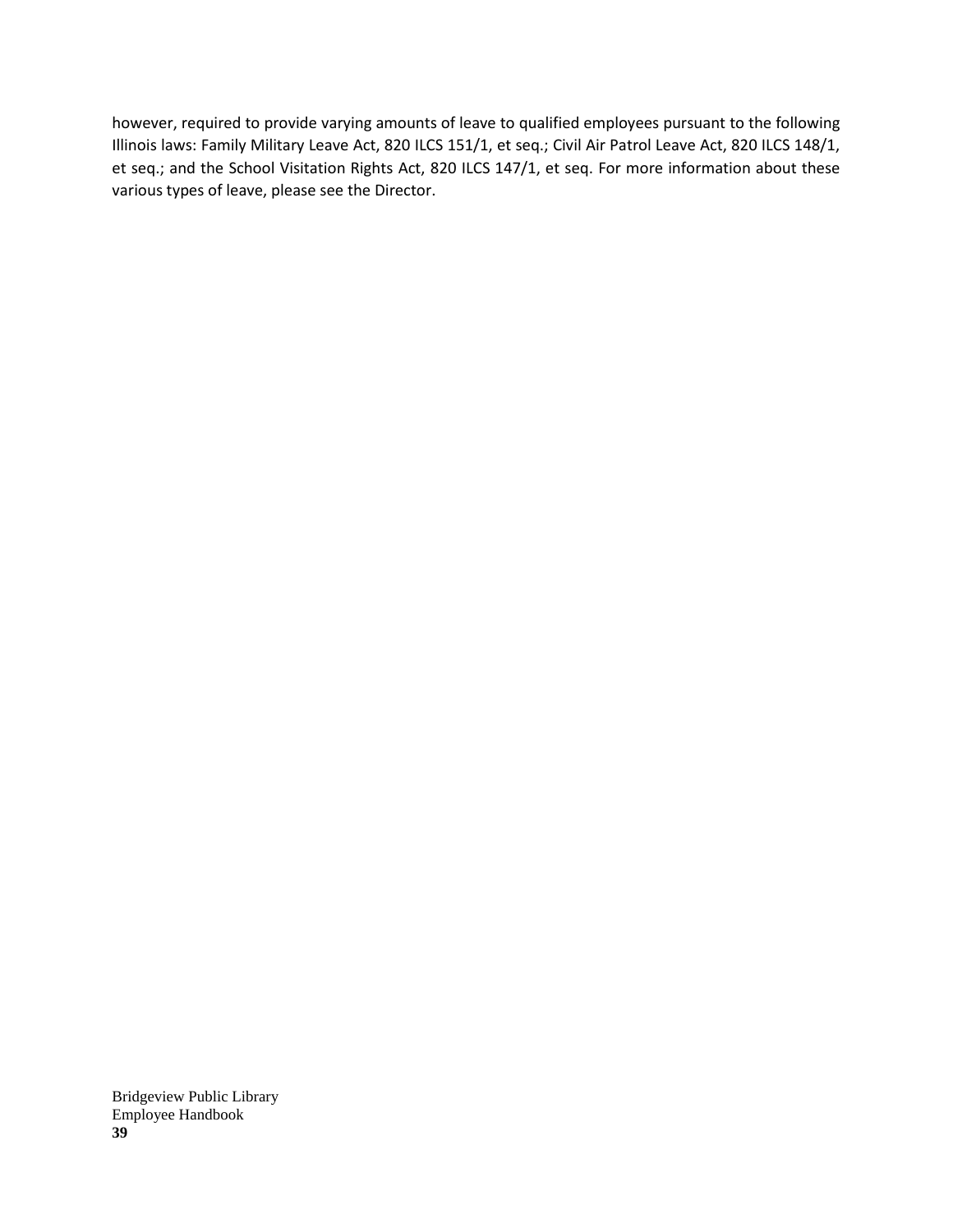## <span id="page-43-0"></span>5 BENEFITS

### <span id="page-43-1"></span>Medical Insurance

The Library makes a Medical plan available to employees regularly scheduled to work 35 or more hours per week. The Plan provides hospital, surgical, medical, accident, out-patient services and major medical insurance.

The Library pays 100% of the HMO health insurance premium for the individual employee. If the employee chooses to participate in the PPO health insurance the Library will pay the cost of the HMO health insurance premium for the employee and the employee is responsible for paying the difference.

New full time employees are eligible for insurance on the  $1<sup>st</sup>$  day of the month following their 90 day trial period. A new employee is defined as any individual being hired by the Library for the first time; any individual being hired by the Library who previously worked for the Library, but had the employment relationship severed by resignation or termination; any individual who is returning to the Library after being laid off; and any individual who is a current employee of the Library, but is being hired for a new position.

#### **Dependent Medical Coverage**

If you are an employee eligible to participate in this Plan, your spouse and your children are eligible for dependent coverage. Premiums must be paid by the employee and are not covered by the employer.

#### **Dental Insurance**

The Library makes a Dental plan available to employees regularly scheduled to work 35 or more hours per week. The Library pays 100% of the Dental Insurance premium for individual employees.

#### **Dependent Dental Coverage**

If you are an employee eligible to participate in this Plan, your spouse and your children are eligible for dependent coverage. Premiums must be paid by the employee and are not covered by the employer.

#### **Life Insurance**

The Library offers a Life Insurance plan to employees regularly scheduled to work 35 or more hours per week. The Library pays 100% of the Life Insurance premium for individual employees.

#### **Dependent Life Insurance Coverage**

Bridgeview Public Library Employee Handbook **40** There is no dependent coverage for the Life Insurance plan.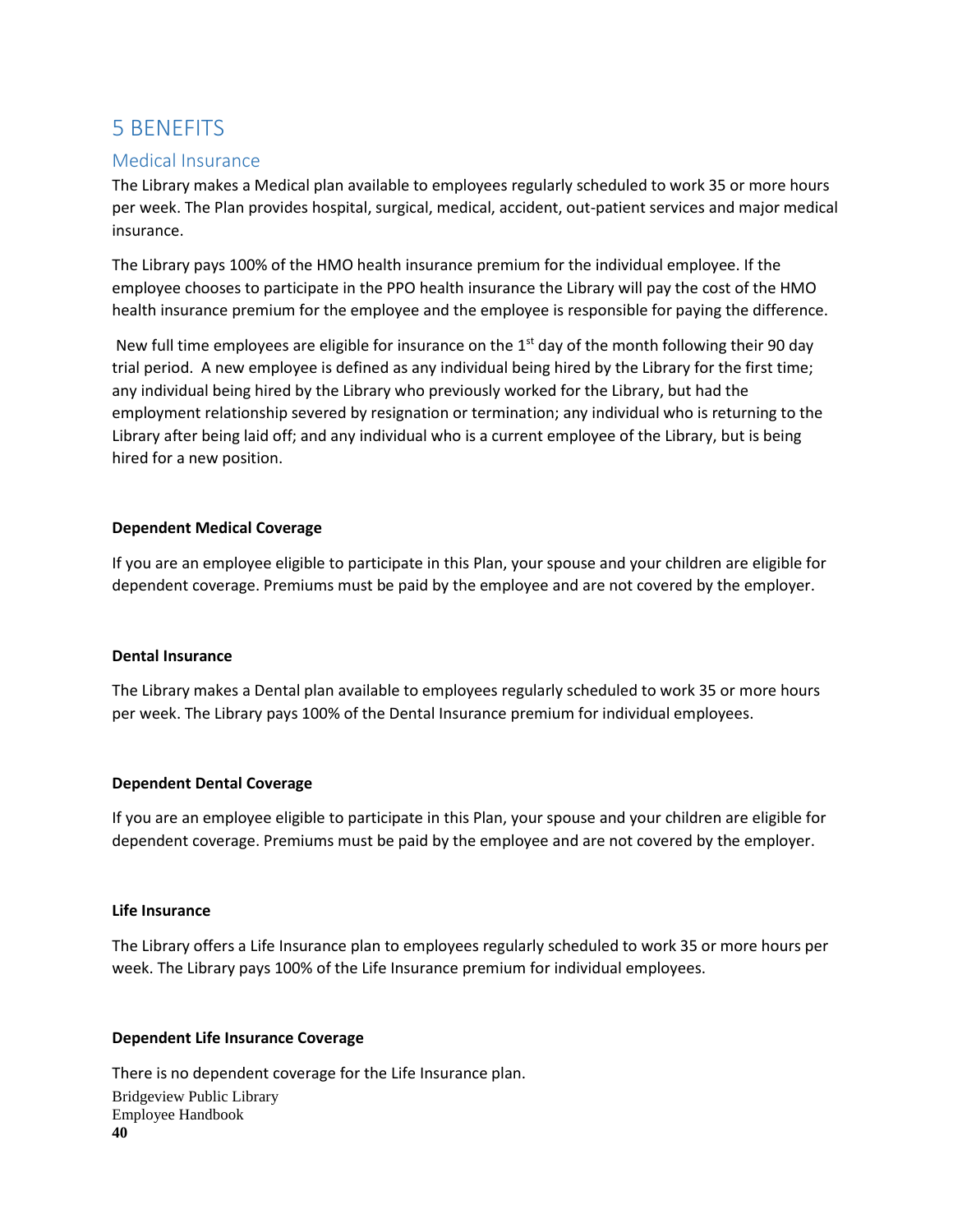### <span id="page-44-0"></span>Illinois Municipal Retirement Fund (IMRF) Pension Definitions

The following words and phrases shall have the following meanings when used in this section.

*Members*: All Library employees scheduled to work at least one thousand (1,000) hours a year and whose position normally requires performance of duty for one thousand (1,000) hours or more per year that are eligible to participate in IMRF.

*Vested*: A member who has contributed to IMRF for eight (8) years if they participate in Tier 1. A member who has contributed to IMRF for ten (10) years if they participate in Tier 2.

*Participation Policy*: All Members will participate in IMRF through deductions from their Library paychecks.

*Contributions*: All contributions made by both Members and the Library as provided in the Illinois Pension Code, 40 ILCS 5 *et seq.*

*Refund*: If a Member who has contributed to IMRF for fewer than the number of years required to be considered Vested leaves the employment of the Library, she may be eligible to receive a refund of her IMRF contribution.

*Tier 1:* Members who first enrolled in IMRF prior to January 1, 2011.

*Tier 2:* Members who first enrolled in IMRF on or after January 1, 2011.

All inquiries regarding refunds should be directed to an IMRF pension representative.

#### Retirement

*Tier 1*

Tier 1 vested members are eligible to receive a *full pension*:

 $\checkmark$  At sixty (60) years of age; or

 $\checkmark$  After thirty-five (35) years of service and at least fifty-five (55) years of age.

Tier 1 vested members eligible to receive a *reduced pension*:

 $\checkmark$  At least fifty-five (55) years of age and fewer than thirty-five (35) years of service.

### *Tier 2*

Tier 2 vested members are eligible to receive a *full pension*:

 $\checkmark$  At sixty seven (67) years of age; or

 $\checkmark$  After thirty-five (35) years of service and at least sixty two (62) years of age.

Tier 2 vested members eligible to receive a *reduced pension*: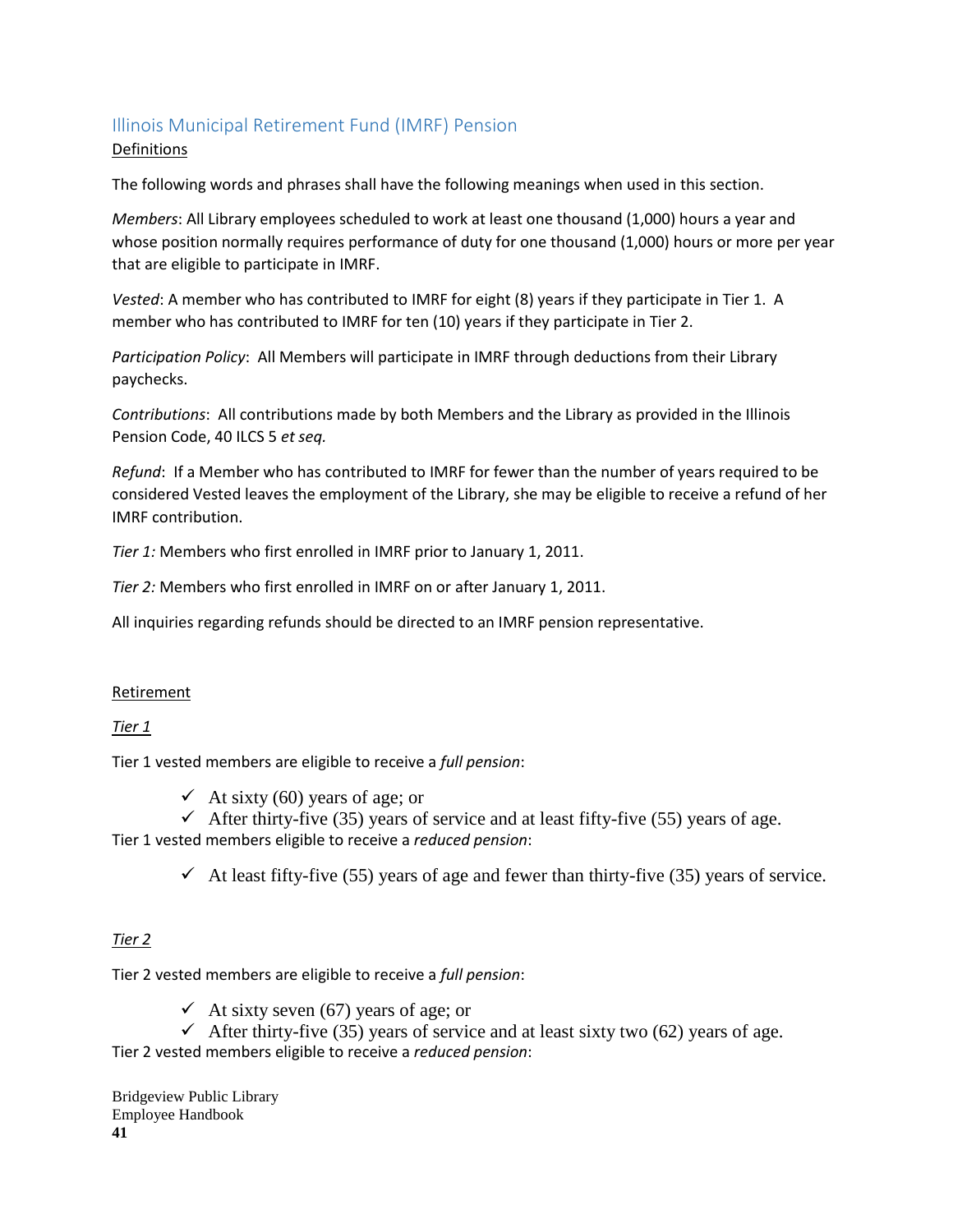$\checkmark$  At least sixty two (62) years of age and fewer than thirty-five (35) years of service.

Other exceptions to these retirement requirements may exist and all inquiries should be directed to an IMRF pension representative.

#### **Disability**

Members may be eligible to receive monthly payments of up to fifty percent (50%) of their monthly earnings if the member:

- $\checkmark$  has at least twelve (12) consecutive months of service credit with IMRF;
- $\checkmark$  is disabled for more than thirty (30) days;
- $\checkmark$  is unable to perform duties assigned by the Library because of illness or injury; and
- $\checkmark$  is not receiving any earnings from the Library or any other IMRF employer.

If a member believes she may be eligible to receive disability benefits from IMRF, an IMRF Pension representative should be contacted for further determination.

#### Death

The amount IMRF pays as a death benefit will vary depending on the amount of service credits earned by the member at the time of death.

Less than one year of service credit:

*And the death is not job related*: Beneficiary(ies) will receive a refund of the Member's contributions.

*And the death is job related*: Beneficiary(ies) will receive one year's salary plus a refund of the Member's contributions.

More than one year of service credit:

Beneficiary(ies) will receive one year's salary plus any balance (Member's contributions plus interest less any benefit overpayment) in the Member's account.

More than eight years (Tier 1) or ten years (Tier 2) of service credit:

Member's spouse, if marriage occurred at least one year prior to death, will receive a surviving spouse pension plus a \$3,000 lump sum payment; or

Beneficiary(ies) will receive one year's salary plus any balance (Member's contributions plus interest less any benefit overpayment) in the Member's account.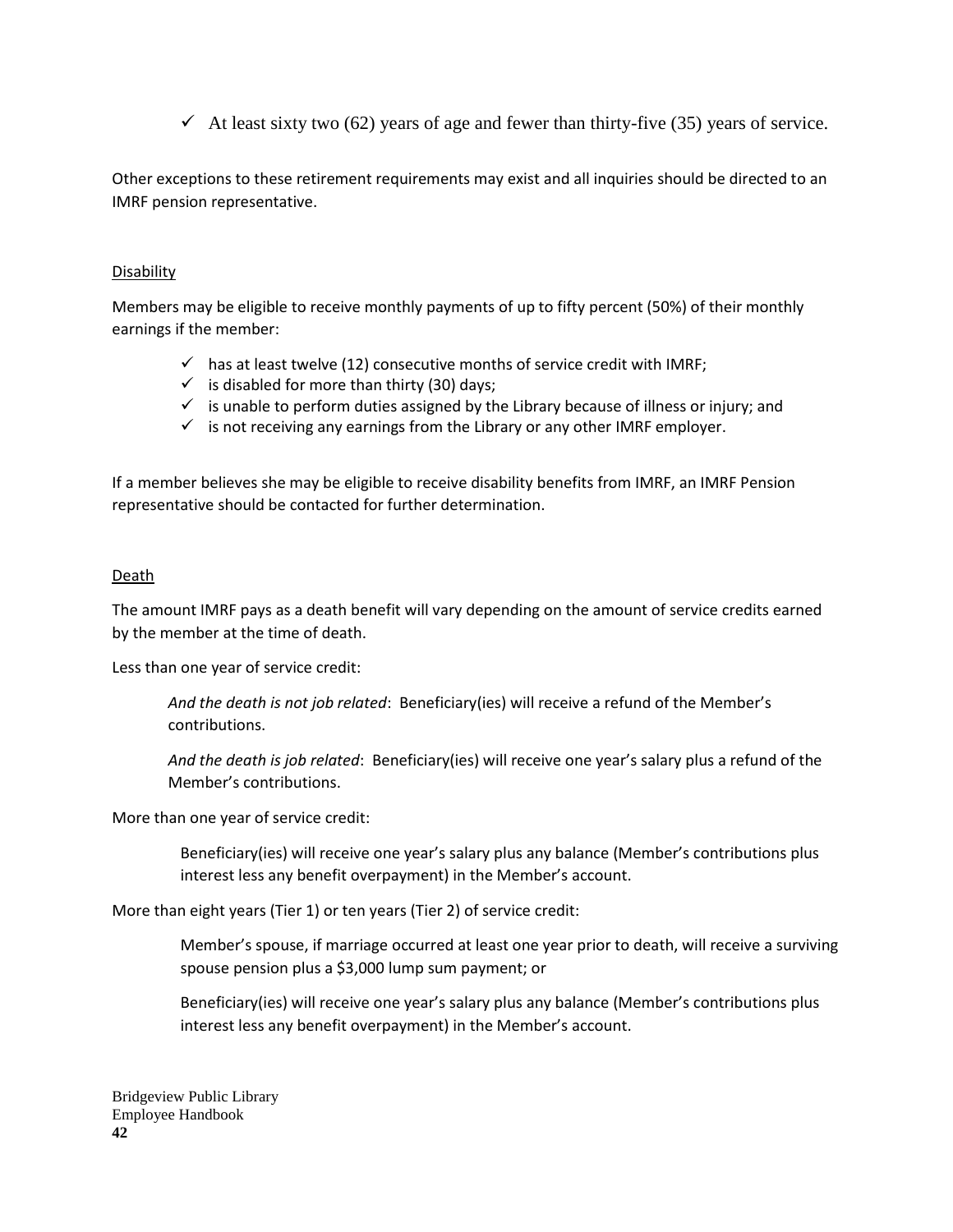All information provided describing IMFR contributions, credits and benefits is provided for informational purposes only, and is not intended to change or alter any terms, benefits, or conditions contained in the IMRF Pension Plan and is subject to change without notice. In case of any conflict with the information found in this Handbook and the information directly provided by IMRF, the latter controls.

All inquiries regarding the IMRF Pension Plan and Members benefits should be directed to your IMRF Pension Plan representative. The Library does not administer and is not responsible for an employee's benefits under the IMRF Pension Plan.

### <span id="page-46-0"></span>Social Security and Disability Benefits

All employees are required under federal law to contribute to Social Security. The Library matches all employee contributions to Social Security; these matching funds are added to each individual employee's account.

Social Security and Disability Benefits, if qualified, provide supplemental income after reaching a qualifying age or disability status, as determined by the Social Security Administration.

All questions and requests for additional information regarding Social Security and Disability benefits should directed to the Social Security Administration.

### <span id="page-46-1"></span>Workers' Compensation & Work Related Injuries

The Library provides Workers' Compensation Insurance for all of its employees at no cost to its employees to cover the cost of work related injuries, illnesses, or death that arise out of and during the course and scope of Library employment. In addition, if the work-related injury or illness prevents an employee from working, Workers' Compensation Insurance may also pay a percentage of average wages, depending upon the nature and extent of the injury or illness, in accordance with state law. Any questions regarding this policy should be directed to the Director.

#### Reporting Work Related Injuries

An employee who sustains any work related injury, *no matter how slight*, must immediately report the injury to the Director, or if the Director is not in the building that day, to her immediate Supervisor, or as soon as practicable. All reports must be made at least as soon as possible, but always within 24 hours of occurrence.

Supervisors must inform the Director of any reports made at least as soon as possible, but always within 24 hours of occurrence.

Employees are to follow the Workers' Compensation Policy when seeking treatment and reporting any work related injuries. Hospital emergency services are only to be used in life-threatening situations. Should a life-threatening medical emergency occur, employees are to call 911 immediately.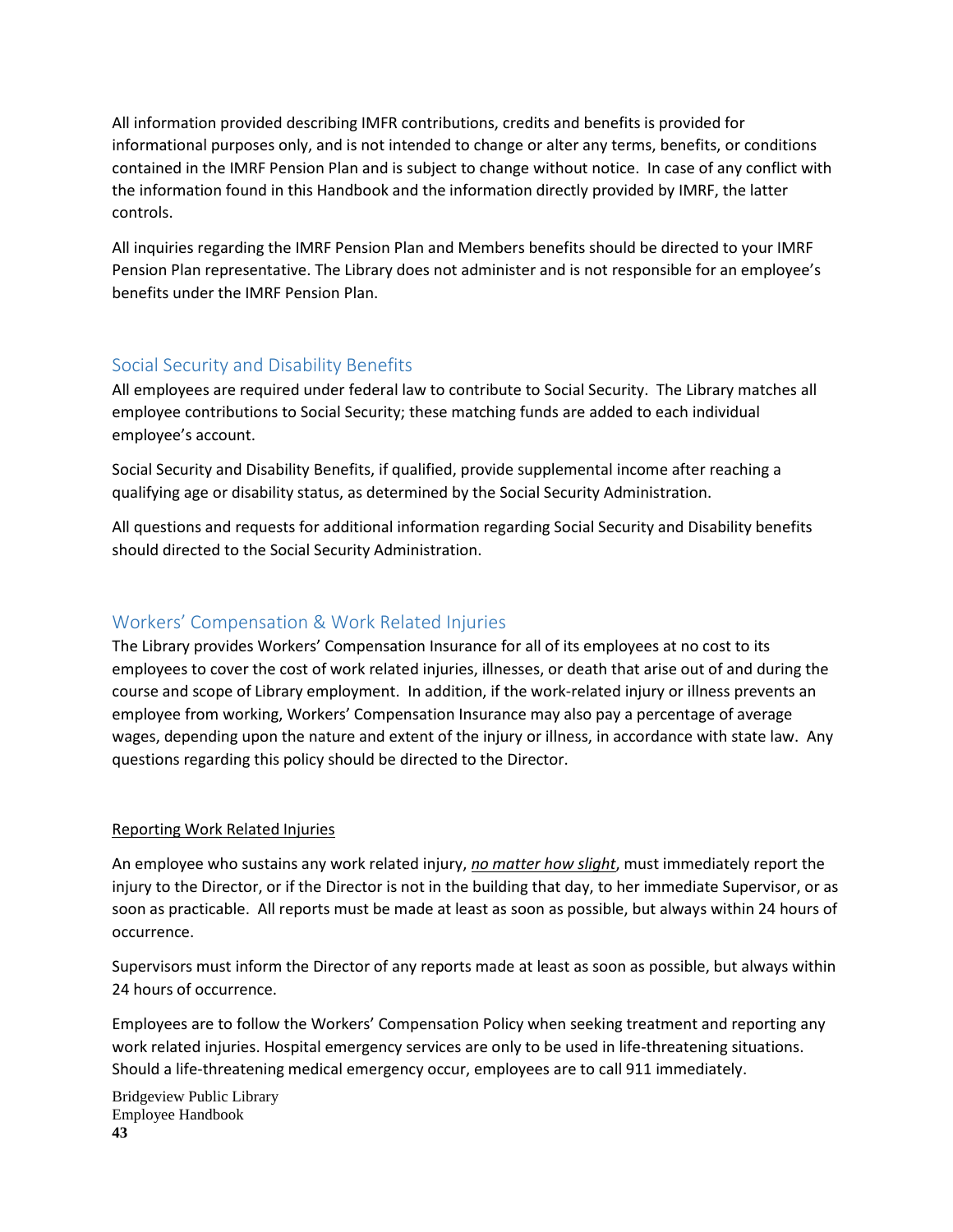#### Falsification of Work Related Injuries

Any Library employee found to have falsified or knowingly assisted another Library employee in falsifying any work-related injury may be subject to disciplinary action up to and including termination.

Any Library employee who becomes aware of the falsification of work-related injuries by another employee should report the violation immediately to her Department Head AND the Director at least as soon as possible, but always within 24 hours of occurrence.

### <span id="page-47-0"></span>Unemployment Compensation

Unemployment Compensation Insurance is a benefit that is available for employees who lose their positions through no fault of their own. This program is administrated by the Illinois Department of Employment Security, which is responsible for determining a former employee's eligibility and level of benefits. All questions regarding unemployment compensation insurance should be directed to the Illinois Department of Employment Security.

The Library pays all costs associated with Unemployment Insurance.

### <span id="page-47-1"></span>Consolidated Omnibus Reconciliation Act (COBRA) & Mini-COBRA

### Definitions

For the purposes of this section the following terms shall be defined as follows:

*Medical Benefits*: Health and Dental Insurance benefits provided by the Library to its employees, their spouses, and their dependent children.

*Qualified Beneficiaries*: Former employees, their spouses, widows, and dependent children eligible to receive Medical Benefits after a qualifying event<sup>1</sup>.

### Policy

 $\overline{a}$ 

Qualified Beneficiaries may be able to continue coverage under the Consolidated Omnibus Reconciliation Act (COBRA), the Illinois Spousal Continuation Law, or the Illinois Dependent Child Continuation Law that is identical to the coverage provided to Library employees and their eligible beneficiaries.

<sup>&</sup>lt;sup>1</sup> Refer to the Qualifying Event Chart at end of this section.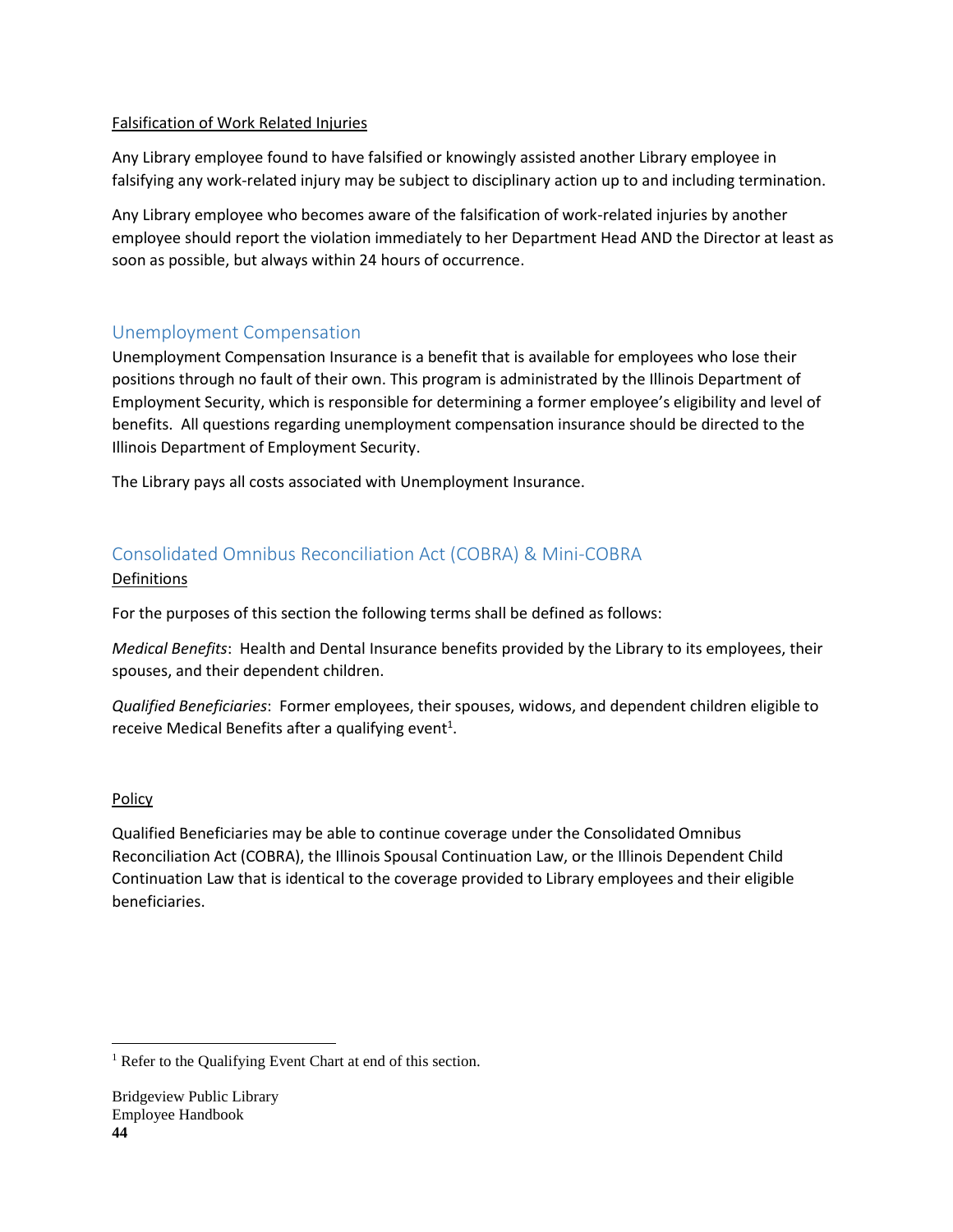#### Notification Requirements

### *COBRA*

Qualified Beneficiaries wishing to receive Medical Benefits pursuant to COBRA are required to provide a written notice to the Director within sixty (60) days of receiving a COBRA eligibility letter from the Library.

### *Illinois Spousal Continuation Law*

A spouse, former spouse, or widow wishing to receive Medical Benefits through the Illinois Spousal Continuation Law must notify the Library and the Library insurance provider in writing of the dissolution of marriage, the death, or the retirement of the employee within thirty (30) days of the qualifying event.

### *Illinois Dependent Child Continuation Law*

A dependent child or responsible adult acting on behalf of the dependent child wishing to receive Medical Benefits through the Illinois Dependent Child Continuation Law must notify the Library and the Library insurance provider in writing of the qualifying event within thirty (30) days of the qualifying event.

### Premiums for Medical Benefits

### *For COBRA*

Qualified Beneficiaries must submit payment for all premiums due for Medical Benefits provided pursuant to COBRA within forty-five (45) days of providing the Library with notification of election to receive COBRA benefits. The Library may charge up to one hundred and two percent (102%) of the group rate to Qualified Beneficiaries. For Qualified Beneficiaries receiving extended COBRA disability coverage the Library may charge up to one hundred and fifty percent (150%) of the group rate for coverage after the eighteenth (18<sup>th</sup>) month of COBRA coverage.

### *For the Illinois Spousal Continuation Law -Divorced or Widowed Spouse of an Employee*

The divorced or widowed spouse of an employee who is under the age of 55 may be charged at a rate not exceeding the group rate. The divorced or widowed spouse or the current spouse of a retiring employee who is age 55 or older may be charged a premium not exceeding the group rate plus an administrative fee after the first two years of coverage.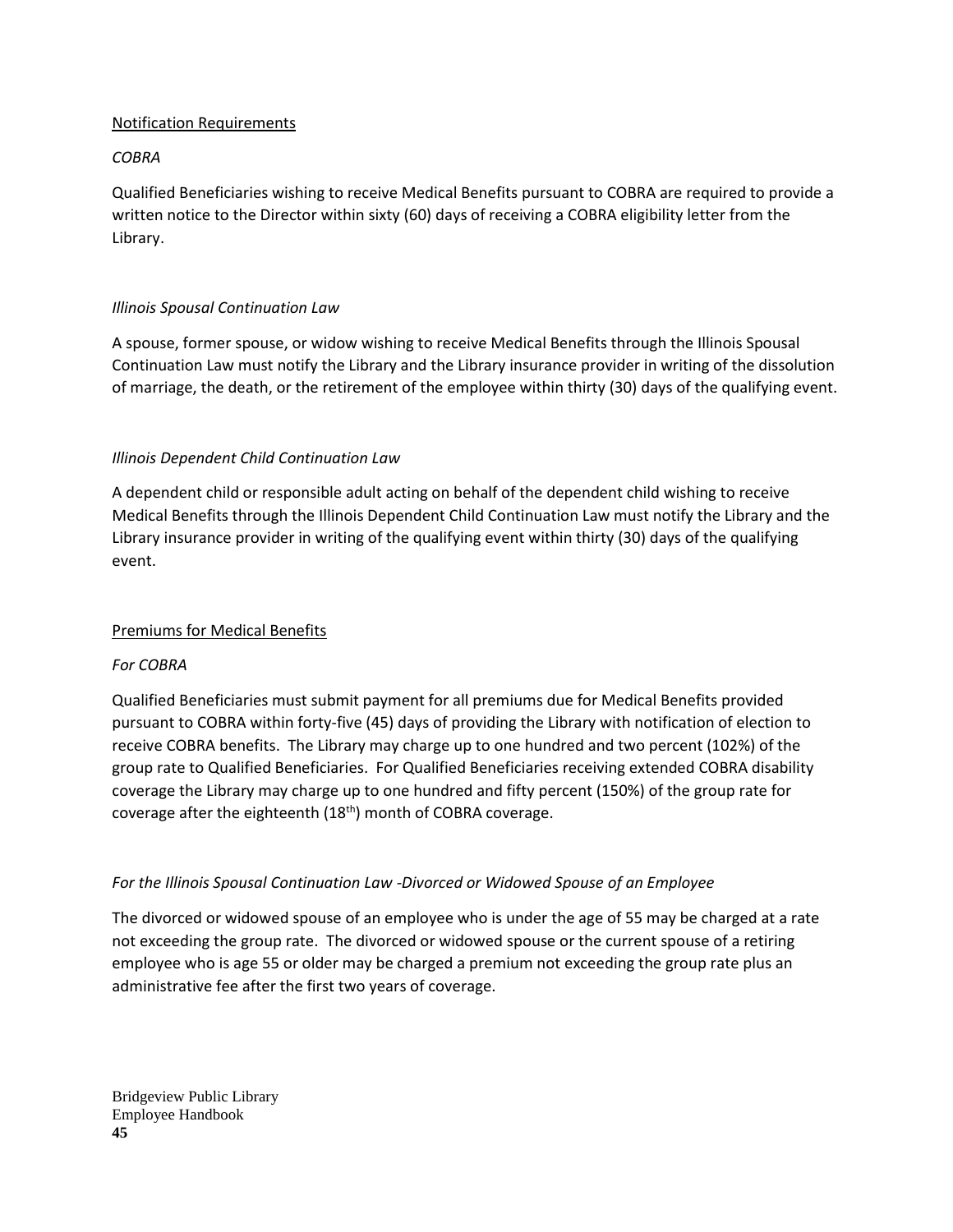### *For the Illinois Dependent Child Continuation Law -Dependent Children*

A dependent child may be charged a premium not exceeding the total of the rate charged to an employee for medical and dental insurance plus the amount contributed by the Library for those benefits per employee.

### Qualifying Event & Beneficiary Charts

#### **For COBRA benefits**

| <b>Qualifying Event</b>                                                                                                                                          | Qualified Beneficiary <sup>2</sup>                 | Maximum Coverage Period |
|------------------------------------------------------------------------------------------------------------------------------------------------------------------|----------------------------------------------------|-------------------------|
| Employee                                                                                                                                                         |                                                    |                         |
| Termination of employment<br>for any reason, including<br>termination of disability<br>benefits and layoff, except for<br>termination due to gross<br>misconduct | Former employee, spouse, and<br>dependent children | 18 Months               |
| Loss of Eligibility Due to<br><b>Reduction in Work Hours</b>                                                                                                     | Employee, spouse and<br>dependent children         | 18 Months               |
| Dependents                                                                                                                                                       |                                                    |                         |
| Death of Employee                                                                                                                                                | Widow and dependent<br>children                    | 36 Months               |
| Divorce or Legal Separation                                                                                                                                      | Spouse/former spouse and<br>dependent children     | 36 Months               |
| Loss of Dependent Status                                                                                                                                         | Formerly dependent children                        | 36 Months               |
| <b>Employee Becomes Medicare</b><br>Eligible                                                                                                                     | Spouse and dependent<br>children                   | 36 Months               |

 $\overline{\phantom{a}}$ 

<sup>&</sup>lt;sup>2</sup> Qualifying beneficiaries who become Medicare eligible after a qualifying COBRA event become ineligible to continue COBRA coverage.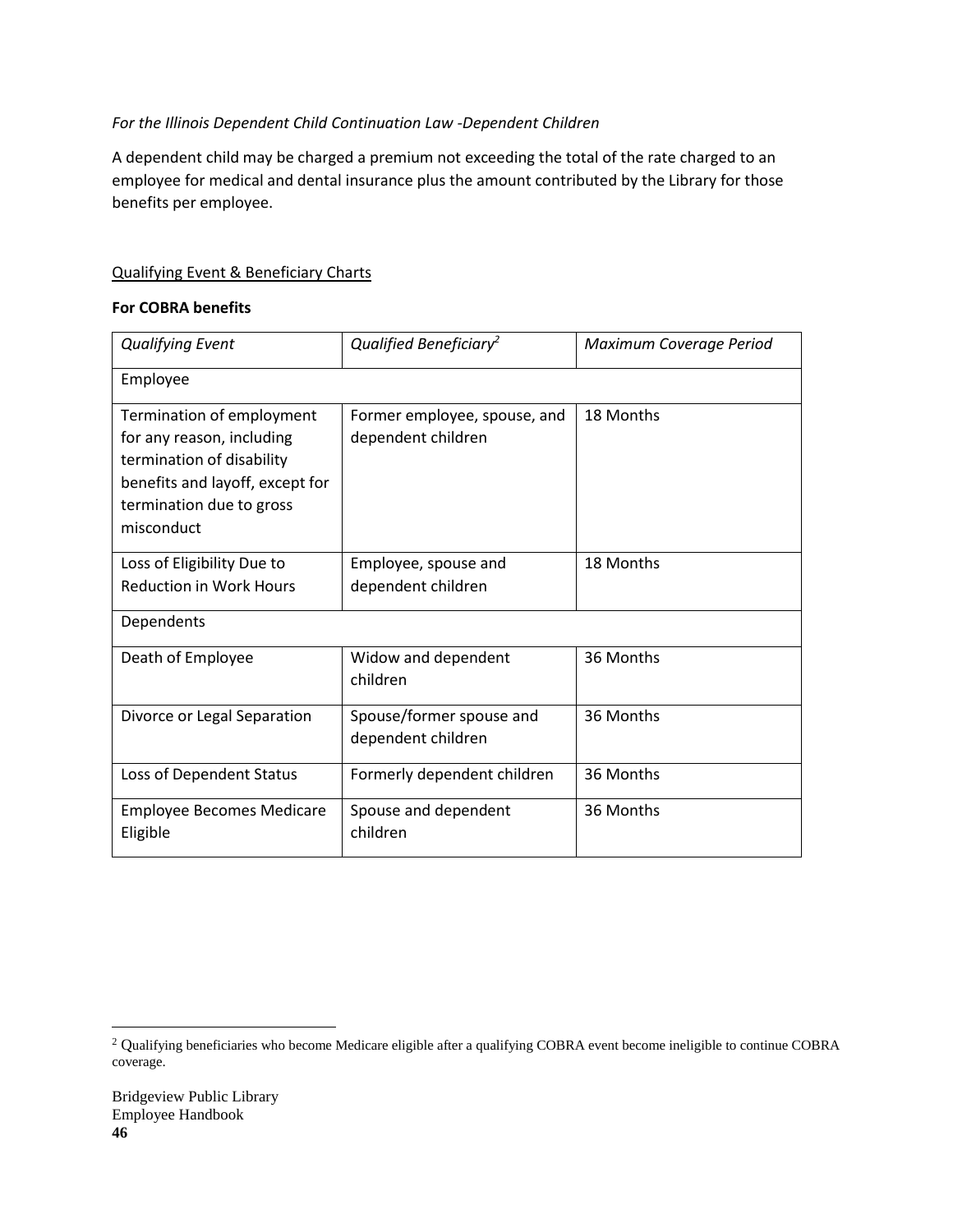| For the Illinois Dependent Child Continuation Coverage Law Benefits |  |
|---------------------------------------------------------------------|--|
|---------------------------------------------------------------------|--|

| <b>Qualifying Event</b>  | <b>Qualified Beneficiary</b>                                              | Maximum Coverage Period |
|--------------------------|---------------------------------------------------------------------------|-------------------------|
| Death of Employee        | Dependent children covered on<br>the day prior to the qualifying<br>event | 24 Months               |
| Loss of Dependent Status | Dependent children covered on<br>the day prior to the qualifying<br>event | 24 Months               |

#### **For the Illinois Spousal Continuation Coverage Law Benefits**

| <b>Qualifying Event</b>     | <b>Qualified Beneficiary</b>                                                                                                | Maximum Coverage Period |
|-----------------------------|-----------------------------------------------------------------------------------------------------------------------------|-------------------------|
| Divorce                     | Spouse/former spouse and<br>dependent children covered<br>on the day prior to the<br>qualifying event                       | 24 Months               |
| Death of Employee (Widower) | Spouse and dependent<br>children covered on the day<br>prior to the qualifying event                                        | 24 Months               |
| Retirement of Employee      | Spouse until becomes eligible<br>for Medicare and dependent<br>children covered on the day<br>prior to the qualifying event | 24 Months               |

### <span id="page-50-0"></span>Library Sponsored Activities

From time to time the Bridgeview Public Library may sponsor after work activities such as parties. We hope that all employees and their guests attend these casual, away-from-the-office events to meet with co-workers and their families. While we wish to have you at these events, they are purely voluntary, and therefore, please do not feel that you are required to attend.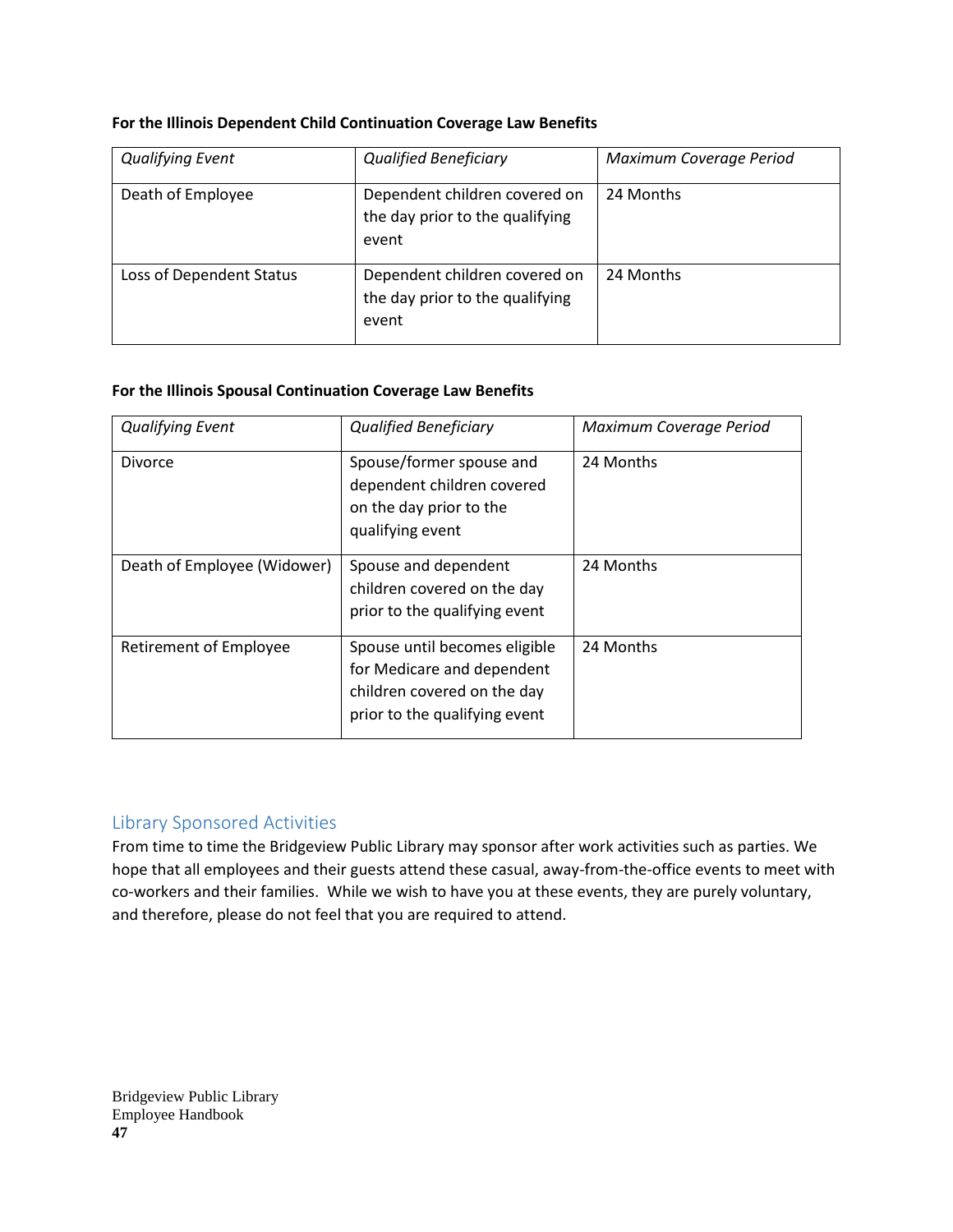# <span id="page-51-0"></span>6 RETURNING TO WORK AFTER LEAVE

### <span id="page-51-1"></span>Returning After Three (3) or more Consecutive Sick Days

An employee returning to work after taking three or more consecutive days of sick leave or after taking sick leave due to having contracted a contagious disease will be required to present a physician's certification that the employee is fit to return to work.

Unless informed otherwise, an employee's treating physician may provide the certification. However, the Director reserves the right to require the employee to submit to an examination by a Library appointed physician prior to returning to work. In determining the appropriateness of the secondary examination, the Director will consult with the appropriate Department Head and take under consideration the nature and extent of the medical condition requiring the leave, the length of the leave, the employee's job duties, and other such factors.

### <span id="page-51-2"></span>Returning after a Workman's Compensation Injury or Illness

An employee returning to work after a taking leave for a Workman's Compensation injury, illness, or contagious disease must present a physician's certification that the employee is fit to return to work.

Unless informed otherwise, an employee's treating physician may provide the certification. However, the Director reserves the right to require the employee to submit to an examination by a Library appointed physician prior to returning to work. In determining the appropriateness of the secondary examination, the Director will consult with appropriate Department Head and take under consideration the nature and extent of the medical condition requiring the leave, the length of the leave, the employee's job duties, and other like factors.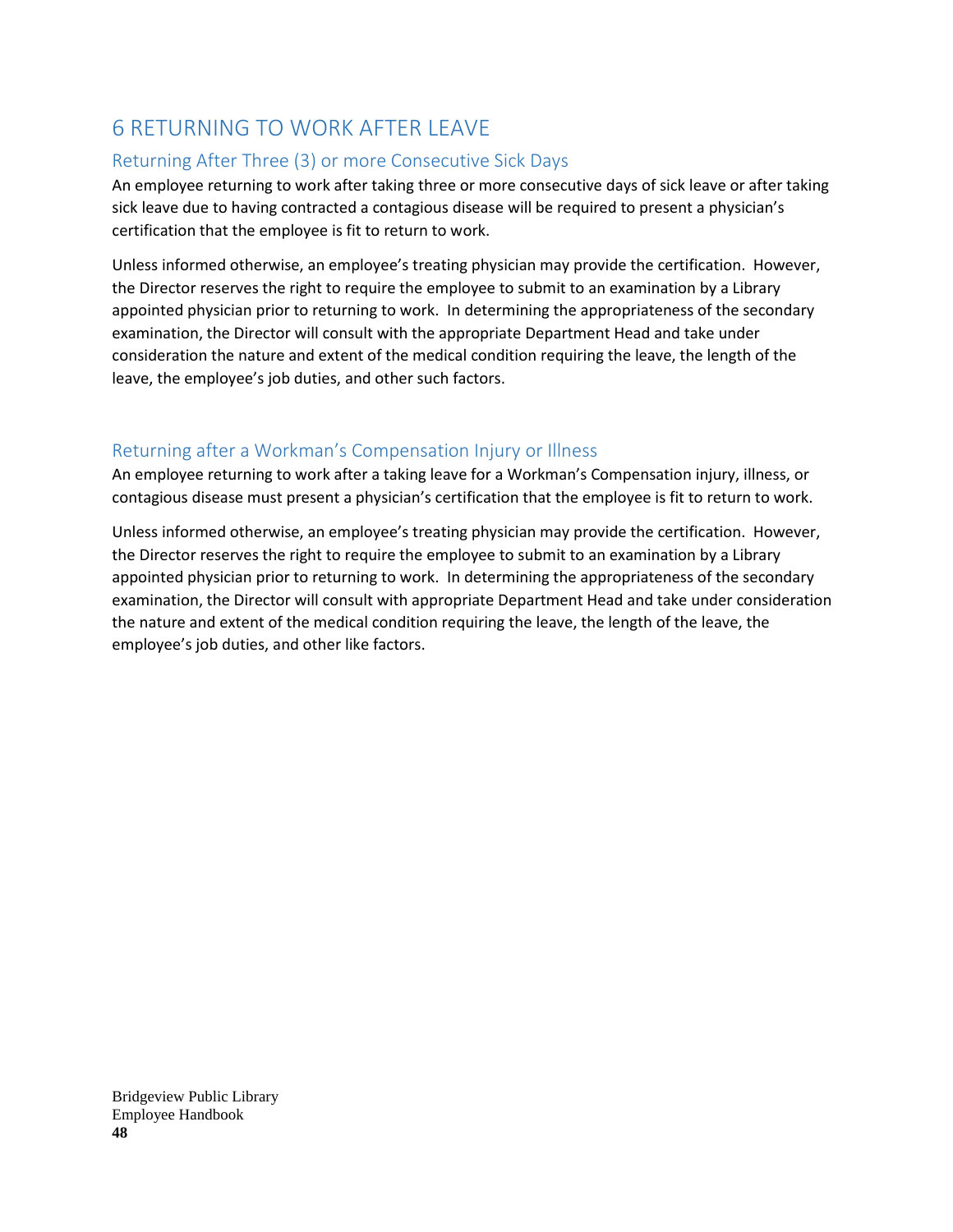# <span id="page-52-0"></span>7 CONDUCT & DISCIPLINARY ACTION

### <span id="page-52-1"></span>Rules of Conduct

The Bridgeview Public Library believes that the best working conditions exist only when all employees (including supervisors) conduct themselves with respect, dignity, and consideration for themselves, their fellow employees, Library residents, and the Library of Bridgeview. Certain rules are necessary to create such conditions for the safety, well-being, and productivity of Library employees. The purpose of these rules is not to punish, but to encourage the harmony and cooperation we all need to do well.

While we hope and expect that all employees will adhere to the rules of conduct contained in this Handbook, we would emphasize that if your job performance, attitude or conduct falls short of the established standards, appropriate and progressive disciplinary action will be taken. Such action may range from verbal or written warnings to suspension or termination, depending upon the misconduct and prior disciplinary action. However, some types of misconduct are so intolerable that termination may be imposed for the first offense.

### Inappropriate Conduct

In addition to the certain provisions described in other sections of this Handbook, employees are expected to conduct themselves within a certain standard of professionalism. Below are non-exhaustive lists of behavior and conduct that are considered to be unacceptable and may result in disciplinary action, up to and including immediate termination. These lists are intended to provide examples of inappropriate behavior and conduct, and in no way limit the authority of the Library to discipline its employees for inappropriate conduct, nor do they alter in any way the at-will nature of employment with the Library.

If, after proper investigation by a Library authority, an employee is found to have committed any one of the following, this will generally result in immediate termination for the first offense:

- 1. Committing, attempting, or participating in theft or misappropriation of property belonging to the Library of Bridgeview, a patron of the Library, a visitor, or a fellow employee;
- 2. Abusing or removing any equipment, tools, or materials from the Bridgeview Public Library premises without proper authorization;
- 3. Dishonesty, lying, embezzling, or falsifying or altering the Library of Bridgeview's records or intentionally giving false information to anyone with a duty to prepare Library records, no matter when discovered, including giving false information on an employment application, timecard, time record, or other forms;
- 4. Destroying, damaging, sabotaging, or hiding property belonging to the Library, Library residents, or fellow employees, or willfully or negligently wasting Library materials or property;
- 5. Disclosing confidential information about the Bridgeview Public Library or its patrons to unauthorized persons;
- 6. Punching or making entries on another employee's timecard or time record, or allowing another person (other than the Director) to punch or make entries on your timecard or time record;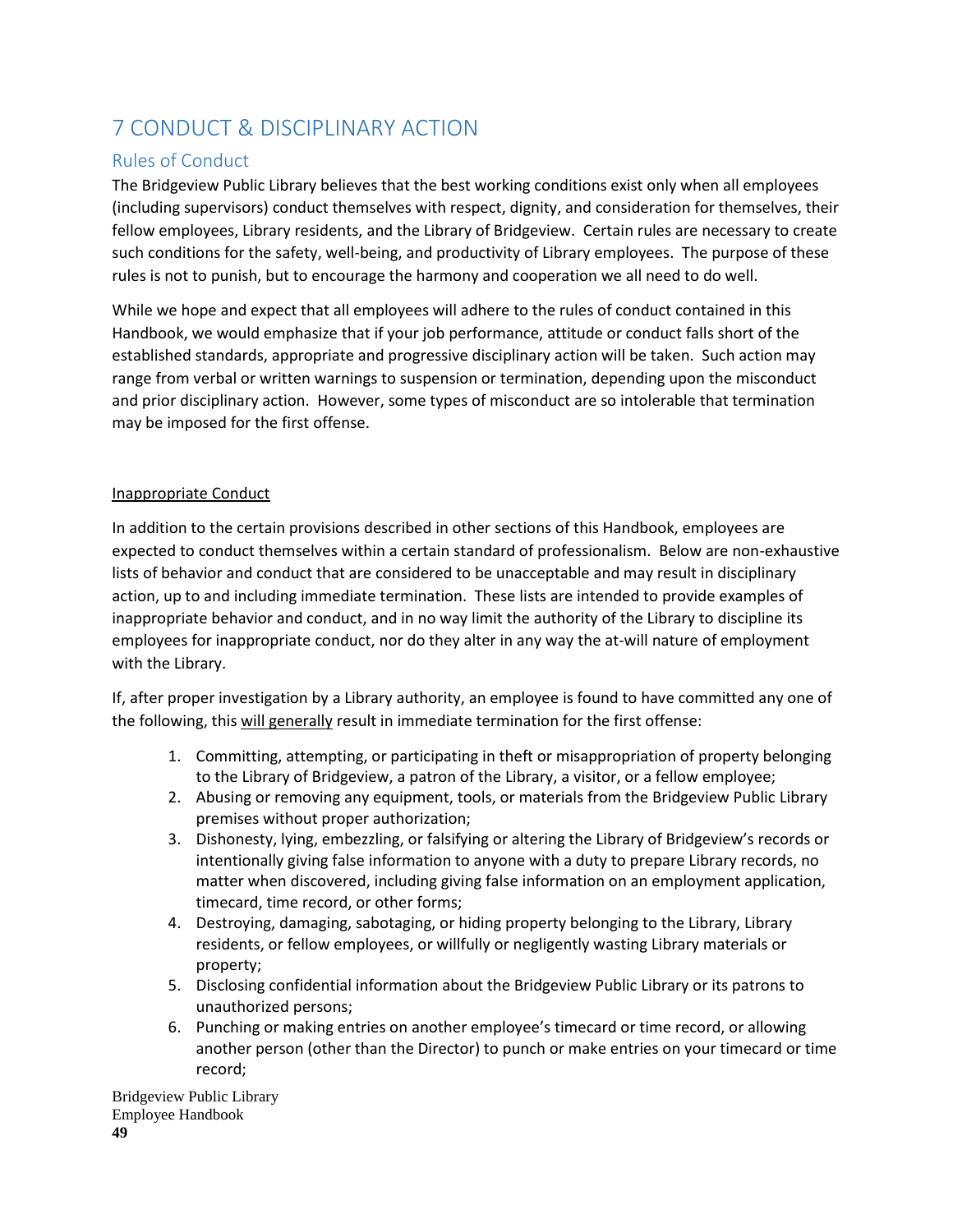- 7. Carrying dangerous weapons while on the Bridgeview Public Library property or while on Library business.
- 8. Failing to cooperate in any investigation or search conducted by or on behalf of the Library of Bridgeview, including internal investigations regarding alleged employee misconduct;
- 9. Failing to cooperate with or to follow prescribed security procedures, or encouraging others to do so;
- 10. Making or publishing false, vicious or malicious statements concerning any employee, supervisor, and member of management, patron, the Library of Bridgeview, or its services, unless permitted as a protected activity;
- 11. Fighting on the Bridgeview Public Library property or assaulting or attempting to assault any employee or other person, or inciting another person to engage in an assault or fight;
- 12. Conviction of a felony or other criminal act;
- 13. Engaging in immoral conduct or indecency;
- 14. Sleeping on the job.
- 15. Negligence resulting in injury to persons, or damage to property belonging to the Library, Library residents, or fellow employees;
- 16. Engaging in disorderly conduct;
- 17. Deliberately restricting work performance, concealing defective work, or encouraging others to do so;
- 18. Being insubordinate or disobedient, including refusing to promptly carry out a supervisor's lawful work instruction or assignment;
- 19. Being physically or verbally abusive towards a supervisor, fellow employee, or resident;
- 20. Instigating, encouraging, or participating in a work slowdown or stoppage, or deliberately restricting production output or encouraging others to do so;
- 21. Being absent for three (3) or more consecutive scheduled work days without providing a satisfactory explanation to an immediate supervisor;
- 22. Failing to return promptly from a leave of absence or vacation, upon expiration;
- 23. Misrepresenting the reason for a leave of absence
- 24. Destroying Library bulletin boards, posting or removing notices, signs, or writing in any form on the bulletin boards or Library property at any time without the specific authority of management;
- 25. Violating any Library rules, policies, or procedures, including but not limited to the Library policies on sexual harassment, equal employment opportunity, and drug and alcohol use;
- 26. Accessing files without authorization, or unauthorized copying or removal of files, data, disks, tapes, programs, or hardware;
- 27. Unauthorized use or duplication of Library keys;
- 28. Unauthorized entry after hours; or
- 29. Unauthorized use of Library property.

Violation of the following rules will generally result in progressive discipline. Offenses need not be the same or similar to result in progressive discipline. In some cases, depending on the nature of the offense and the particular circumstances, more severe discipline may result:

1. Operating or using machines, tools, or equipment (including office machines, computers and software) in an unauthorized manner, or changing feeds or speeds without authorization;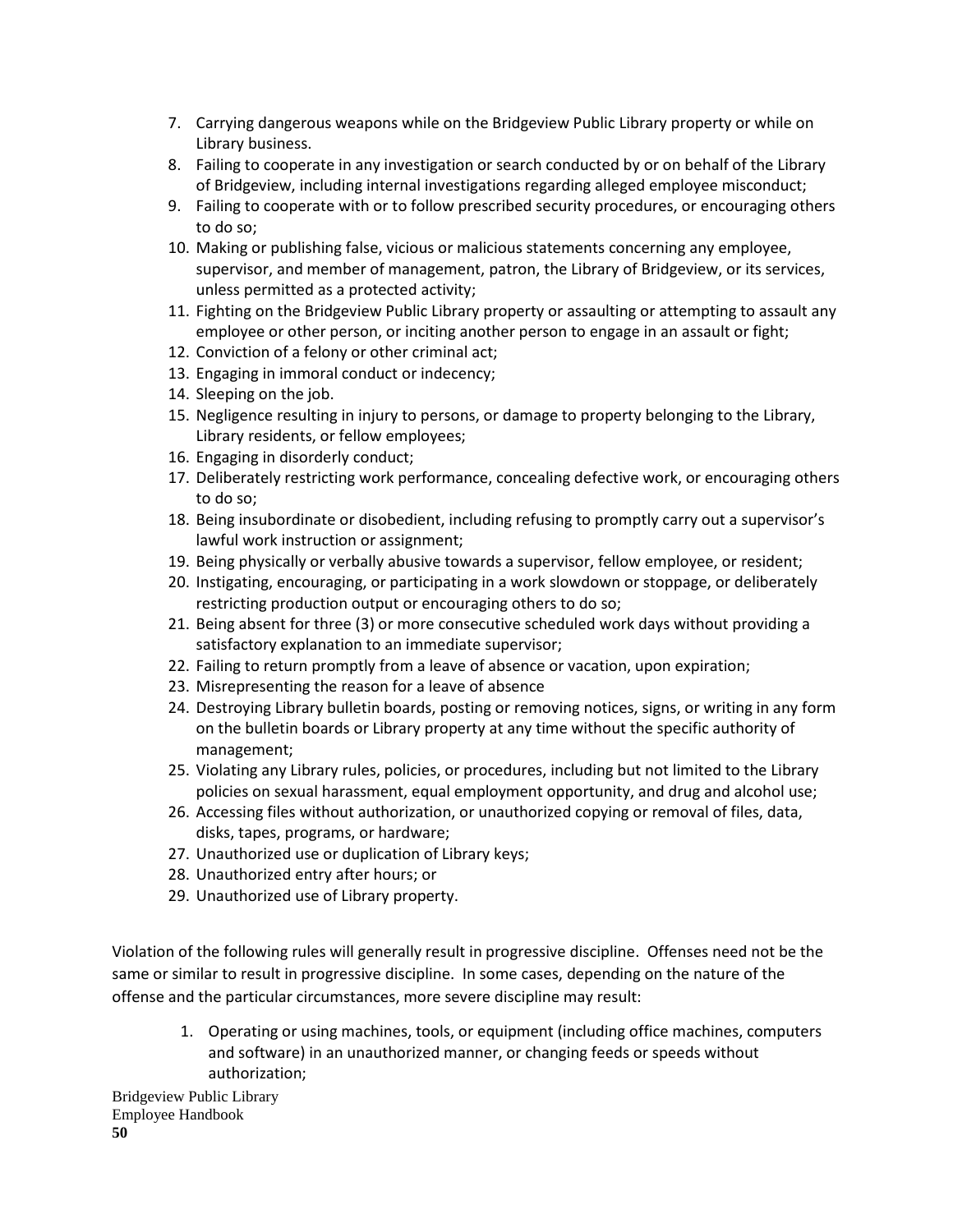- 2. Removing or adjusting safety devices without authorization of the supervisor;
- 3. Failure to follow work rules, housekeeping, and safety procedures or policies, including but not limited to the failure to properly maintain equipment and the failure to report any injury, no matter how slight;
- 4. Failing to maintain satisfactory work performance or causing excessive rework, scrap, waste, or damage; in some circumstances an employee may be sent home if his/her work performance is poor and/or is physically incapable of doing his/her job;
- 5. Interfering with other employees on the job;
- 6. Being in an unauthorized area of the Library facilities, or bringing others into Library facilities without authorization;
- 7. Engaging in horseplay;
- 8. Excessive tardiness or absenteeism;
- 9. Smoking or using an open flame in unauthorized locations;
- 10. Overstaying scheduled work break periods or engaging in personal business during work time;
- 11. Leaving or preparing to leave workstation before scheduled break period, lunch, or quitting time, without authorization of the supervisor;
- 12. Failing to provide advance notice of planned absences to immediate supervisors or the Director as required by this handbook, or notify The Bridgeview Public Library as far in advance as possible of an absence, or failing to call in when not reporting for work prior to the start of the scheduled shift;
- 13. Failing to report, immediately, any unsafe working condition(s), defective equipment, or damage to the Bridgeview Public Library property, no matter how slight;
- 14. Making or receiving excessive or lengthy personal phone calls during scheduled work-time;
- 15. Violating the solicitation/distribution policy;
- 16. Unauthorized selling of any items or service on the Bridgeview Public Library property;
- 17. Failing to be at workstation, ready to begin work at designated starting time;
- 18. Creating or contributing to unsanitary conditions;
- 19. Failing to punch/record your timecard/time record in or out; or
- 20. Any other conduct deemed harmful to the Library of Bridgeview, its residents, or its employees.

Any and all write-ups stay in an employee's personnel file for the term required by the state record disposal law.

### <span id="page-54-0"></span>Progressive Discipline Procedure

Employment with the Bridgeview Public Library for employees is at-will, which means both the Library and employees have the right to terminate at any time, with or without cause or advance notice. Irrespective of the at-will nature of Library employment, the Library has elected to follow a progressive corrective action procedure in some instances and strives to ensure the consistency of its application for all non-temporary employees.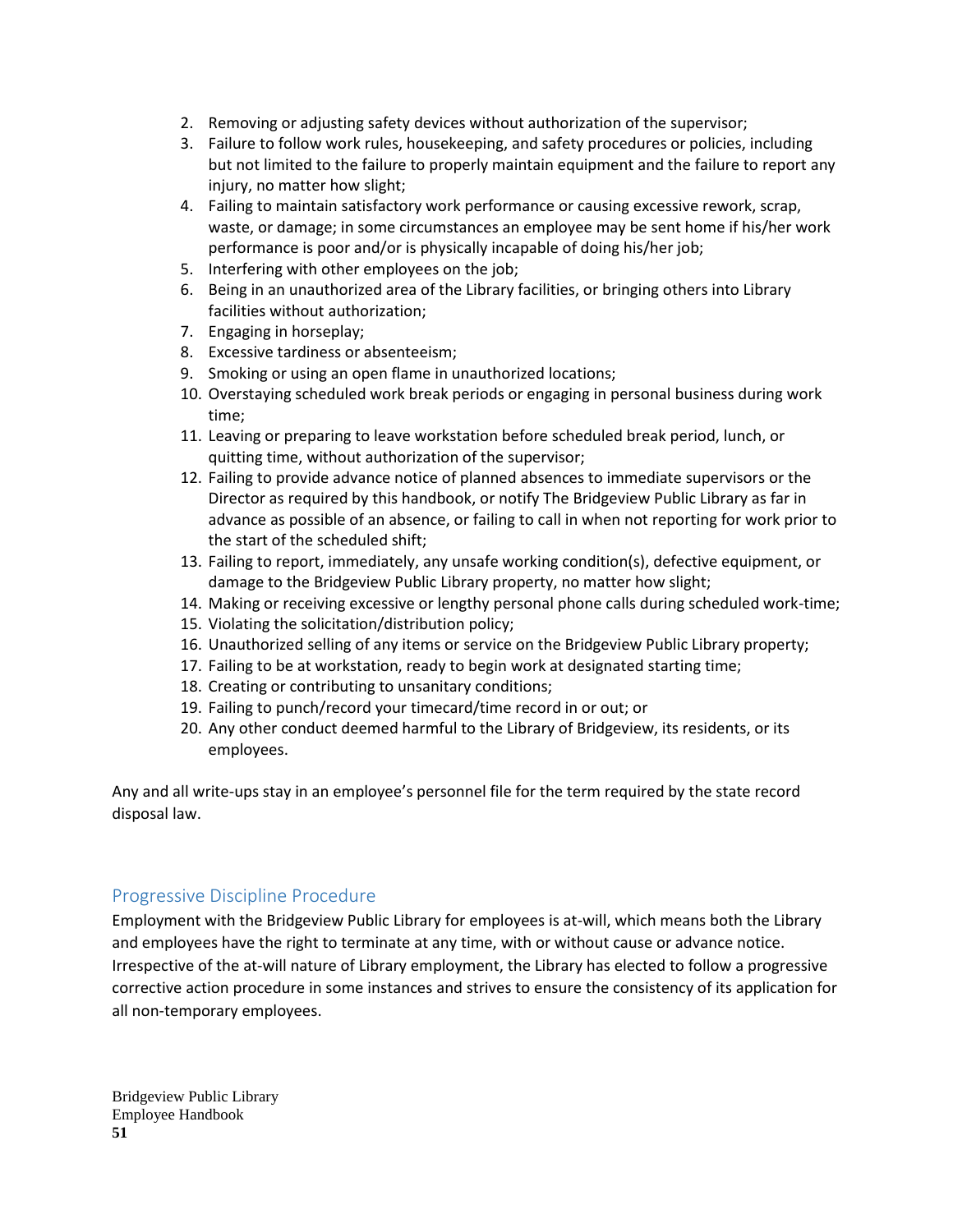Under the progressive correction action procedure, all work-related infractions may be treated with progressively more severe corrective action, up to and including termination of employment with the Library. However, it should be noted that the Library is not required to follow a progressive path of discipline in every instance. An employee who commits serious offenses may be disciplined as is deemed appropriate, up to and including immediate termination, regardless of the corrective action previously taken or not taken against the employee.

### Step 1: Oral Reprimand

*Oral Reprimand* is to be used to correct minor infractions or performance problems. The supervisor giving the reprimand should document the minor infraction or performance problem and the consequence for non-compliance or failure to improve performance AND report the infraction to the Director at least as soon as possible, but always within 24 hours of occurrence.

### Step 2: Written Reprimand

*Written Reprimand* is to be used for recurring minor infractions or performance problems for which an oral reprimand has already been given or a more serious infraction of conduct and/or performance. The supervisor giving the reprimand should document the infraction or performance deficiency, any previous disciplinary or corrective action taken, and the potential consequence for future non-compliance or lack of improvement by the employee AND report the infraction to the Director at least as soon as possible, but always within 24 hours of occurrence. The employee is to be provided with a copy of the written reprimand, and a copy should be placed in the employee's personnel file kept with the Director

### Step 3: Written Reprimand and Suspension

*Written Reprimand and Suspension* is to be used for continually recurring minor infractions or performance problems for which a first written reprimand has already been issued. A meeting should be held with the employee being reprimanded, the supervisor giving the reprimand, the Department Head, and the Director to discuss the misconduct or performance deficiency, any previous disciplinary or corrective action taken related to the misconduct or performance deficiency, and the possible consequence for future noncompliance or lack of improvement. The employee is to be provided with a copy of the written reprimand, and a copy should be placed in the employee's personnel file kept with the Director

The length of the suspension may be for any period of time not to exceed thirty (30) days. Suspensions are typically without pay. The length of the suspension will depend upon the severity and nature of the conduct.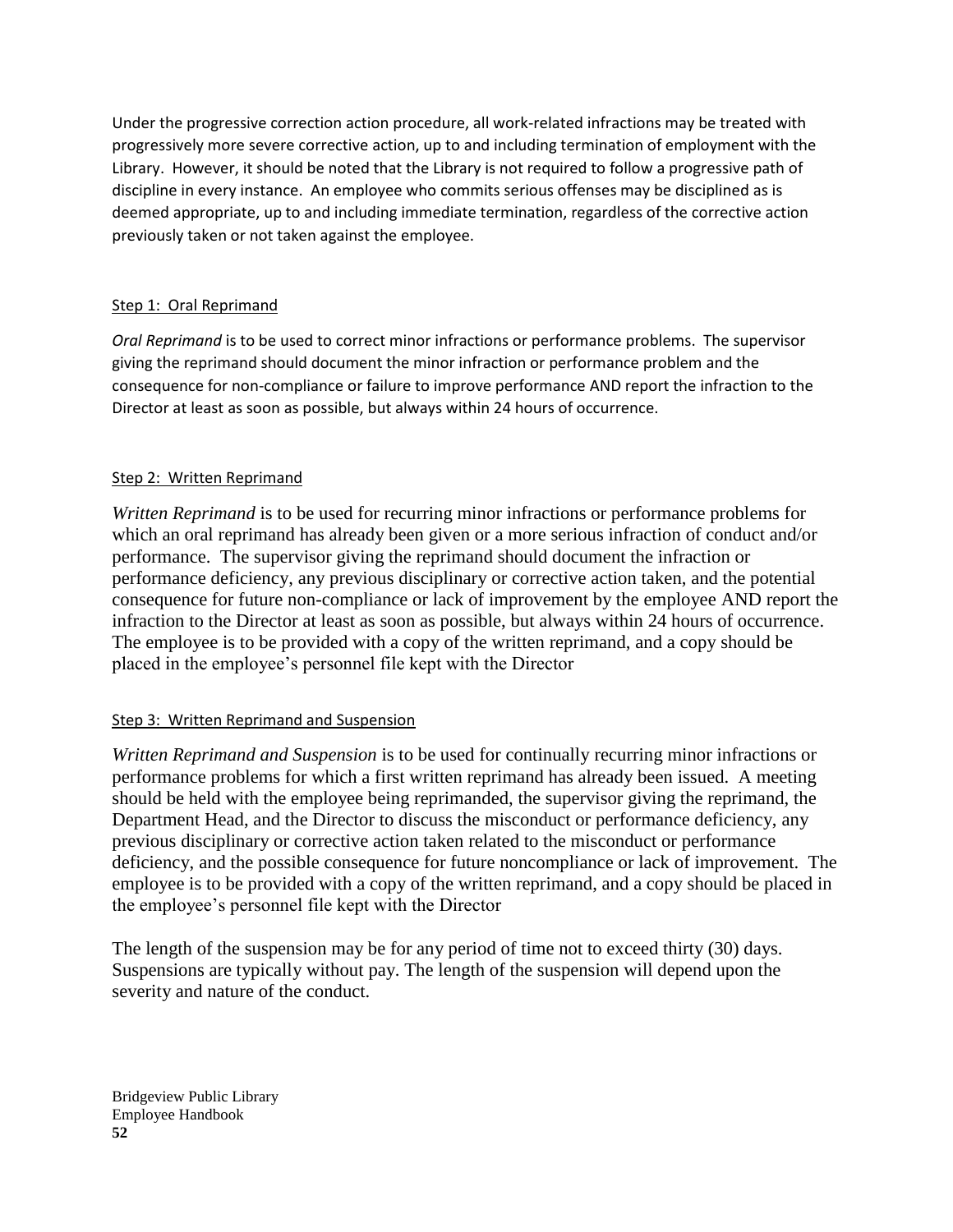For management and other employees who are deemed to be exempt employees under the Fair Labor Standards Act, suspensions shall take the form of an equivalent of loss of accrued paid leave.

### Step 4: Demotion or Termination

*Demotion or Termination* is to be used as a last resort where conduct or performance has not improved despite progressive corrective action or an infraction of such a severe nature that immediate and severe disciplinary action is appropriate. Employees who have previously received a demotion for a particular infraction or performance deficiency may be considered for demotion or termination as the next progressive corrective action step if there is further noncompliance or lack of improvement subsequent to the disciplinary action previously taken against the employee.

### Retaliation

Where an employee reasonably and in good faith opposes or reports any violations of the above rules or misconduct, testifies, assists, or participates in any investigation of or hearing concerning allegations of violations of rules or misconduct, no person or group of persons may retaliate against the employee. Retaliation includes any act of harassment, verbal abuse, verbal threats, or any other or additional acts of harassment or discrimination. Retaliation will also be considered a violation of this policy and may result in disciplinary action up to and including termination.

### <span id="page-56-0"></span>Job Abandonment

In the event that an employee has been absent more than three (3) consecutive working days without notice or explanation, that employee will be considered to have abandoned his employment with the Library.

### <span id="page-56-1"></span>Role of the Supervisor

In addition to all other roles as contained in this handbook or elsewhere, the supervisor of each department MUST continually update the Director on all material matters that affect the Library. These matters include but are not limited to any provision in this handbook requiring reporting to the Director. Failure to report any material matter to the Director in a timely manner (at least as soon as possible, but always within 24 hours of occurrence) will report in discipline up to and including termination.

<span id="page-56-2"></span>

| Proposed: 6/13/16        | Adopted: 11/14/16        | <b>Revised: 12/7/17</b> |
|--------------------------|--------------------------|-------------------------|
| Adopted: 6/13/16         | <b>Revised: 7/10/17</b>  | Adopted: 12/11/17       |
| <b>Revised: 9/12/16</b>  | <b>Revised: 9/8/17</b>   | <b>Revised 2/19/19</b>  |
| Adopted: 10/10/16        | <b>Revised: 10/10/17</b> | Adopted:                |
| <b>Revised: 10/10/16</b> | Adopted: 11/13/17        |                         |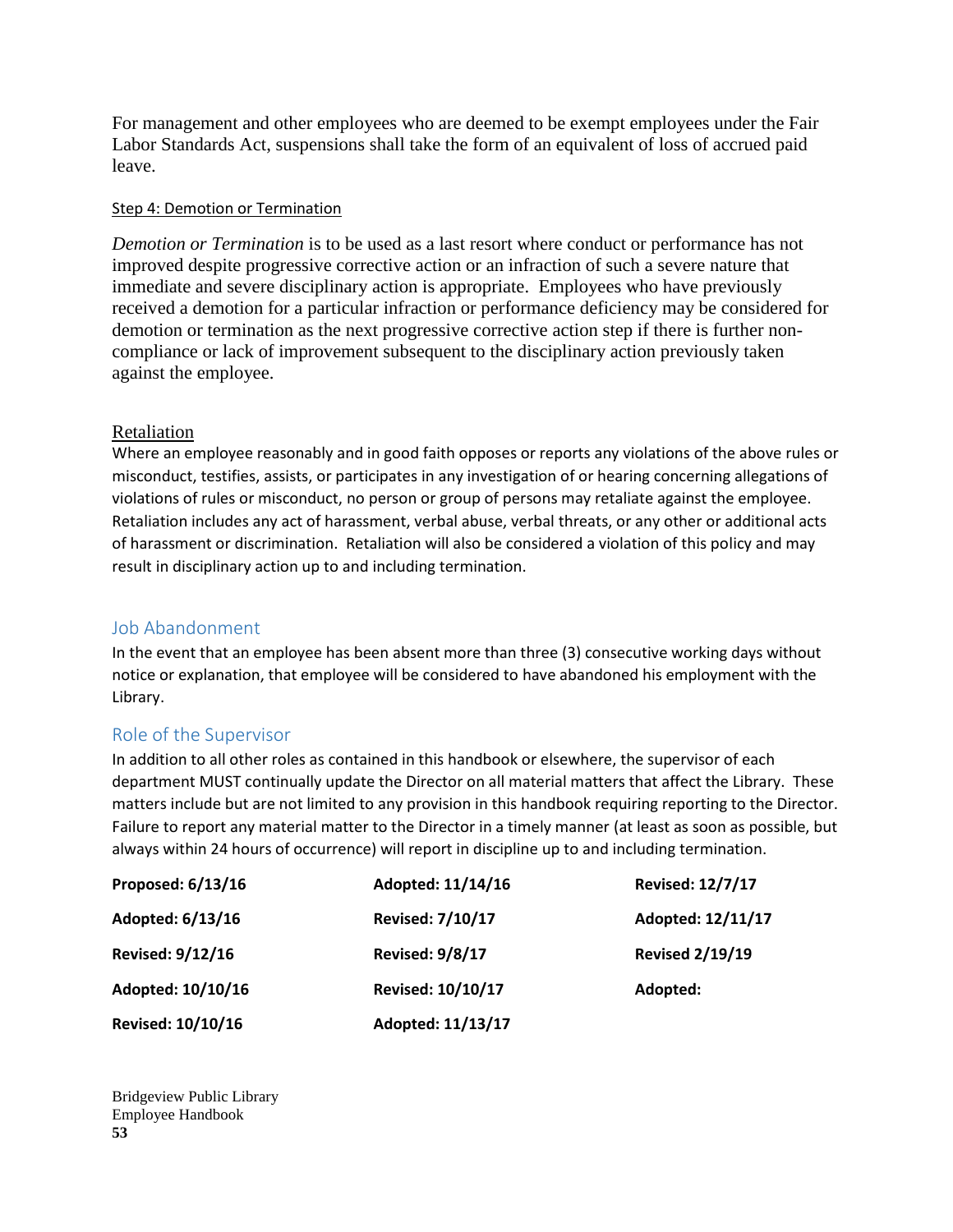# 8 Acknowledgement of Receipt of Employee Handbook

I, **I** acknowledge receiving a copy of the Bridgeview Public Library of the Bridgeview Public Library Employee Handbook ("Handbook"). I agree to read the Handbook and follow its policies and procedures.

I understand and acknowledge that I am employed at will, meaning that I may resign from employment for any reason at any time, with or without cause or notice, and that the Bridgeview Public Library may terminate my employment for any reason at any time, with or without cause or notice. I understand that this description of my employment relationship with the Bridgeview Public Library (employment at will) supersedes any earlier oral or written representations or statements that may have been made to me.

I understand that the Handbook replaces and supersedes any previous employee manuals and other similar documents that I may have received from the Library. I also understand that it is distributed as a guide and summary of the Library's current policies, procedures, and guidelines, any of which may be changed or revoked by the Bridgeview Public Library at any time with or without notice to employees.

I understand that neither the Handbook nor any of the Library's policies or procedures is or creates an express or implied contract.

Please acknowledge that you have received the Handbook by signing below and returning this Acknowledgement to the Library Director.

Employee's Signature

\_\_\_\_\_\_\_\_\_\_\_\_\_\_\_\_\_\_\_\_\_\_\_\_\_\_\_\_\_\_\_\_\_\_\_\_\_

\_\_\_\_\_\_\_\_\_\_\_\_\_\_\_\_\_\_\_\_\_\_\_\_\_\_\_\_\_\_\_\_\_\_\_\_\_

\_\_\_\_\_\_\_\_\_\_\_\_\_\_\_\_\_\_\_\_\_\_\_\_\_\_\_\_\_\_\_\_\_\_\_\_\_

Employee's Name (print)

Date